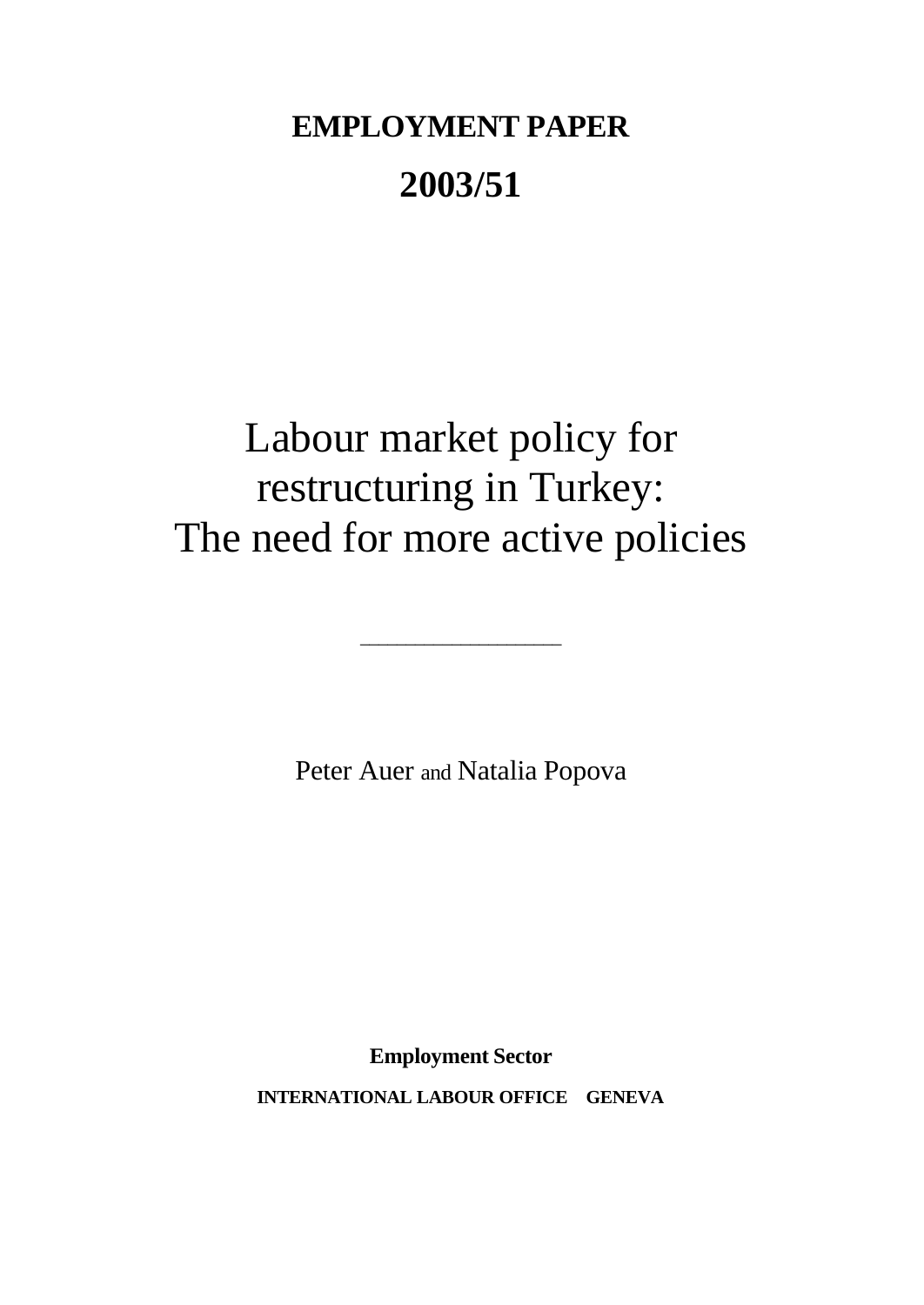## **1. Introduction**

This report has been drafted in the framework of cooperation between Turkey and the ILO. As outlined by the report of the fact-finding mission<sup>1</sup>, the objective of the present report is to propose the elements of a more active labour market policy to accompany restructuring in Turkey. This endeavour is closely linked to the prescription for more active change management that does not hinder adjustment flexibility for firms but provides income and employability security to workers, as advocated by the Global Employment Agenda (ILO, 2002). Establishing the flexibility/security nexus should also be seen as an important contribution to the decent work paradigm: in fact, a dynamic analysis of jobs in the framework of decent work cannot be reduced to a snapshot at a particular point in time, but has to be more longitudinal. Therefore it has to include not only jobs in companies and public administrations, but also the institutions of social protection. For example, in the particular case of restructuring of State-owned enterprises (SOEs), decent jobs are lost, but it is the objective of labour market policies accompanying restructuring to either provide alternative decent jobs for the job losers or another decent status: e.g. training that leads to decent jobs and self-employment or early retirement benefits with "decent" income replacement.

Turkey is in the midst of a restructuring process that will displace thousands of workers from State-owned enterprises because of the policy of privatisation, which is being pursued in the framework of structural adjustment programmes. This is in addition to high levels of unemployment, especially for youth and the labour shedding that can be expected from a reform of the agricultural sector.

Turkish unions oppose privatisation to different degrees and the employer's federation is also critical of the poor transparency and the irregularities of the privatisation process. Despite resistance, privatisation – as well as company restructuring due to other reasons – is taking place. The lacking consensus and dialogue on privatisation between the social partners are some of the factors that have led, in our opinion, to quick-fix solutions for workers' adjustment rather than to a carefully planned process of redundancy management. While there has been some protection for workers (in fact, SOE workers are among the most protected, even when laid off), it is mainly passive, granting temporary income protection or facilitating the early exit of workers from the labour force. Active measures are as yet seldom used.

Although facilitating early retirement for older retrenched workers seems to be an unavoidable option (as their re-employment chances are tending towards zero), more active support for re-employment is needed for many of the younger workers. This requires better programme design, more programme alternatives, a better policy mix of programmes and some addition to the implementation structures of labour market policy accompanying structural change.

While such a new effort for a more active policy will not solve all problems that arise from restructuring that for many results in income and other welfare losses, it will contribute to the acceptance of the proves of restructuring and if well managed, will contribute to adjustment flexibility of restructured firms, while giving more "employability security" to the workers concerned.

While these labour adjustment policies will not go the whole way towards an institutional framework allowing economic adjustment while protecting workers (the so-called

<sup>&</sup>lt;sup>1</sup> See Mission report to Turkey/Ankara: November 21 to 24, 2001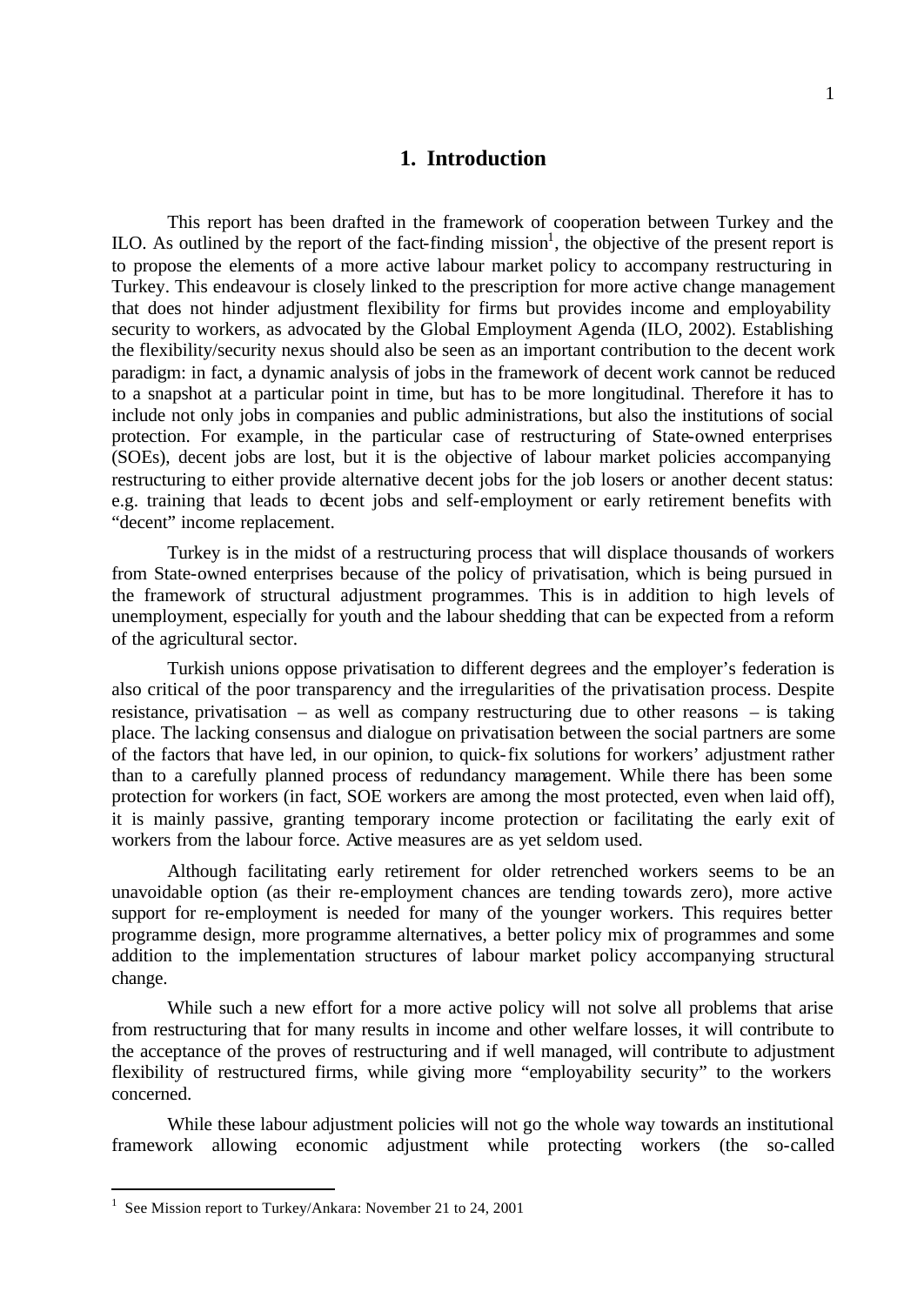flexibility/security nexus), they will contribute to it. In order to establish a whole employment system based on the flexibility/security model, Turkey needs to continue to design and implement the full institutional framework of employment and social protection. The first elements have been introduced ( a job security law and an unemployment insurance scheme), but they have to be enhanced in the coming years and their coverage extended.

The present paper will first discuss some of the more general challenges that the Turkish economy and the labour market are facing. Before turning to the more specific questions of workforce adjustment.

Turkey is a diversified emerging economy with a growing export sector and a strategic geographical location at the crossroads of three continents. In 1999, industry (including construction) accounted for 27.1 per cent, agriculture 14.3 per cent and services 58.6 per cent of GDP (2000 Turkey Regular Report, EU Commission). The industrial sector is well developed, with manufacturing contributing over 80 per cent of the output. Main areas of specialization include textiles and clothing, ceramics and glass, steel, chemicals and lighter consumer goods. This potential should have a positive effect on the Turkish labour market and lead to the creation of decent jobs.

However, despite its potential strength, the Turkish economy has been crisis prone, suffering for example from chronic inflation, extreme volatility of economic growth and instability of the financial system. In the labour market, chronic underemployment persists as can be seen from a low and declining labour force participation rate. The problems of late-2000 and early-2001 are in fact part of long series of mini economic cycles where boom and bust follow each other rather rapidly. The latest crisis, which sent growth down to  $-7.4$  per cent in 2001, was triggered by a financial crisis that resulted in capital flight, liquidity and credit crunch problems, and International Monetary Fund and World Bank intervention. Urged by the Bretton Woods institutions, the Turkish Government initiated an ambitious three-year economic reform programme. The IMF financed a US\$19 billion programme, which combines both structural and macroeconomic stabilization targets. The success of the reform will depend both on private sector support as well as the ability of the Government to carry the reform all the way and cope with its negative effects. Indeed while a positive outcome is expected in the long term, structural reforms are time-consuming and in the short run, the Turkish economy will experience negative effects and will have to manage the transition phase. The IMF envisages a 3 per cent GNP growth rate for Turkey in 2002.

Although political action to get the macroeconomic basis for microeconomic decisions right is of utmost importance for the labour market, this report does not deal with the economic situation in Turkey, nor does it offer solutions on how to overcome its chronic problems and put the economy on a sustained low inflationary growth path. It also does not question whether the instruments advocated by the Bretton Woods institutions (fiscal discipline, privatization, etc.) are adequate or not,<sup>2</sup> but tries to develop some ideas on how to cope with the adverse effects that

 $2^2$  For a strong critique on the pro-cyclical nature of these remedies in the downswing phase of the cycle, which usually deepens recessions, see Stiglitz, 2001. A careful evaluation of privatization and labour issues quotes Douglas North: "Transferring the formal political and economic rules of successful Western market economies to third world and eastern European economies is not a sufficient condition for good economic performance. Privatization is NOT A PANACEA for solving poor economic performance" (van der Hoeven/Sziraczki, ILO, 1997). But while it is not a panacea, it might be one answer to the productivity problem in SOEs and by careful planning and managing with involvement of the main economic and social actors, it might be one of the necessary elements for development. However, there might also be public solutions to the problem of low effectiveness, such as described by the "New public management" school or shown by examples throughout the world. However, whoever does the job of restructuring will create mass lay-offs that have to be dealt with.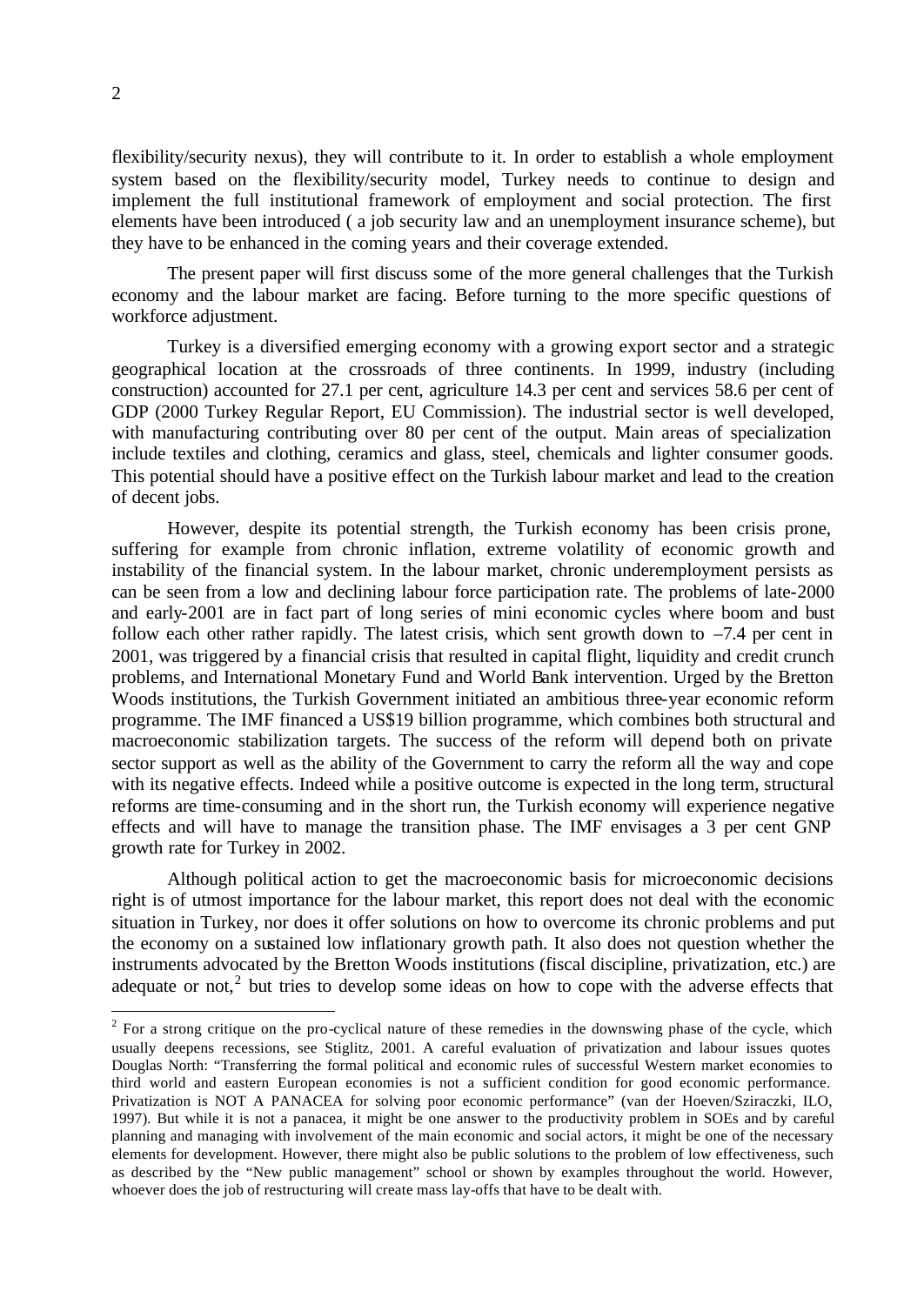these have on the labour market in the medium term. Before proposing solutions, a general picture of the labour market is drawn and some of the adverse effects of privatization on the labour market are discussed. The main objective is to advise Turkish constituents, in particular the employment services, but also the social partners on ways to handle lay-offs through active labour market policies. One important point here is that even those opposing privatization (some unions) or the way in which privatization is handled (the employer's federation) should have plans available on how to handle redundancies as these have happened in the past in the wake of privatization and will happen in the future. Accepting that such plans can be useful, even when things happen that one opposes, is certainly important to workers who are laid off. The solutions proposed might also extend to labour shedding *per se,* which will happen in many sectors, particularly in agriculture. In fact, helping labour force adjustment through the provision of income and active measures does not mean automatic acceptance of the policies of adjustment, but being able to adequately cope with the problems, once they arise. However, it is also true that measures that allow adjustment in security, do in fact increase the acceptance of structural change.

## **2. Labour market developments and trends in the 1990s**

#### **Low and declining labour force participation**

Although the Turkish population growth rate declined over the last decade, Turkey still has by far the highest average annual population growth rate among the OECD countries (1.9 per cent for 1988-1999 and 1.5 per cent in 2000), but comes only in 163rd place in a ranking of all (207) countries and territories in the world (World Development Indicators, 2002, World Bank). The working-age population (15 to 64) growth rate was even higher (2.6 per cent) while employment growth rates averaged only 1.7 per cent over the same period (see Table 1). The resulting decline in labour force participation and employment rates indicates that a significant part of the Turkish labour supply resources are underutilized. The low participation and employment rates are of course not only the result of demographic causes and entry problems in the labour market but also the consequence of low growth, recession and structural shifts resulting in lay-offs and matching problems. If considered in a historical perspective, employment to working age population has been steadily declining since the 1970s and this suggests that a smaller portion of Turkey's potential labour force is economically active and employed today than it was 20 years ago. In 1975, Turkey's employment rate was one of the highest among OECD countries -- second only to Japan. In 1997, Turkey's employment rate was the lowest in OECD except for Spain (World Bank, 2000). In 2000, the Turkish employment rate fell below 50 per cent, while it increasing again in Spain (56 per cent). Female employment rates are especially low.

#### **Volatile economic growth rates**

While during the 1960s and early 1970s high population growth was matched by strong economic growth rates and migration, in the 1980s and 1990s average annual economic growth rates slowed significantly and became also much more volatile (the 1990s saw four mini bust and boom cycles) which, together with high inflation, creates problems of expectations and calls for stabilizing policies. The possibilities of emigration, of great importance for the labour market, also decreased as receiving countries resorted to restrictions.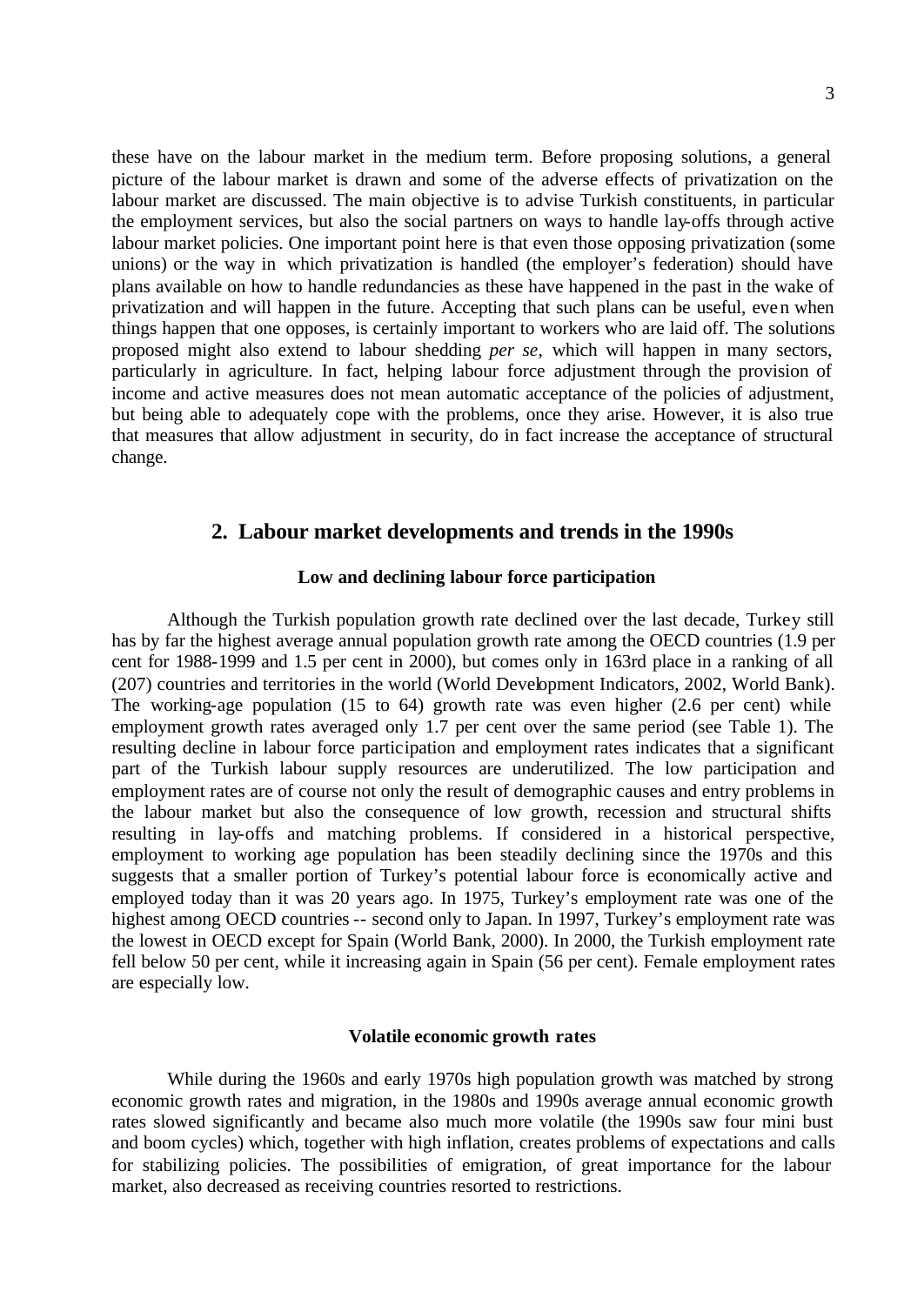GDP per capita is the lowest in the OECD area and, according to the World Bank, Turkey needs to grow at 7 to 10 per cent per year in order to reach the living standards of countries like Spain and Korea.

|                                                                         | 1988     | 1989     | 1990 | 1991     | 1992 | 1993 1994 |        | 1995 | 1996 1997 |        | 1998 | 1999   | 2000 2001 |        |
|-------------------------------------------------------------------------|----------|----------|------|----------|------|-----------|--------|------|-----------|--------|------|--------|-----------|--------|
| Population<br>growth                                                    | 2.2      | 2.2      | 2.4  | 2.0      | 1.9  | 1.9       | 1.8    | 1.8  | 1.7       | 1.7    | 1.6  | 1.6    | 1.5       | .      |
| Population<br>growth $15-64$                                            | 3.0      | 3.0      | 3.2  | 2.7      | 2.8  | 2.7       | 2.6    | 2.5  | 2.4       | 2.3    | 2.2  | 2.2    | 2.2       | .      |
| <b>Employment rate</b><br>(Employment/<br>Population 15-<br><b>64</b> ) | $\cdots$ | $\cdots$ | 54.5 | $\cdots$ | 53.2 | 52.0      | 52.0   | 52.7 | 52.5      | 51.2   | 51.1 | 51.0   | 48.2      | 45.1   |
| <b>Labour force</b><br>participation                                    | 62.1     | 62.0     | 59.4 | 60.6     | 59.3 | 54.9      | 57.2   | 56.7 | 56.1      | 54.9   | 54.9 | 55.4   | 51.8      | 50.6   |
| <b>Employment</b><br>growth rate                                        | 1.5      | 2.6      | 1.7  | 1.7      | 0.7  | 0.9       | 2.4    | 3.6  | 2.4       | $-1.8$ | 2.8  | 2.1    | $-3.8$    | $-0.3$ |
| <b>Real GDP</b><br>growth rate                                          | 2.1      | 0.3      | 9.3  | 0.9      | 6    | 8         | $-5.5$ | 7.2  | 7         | 7.5    | 3.1  | $-5$   | 7.2       | $-7.4$ |
| <b>Employment</b><br>elasticity to GDP                                  | 0.7      | 8.7      | 0.2  | 1.9      | 0.1  | 0.1       | $-0.4$ | 0.5  | 0.3       | $-0.2$ | 0.9  | $-0.4$ | $-0.5$    | 0.04   |

**Table 1. Labour force participation and growth rates for population, employment and GDP, 1988-2001 (%)** 

*Source: Various issues of OECD Employment Outlook and OECD Historical Statistics*

The reasons for not allowing Turkey to grow faster include low public and private (including foreign) investment rates, due to the volatility of growth, uncertainties in the banking system and the unpredictability of foreign financial capital investment that takes flight from emerging markets very rapidly if problems arise.

In addition, the lack of qualified human capital seems to be a deterrent for higher economic and labour force growth rates. Another problem is low levels of technology transfer, even in the agricultural sector. Low productivity growth in the agricultural sector, shown for example by a comparison in the share of employment and output (around 14 per cent of GDP in output, but around 45 per cent of employment, whereas in a typical Western developed country this relation varies from 1 to 7 per cent of GDP in output and from 2.1 per cent in Belgium to 18.5 per cent of employment in Greece in 1998. This slows overall growth and employment creation. Improved productivity in the agricultural sector, especially in the poorest regions, could thus have a large impact on improving overall growth and  $-$  under certain conditions<sup>3</sup> employment. It should be noted that in Turkey, like in many other emerging economies, agriculture has a buffering function, i.e. it absorbs workers made redundant in other sectors, usually industry.

 During 1981-97, industry experienced high productivity growth and slow employment growth, while the situation was the opposite in the service sector. Employment in high value

 $3$  Including for example an expansion of markets through further opening of the EU market.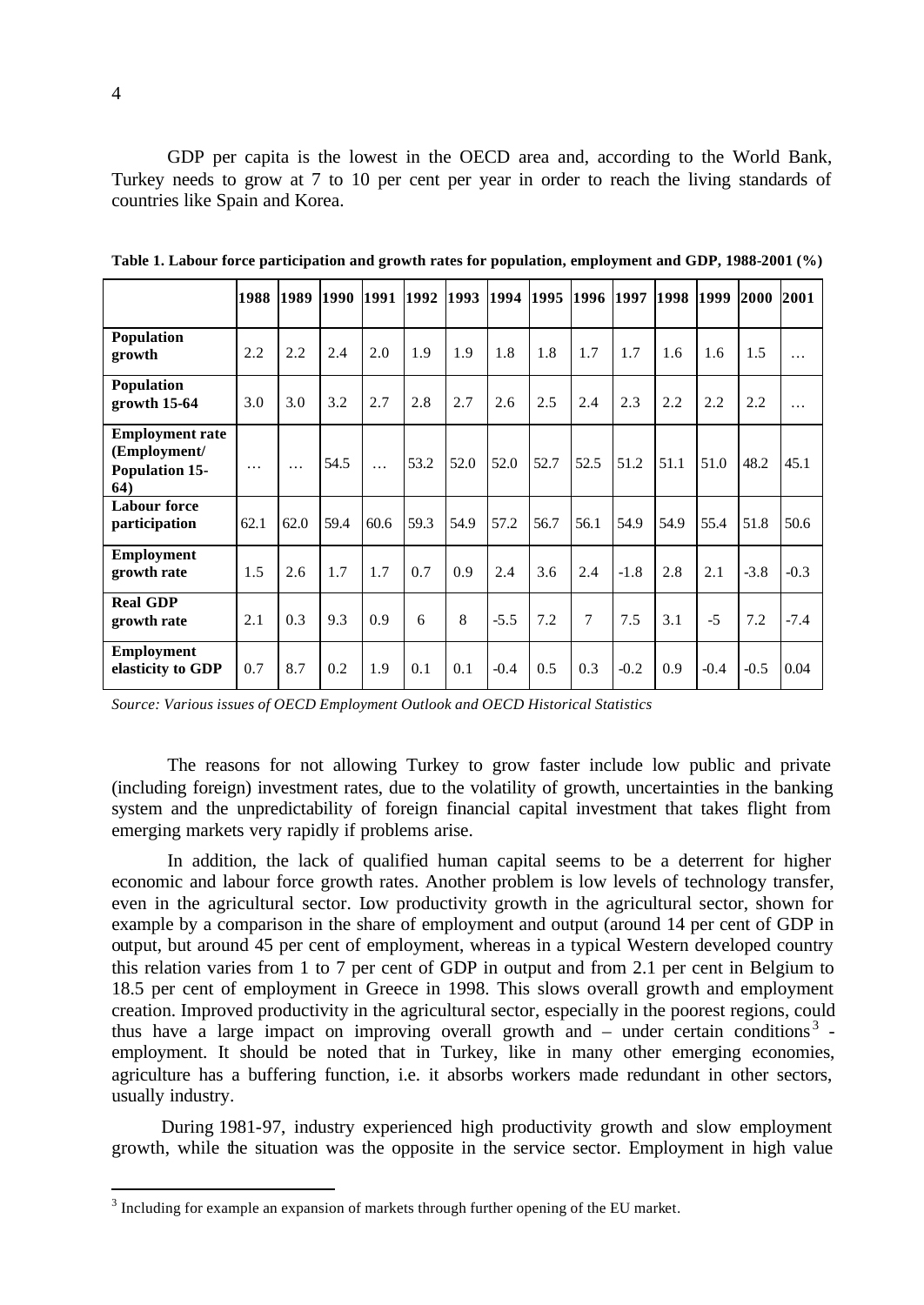added sectors, such as manufacturing, was – according to OECD - held in check by a combination of lack of capital investment, rising interest rates, exchange rate fluctuations, higher use of labour saving technologies and rising labour costs.

|                      | 1988 | 1995    | 2001    |
|----------------------|------|---------|---------|
| European Union       | 0.40 | 0.29    | 0.42    |
| <b>United States</b> | 0.52 | 0.52    | 0.24    |
| Japan                | 0.27 | 0.07    | $-0.10$ |
| Canada               | 0.65 | 0.59    | 0.52    |
| Austria              | 0.09 | 0.25    | 0.33    |
| Denmark              | 0.50 | 0.64    | 0.15    |
| Ireland              | 0.00 | 0.51    | 0.36    |
| Netherlands          | 1.12 | 1.26    | 1.29    |
| Germany              | 0.22 | $-0.18$ | 0.00    |
| France               | 0.22 | 0.47    | 0.90    |
| <b>Turkey</b>        | 0.71 | 0.50    | 0.04    |

**Table 2. Employment elasticity of GDP, 1998, 1995 and 2001**

*Source: OECD Historical Statistics OECD, 2000 and Labour Force Statistics, OECD, 2001* 

According to the World Bank, there are several supply-driven explanations for the declining labour force participation rates in Turkey – more people staying longer at school, more people choosing to stay home rather than enter the labour force or retiring earlier. Also, the gender breakdown of the labour participation rate (see Graph 1) clearly shows that women tend to stay at home rather than join the labour force. Women, especially from rural areas, previously involved in agriculture, migrate to the urban industrial centres. There, they usually remain unemployed since there are no jobs available for the low skills they possess. However, there are also cultural factors determining the role of the woman in the family that lead to low labour market participation. Employment rates by educational attainment show that low skilled women have particular problems in the labour market: in 1999, employment to population rates for those aged 25 to 64 with less than upper secondary education stood at 56.5 per cent but at about 80 per cent for those with tertiary education. While the differentials in employment rates between women and men for those with tertiary education in 1999 are 16 percentage points (84.8 per cent and 68.5 per cent respectively) they reach 55.5 percentage points for those with less than secondary education (82.2 per cent for men against 26.7 per cent for women). Thus, while education alone might not solve all problems, investing in education seems to be a major force in bringing about more labour force participation, higher growth and more gender equality. It seems that policies confining women to the home result in low growth and low living standards. Compared to the European Union, Turkish employment to population rates are not very different, but diverge substantially for women in all age brackets (see Table 3).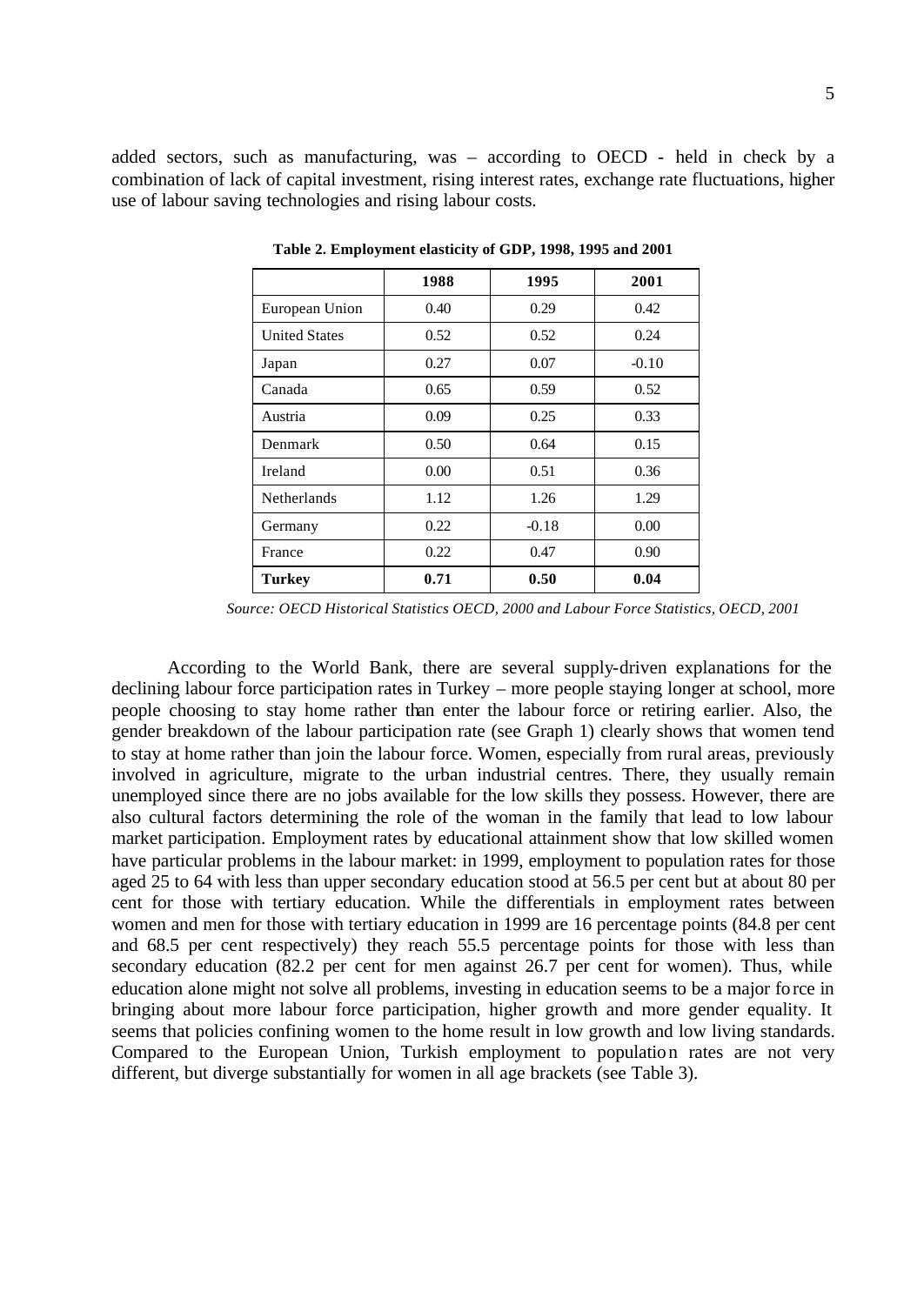| <b>Employment rate</b><br>(Employment/population<br>$15-64)$ | 990<br>$\overline{\phantom{0}}$ | ⊣<br>99<br>$\overline{\phantom{0}}$ | 992<br>$\overline{\phantom{0}}$ | 1993              | 994<br>− | 995<br>$\overline{\phantom{0}}$ | 1996 | 997<br>$\overline{\phantom{0}}$ | 998<br>⊣ | 999<br>$\overline{\phantom{0}}$ | $\frac{8}{2}$<br>$\bar{\mathbf{N}}$ | 2001 |
|--------------------------------------------------------------|---------------------------------|-------------------------------------|---------------------------------|-------------------|----------|---------------------------------|------|---------------------------------|----------|---------------------------------|-------------------------------------|------|
| <b>Turkey - Men</b>                                          | 76.9                            | $\cdots$                            | $\cdots$                        | $\cdots$          | 73.8     | 74.6                            | 74.5 | 74.7                            | 74.1     | 72.8                            | 71.0                                | 66.0 |
| <b>Turkey - Women</b>                                        | 32.9                            | $\cdots$                            | $\cdots$                        | $\cdot\cdot\cdot$ | 30.6     | 31.5                            | 29.8 | 27.5                            | 27.9     | 29.1                            | 25.3                                | 24.1 |
| $EU-Men$                                                     | 74.2                            | $\cdots$                            | $\cdots$                        | $\cdots$          | 70.0     | 70.4                            | 70.2 | 70.8                            | 71.6     | 72.3                            | 73.4                                | 73.2 |
| $EU-Women$                                                   | 48.2                            | $\cdots$                            | $\cdots$                        | $\cdots$          | 49.1     | 49.8                            | 50.0 | 50.9                            | 51.8     | 52.9                            | 54.1                                | 54.9 |

**Table 3. Employment rates in Turkey and the EU for 1990-2001 (%)**

*Source: Various issues of OECD Employment Outlook* 

On the labour demand side, volatile growth rates also impact negatively on participation rates. While employment elasticity over the longer term is above European levels (see Table 2), showing the importance of labour-intensive sectors such as agriculture, the volatility of growth leads towards an inconsistent correlation between GDP and employment growth (see Table 1). If in 1989, 0.3 per cent GDP growth was accompanied by 2.6 per cent employment growth, the situation was reversed the following year, when 1.7 per cent employment growth corresponded to 9.3 per cent GDP growth. In 2000, Turkey recorded a 3.8 per cent decrease in employment, while GDP grew 7.2 per cent. Subsequently, between 2000 and 2001, GDP declined by 7.4 per cent and employment by 0.3 per cent. This hints at the importance of stabilizing policies that would also stabilize expectations on future growth, investment and employment.

According to the OECD, high and increasing labour costs in the formal sector were responsible for a substantial shift of employment towards the informal sector. However, it is difficult to establish the counter argument and conclude that low wage costs would have contributed substantially to ma intain employment in the formal sector, as there are other reasons that make the informal sector attractive (absence of taxes, controls, etc.). The argument that real wages have been artificially high in the SOEs, which in turn have reduced competition in the labour market as a whole, seems to have more substance and was confirmed by our interviews: there seems to be something like "political employment and political wages" with relatively good social protection in the SOEs. An indicator for this is also that wage growth has fluctuated significantly in the SOEs, even surging in election years. Tansel (2002), analysing the large difference in earnings between the pre- and post-retrenchment of workers from SOEs, notes that the higher earnings in SOEs probably reflect non-competitive rents. The OECD recommends that SOEs should be subject to more competition, via privatization, in order to avoid labour market distortions. The IMF and the World Bank share this position.

#### **Low growth and poverty**

The low employment potential of growth in Turkey seems also to be closely linked to high poverty rates and low elasticity of poverty with respect to growth. While this is partly explained by the unequal distribution of income (the Gini coefficient for Turkey is around 0.50 for the mid-1990s, $4$  see Table 4), and the absence of income protection, it is also affected by the

<sup>&</sup>lt;sup>4</sup> Gini coefficients (which measure income distribution: 0 being the most equal and 1 the most unequal) stand at in between 0.42 and 0.51 depending on the time of measurement and the base for measurement (household income, wage income, total income, etc) but seem to have declined over time. This is lower than in developing countries (e.g. South Africa 0.69, Brazil 0.61, Ivory Coast 0.55: all figures for the middle of the 1990s) but higher than in EU countries where they vary between 0.25 and 0.35. The Turkish Gini coefficient also varies by region (0.64 in Istanbul and 0.33 in Zonguldak: income inequality is much higher in richer than in poorer regions. In gender terms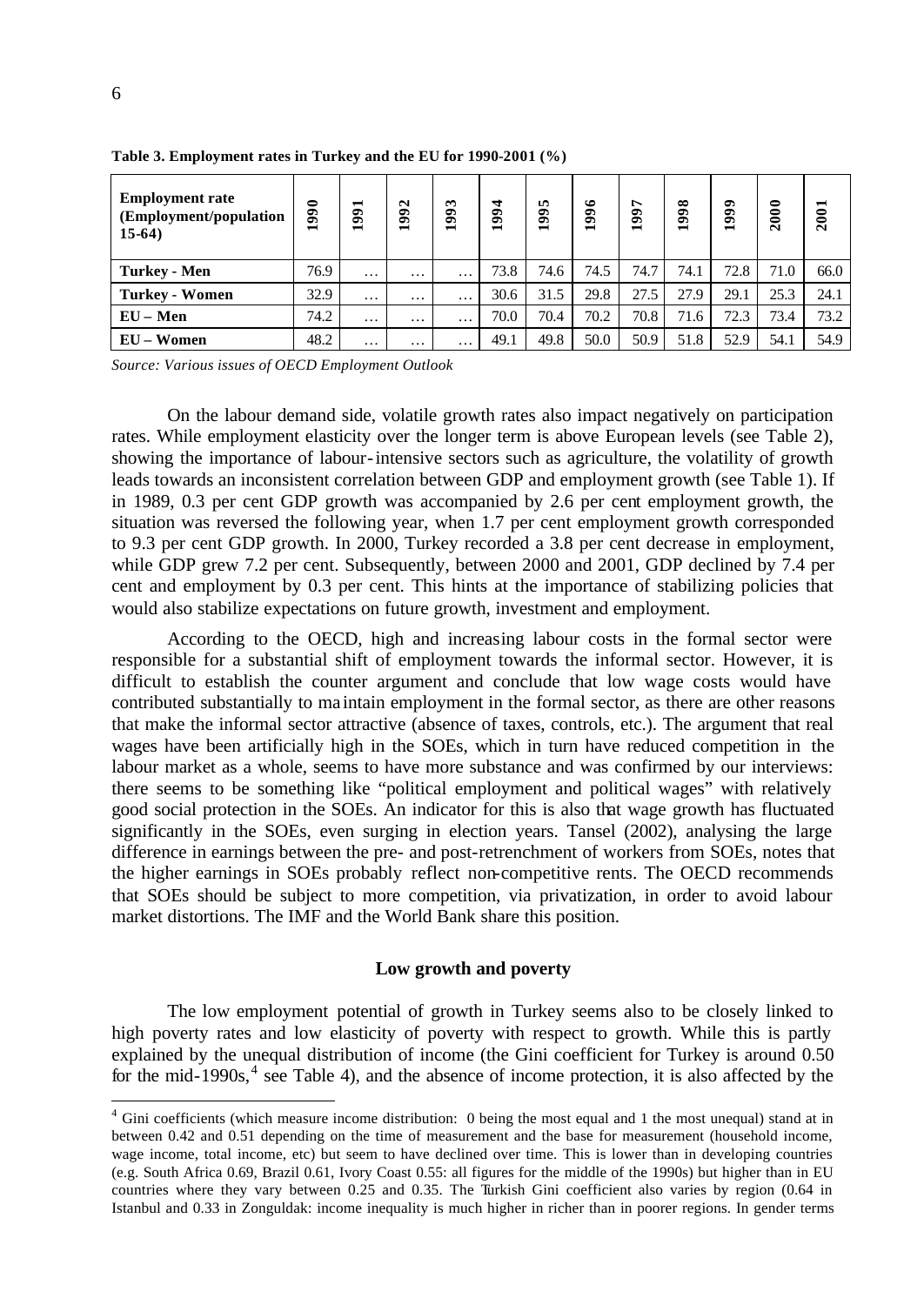inadequate levels of education and training on the labour supply side. Lack of adequate education does not allow for improvement of the labour supply and for a smooth intersectoral transition of the workforce from agriculture to industry and services. Also, the OECD states that poverty is further aggravated by the way government spending is targeted and suggests that social spending should be better targeted. As stated in the Global Employment Agenda (ILO, 2002), participating in employment is the best way out of poverty and should be at the centre of economic and employment policies. Income support to working families and permitting at least one member to participate in primary revenue creation through salaried or self-employment would be ways to achieve better targeting.

**Table 4. Summary of the evolution of the Gini coefficient in Turkey**

| Source and       | $SPO*$ | <b>Bulutay, Timur</b> | <b>SPO</b> | $SIS**$  | SIS      | <b>SIS</b> | <b>SIS</b> |
|------------------|--------|-----------------------|------------|----------|----------|------------|------------|
| reference vear   | (1963) | and Ersel (1968)      | (1973)     | (1973/4) | (1978/9) | (1987)     | (1994)     |
| Gini coefficient | 0.55   | 0.56                  | 0.51       | 0.47     | 0.4      | 0.43       | 0.49       |

*Source:* A. Erinc Yeldan: *The Impact of Financial Liberalization and the Rise of Financial Rents on Income Inequality: The Case of Turkey* (WIDER Working Paper No.206, November 2000) \*SPO – State Planning Organization, Turkey

\*\*SIS – State Institute of Statistics, Turkey



#### **Graph 1. Male/Female participation rates**

*Source: Labour Force Statistics 2001, OECD and OECD Employment Outlook, July 2002*

## **Stable sectoral distribution of employment**

Overall, from 1988 to 1999 (see Table 5), the employment shares of the different sectors remained fairly stable, with the exception of the decline in the mining sector, which was relatively extensive but minor in absolute terms. During the same period, total employment increased by 20 per cent. The bulk of the Turkish population has traditionally been engaged in

women constitute 35% of total income receivers but receive only 10% of income earned. (Source: UNDP and Zehra Kasnakoglu: Income distribution in Turkey, who gets what?

<http://www.tusiad.org/yayin/private/autumn 97/html/kasnak.html >)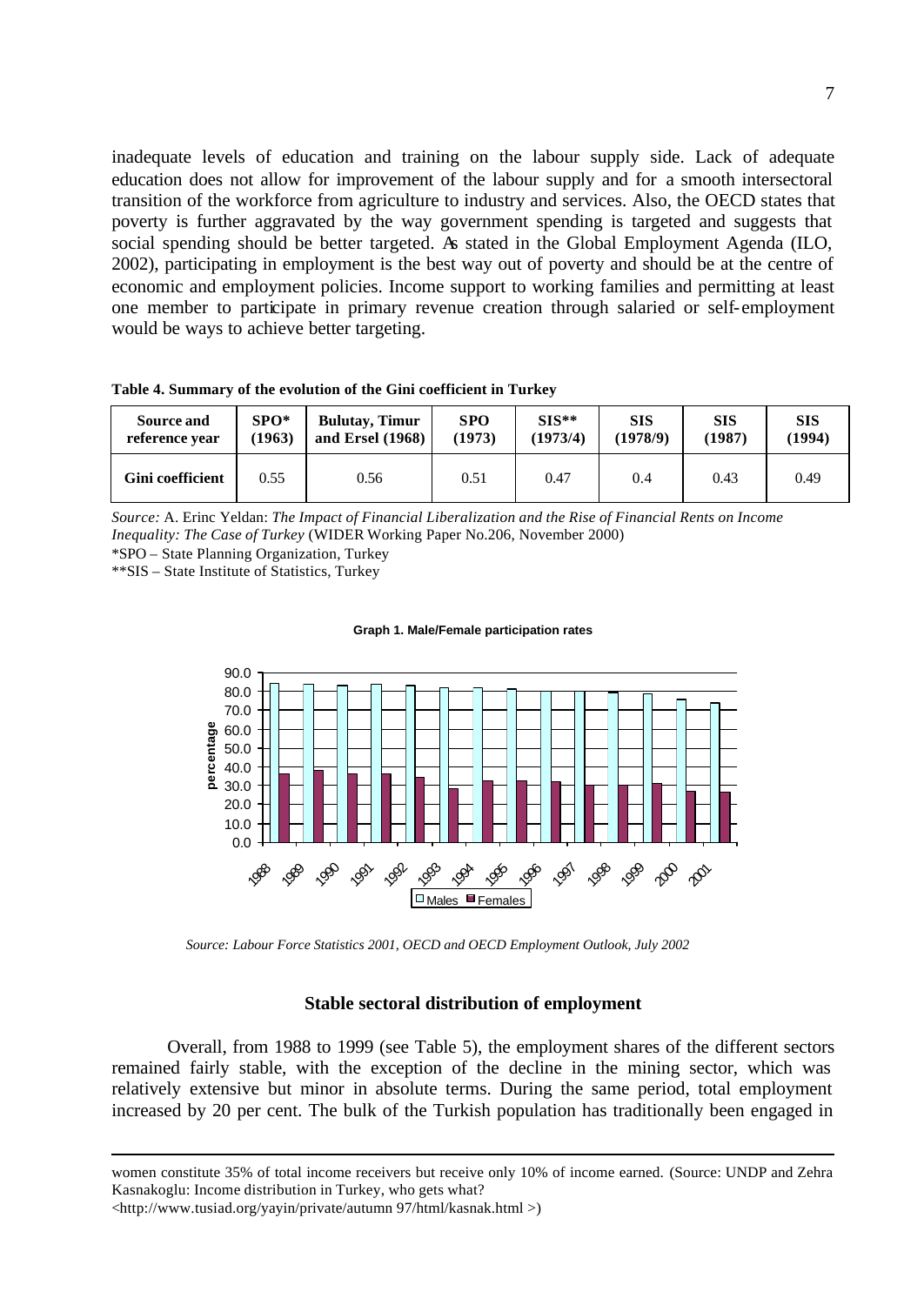agriculture -- 45 per cent on average per annum. Agricultural employment is also segregated: over the period, on average 33.2 per cent of all men worked in agriculture but 73.5 per cent of women. The other important sources of employment are manufacturing (14.9 per cent on average per annum), wholesale and retail trade, restaurants and hotels (12.4 per cent on average per annum) and community, social and personal services (13.8 per cent on average per annum). If compared with the EU, where around 5 per cent of the workforce is employed in agriculture (with a spread from 18.5 per cent in Spain to 2.1 per cent in Belgium and Luxembourg), 20.3 per cent in industry (24.2 per cent in Italy to 14.5 in the Netherlands and Luxembourg) and around 70 per cent in services (73 per cent in Luxembourg to 57 per cent in Greece), we can see that Turkey has still a long way to go in order to come closer to the employment structure of a developed economy. In Turkey, agriculture still remains the most important source of employment and the large fluctuations point to its cushioning role for jobless workers. Further, Turkey has also a high share of self-employment in agriculture as well as in non-agricultural activities -- in the latter category the share is 25 per cent (only around 7 per cent of the selfemployed are women, 93 per cent are men).

|                                                                            | 1988  | 1989  | 1990  | 1991  | 1992  | 1993  | 1994  | 1995  | 1996  | 1997  | 1998  | 1999  |
|----------------------------------------------------------------------------|-------|-------|-------|-------|-------|-------|-------|-------|-------|-------|-------|-------|
| <b>Total</b><br>employment<br>(000)                                        | 18445 | 18856 | 19946 | 19452 | 19959 | 19905 | 20396 | 21378 | 21698 | 20815 | 21958 | 22049 |
| Agriculture,<br>Hunting,<br>Forestry and<br>Fishing                        | 47.4  | 48.2  | 46.9  | 47.6  | 44.7  | 43.4  | 44.2  | 47.8  | 45.9  | 39.5  | 43.4  | 45.8  |
| Mining and<br>Quarrying                                                    | 1.2   | 0.8   | 1.1   | 1.1   | 1.0   | 0.8   | 0.8   | 0.6   | 0.7   | 0.8   | 0.8   | 0.6   |
| Manufacturing                                                              | 14.3  | 14.8  | 14.8  | 14.0  | 16.5  | 15.1  | 14.6  | 13.8  | 14.4  | 17.3  | 15.0  | 14.1  |
| Electricity, Gas<br>and Water                                              | 0.2   | 0.2   | 0.1   | 0.1   | 0.3   | 0.6   | 0.5   | 0.5   | 0.4   | 0.5   | 0.5   | 0.4   |
| Construction                                                               | 5.5   | 5.2   | 4.7   | 5.1   | 5.4   | 5.9   | 6.0   | 5.7   | 6.2   | 6.4   | 6.1   | 5.4   |
| Wholesale and<br>Retail Trade<br>and Restaurants<br>and Hotels             | 11.3  | 11.2  | 11.4  | 11.6  | 12.5  | 12.8  | 13.0  | 12.2  | 12.5  | 14.0  | 13.2  | 13.4  |
| Transport,<br>Storage and<br>Communication                                 | 4.3   | 4.3   | 4.3   | 4.1   | 4.2   | 4.8   | 4.5   | 4.0   | 4.2   | 4.4   | 4.3   | 3.9   |
| Financing,<br>Insurance, Real<br>Estate and<br><b>Business</b><br>Services | 2.3   | 2.4   | 2.2   | 2.2   | 2.3   | 2.5   | 2.3   | 2.3   | 2.1   | 2.5   | 2.3   | 2.4   |
| Community,<br>Social and<br>Personal<br>Services                           | 13.7  | 12.9  | 14.6  | 14.1  | 13.1  | 14.1  | 14.0  | 13.0  | 13.5  | 14.5  | 14.3  | 14.1  |

**Table 5. Employment in Turkey, by sector, as a percentage of total employment, 1988-1999**

*Source: Yearbook of Labour Statistics 2001, ILO*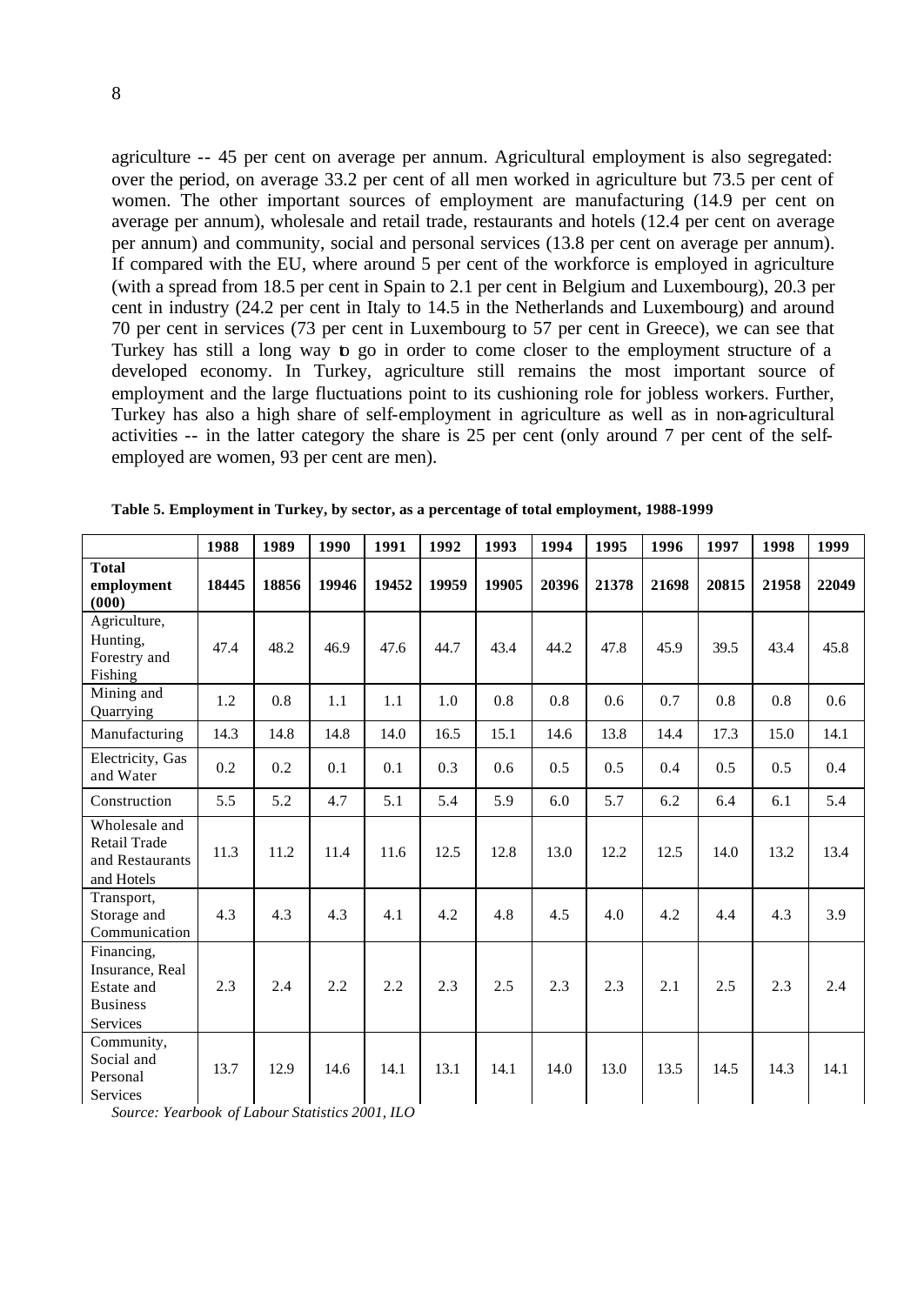#### **From entry to exit unemployment?**

From 1988 to 2000, total official (ILO definition) unemployment decreased by about 1 percentage point, but has increased dramatically since. It stood at 10.6 per cent in 2001 against 6.6 per cent in 2000. But development by gender was uneven: women's unemployment decreased by 27 per cent while total male unemployment increased by 14 per cent up to 2000. However, between 2000 and 2001 the increase was about the same for both men and women. While seeking a first job as a reason for unemployment has steadily declined, at least up to 1999 (from 65.4 per cent to 38.6 per cent of all unemployed, more so for men than for women: see Table 7), entry unemployment still is the most important reason for being unemployed. The latest developments show again a dramatic increase in youth unemployment for both sexes (see Graph 2).



**Graph 2. Youth unemployment and total unemployment rates in Turkey (1988-2001)**

 *Source: Labour Force Statistics, OECD, 2001 and OECD Employment Outlook, July 2002* 

|  | Table 6. Youth unemployment in Turkey, according to sex, 1988-2001 |  |  |
|--|--------------------------------------------------------------------|--|--|
|  |                                                                    |  |  |

|                                               | 988  | 989<br>$\overline{\phantom{0}}$ | $\frac{66}{3}$ | ⊣<br>$\mathbf{g}$<br>$\overline{\phantom{0}}$ | 1992 | 1993 | 1994 | <b>In</b><br>$\mathbf{S}$ | ७<br>Š, | ↖<br>Š<br>$\blacksquare$ | 998<br>$\overline{}$ | 999<br>$\blacksquare$ | 2000 | 2001 |
|-----------------------------------------------|------|---------------------------------|----------------|-----------------------------------------------|------|------|------|---------------------------|---------|--------------------------|----------------------|-----------------------|------|------|
| <b>Male youth</b><br>unemployment rate<br>(%) | 17.2 | 16.9                            | 16.6           | 17.5                                          | 17.9 | 18.7 | 17.5 | 16.9                      | 14.8    | 13.9                     | 14.9                 | 15.8                  | 13.7 | 20.7 |
| Female youth<br>unemployment rate<br>$(\%)$   | 17.9 | 16.0                            | 15.0           | 11.7                                          | 13.6 | 16.0 | 13.5 | 13.2                      | 11.2    | 15.1                     | 13.0                 | 14.2                  | 12.2 | 18.3 |

*Source: Labour Force Statistics 1981-2001, OECD 2002*

The biggest concentration of unemployed, after those seeking their first job, is found in the manufacturing sector, with men accounting for 20.3 per cent in 1999 and women 14.9 per cent. For both sexes, data shows that unemployment is on the rise in this sector. For men, other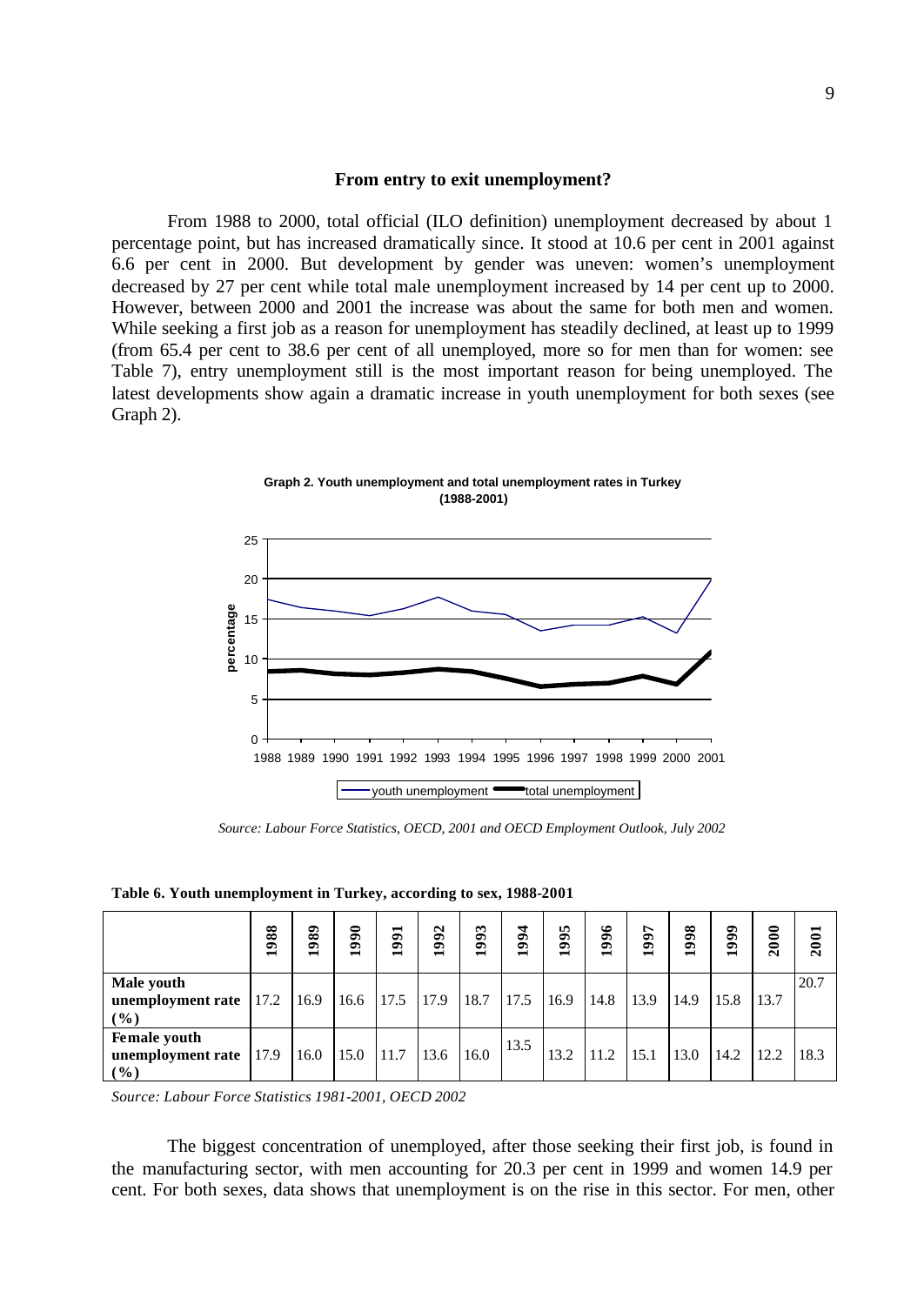sectors of high concentration of unemployment are construction as well as wholesale and retail trade, restaurants and hotels, which also display an increase over recent years. For women, those sectors are trade and social, community and personal services.

These developments are due to a combination of increased enrolment rates in education and a certain shift from entry to exit unemployment (from difficulties to access jobs to losing jobs) because of job cuts in certain sectors such as industry.

|                                                                         | 1990    | 1991  | 1992  | 1993  | 1994    | 1995    | 1996 | 1997 | 1998           | 1999 |
|-------------------------------------------------------------------------|---------|-------|-------|-------|---------|---------|------|------|----------------|------|
| <b>MEN</b>                                                              |         |       |       |       |         |         |      |      |                |      |
| <b>Total male unemployment</b><br>(000)                                 | 1,103   | 1,300 | 1,237 | 1,225 | 1,218   | 1,052   | 956  | 994  | 1,041          | 1259 |
| Agriculture, Hunting, Forestry<br>and Fishing                           | 9.7     | 10.1  | 9.2   | 12.1  | 10.3    | 18.1    | 4.7  | 7.9  | 5.1            | 5.2  |
| Mining and Quarrying                                                    | 1.1     | 1.5   | 1.2   | 0.3   | 0.8     | 0.2     | 1.2  | 0.8  | 0.9            | 0.5  |
| Manufacturing                                                           | 11.8    | 15.4  | 16.5  | 12.8  | 14.8    | 13.9    | 14.4 | 12.2 | 19.6           | 20.3 |
| Electricity, Gas and Water                                              | 0.3     | 0.2   | 0.1   | 0.2   | 0.5     | 0.6     | 0.1  | 0.2  | 0.4            | 0.4  |
| Construction                                                            | 11.2    | 13.0  | 11.2  | 19.3  | 15.4    | 13.9    | 11.2 | 13.6 | 12.2           | 14.5 |
| Wholesale and Retail Trade and<br><b>Restaurants and Hotels</b>         | 10.0    | 11.9  | 9.8   | 10.9  | 10.8    | 12.4    | 13.4 | 13.6 | 13.0           | 12.9 |
| Transport, Storage and<br>Communication                                 | 4.8     | 4.6   | 5.7   | 2.9   | 4.4     | 3.5     | 5.1  | 4.8  | 3.8            | 5.6  |
| Insurance,<br>Real<br>Financing,<br><b>Estate and Business Services</b> | 1.5     | 1.5   | 0.9   | 1.6   | 0.8     | 1.8     | 2.1  | 1.0  | 0.5            | 1.9  |
| Community, Social and Personal<br>Services                              | 6.8     | 6.7   | 6.2   | 6.9   | 9.5     | 7.1     | 8.8  | 6.3  | 8.0            | 8.6  |
| Unemployed seeking their first<br>job                                   | 42.8    | 35.2  | 39.1  | 33.1  | 32.6    | 28.6    | 39.1 | 39.4 | 36.5           | 30.3 |
| <b>WOMEN</b>                                                            |         |       |       |       |         |         |      |      |                |      |
| <b>Total female unemployment</b><br>(000)                               | 512     | 486   | 508   | 497   | 522     | 470     | 376  | 550  | 416            | 471  |
| Agriculture, Hunting, Forestry<br>and Fishing                           | 5.3     | 4.3   | 4.5   | 4.4   | 6.5     | 12.8    | 5.6  | 2.7  | 3.4            | 2.1  |
| Mining and Quarrying                                                    | na      | na    | na    | na    | na      | na      | na   | na   | $\overline{2}$ | na   |
| Manufacturing                                                           | 7.0     | 11.7  | 9.6   | 13.7  | 10.7    | 11.5    | 7.2  | 9.6  | 13.2           | 14.9 |
| Electricity, Gas and Water                                              | na      | na    | na    | 0.2   | na      | na      | na   | 0.2  | 0.2            | 0.2  |
| Construction                                                            | $0.8\,$ | 0.8   | 0.8   | 1.8   | 1.5     | 1.1     | 0.5  | 0.5  | 0.5            | 1.1  |
| Wholesale and Retail Trade and<br><b>Restaurants and Hotels</b>         | 4.5     | 5.6   | 5.1   | 5.0   | 7.9     | 7.0     | 5.3  | 7.1  | 9.1            | 9.3  |
| Transport, Storage and<br>Communication                                 | $0.8\,$ | 0.6   | 0.2   | 1.4   | $0.2\,$ | $0.2\,$ | 1.1  | 0.2  | $0.7\,$        | 0.2  |
| Financing,<br>Real<br>Insurance,<br><b>Estate and Business Services</b> | 1.6     | 3.1   | 3.9   | 3.2   | 3.4     | 2.8     | 3.5  | 2.4  | 3.6            | 4.2  |
| Community, Social and Personal<br>Services                              | 6.6     | 8.4   | 6.5   | 9.9   | 7.5     | 7.9     | 8.8  | 8.0  | 8.4            | 7.4  |
| Unemployed seeking their first<br>job                                   | 73.2    | 65.4  | 69.3  | 60.4  | 62.1    | 56.6    | 68.4 | 69.5 | 60.3           | 60.5 |

**Table 7. Unemployment by sector, as a percentage of total unemployment, 1990-1999**

*Source: Yearbook of Labour Statistics 2001, ILO*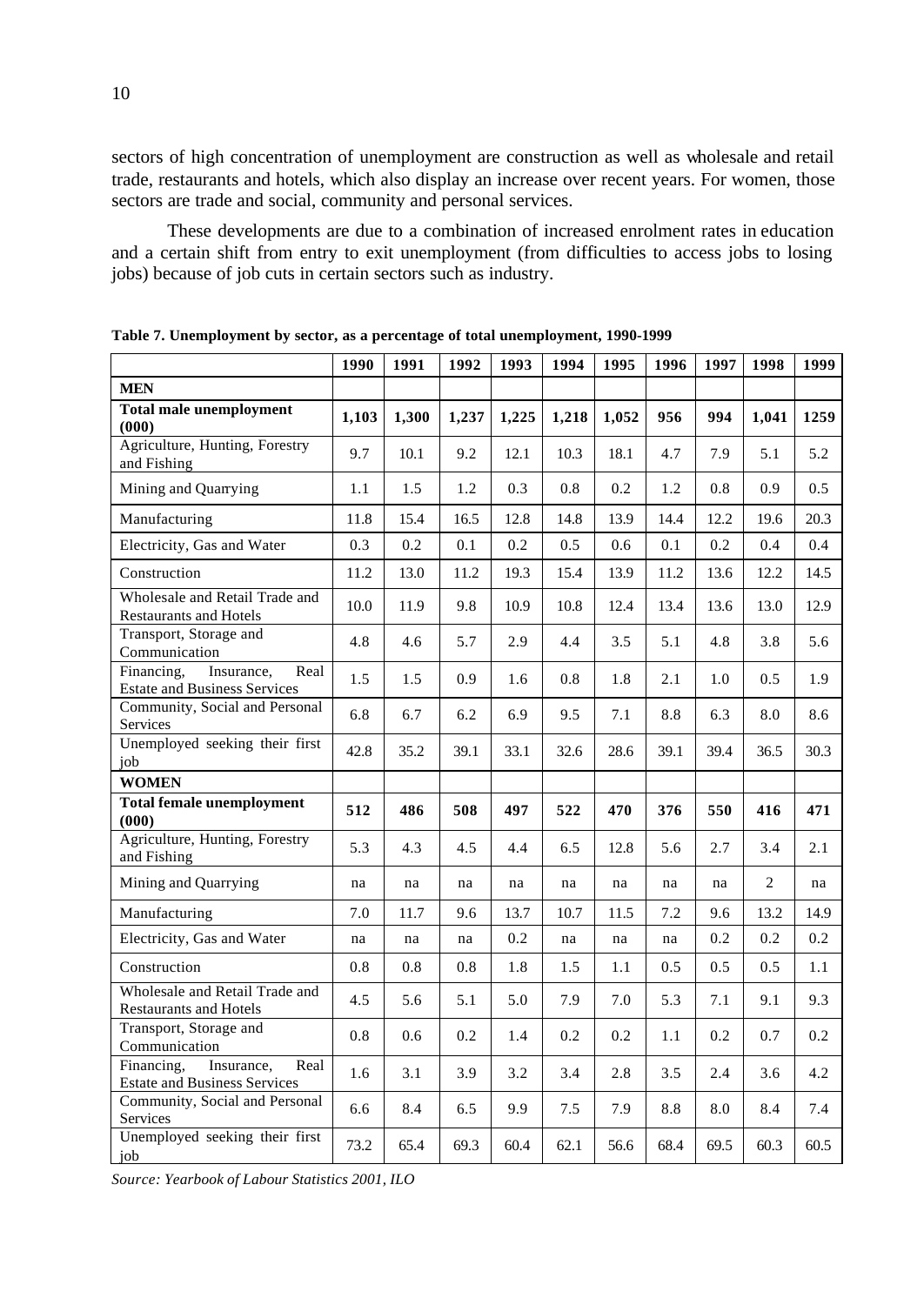#### **High underemployment**

Turkey's unemployment rates are moderate by OECD standards but high if compared to other middle-income countries. According to the World Bank, examples in this regard are Mexico and Korea. In Mexico, at the peak of the 1982 debt crisis, unemployment reached only 6 per cent. In Korea, it averaged only 2.8 per cent during 1985-95 and 6 per cent after the East Asia crisis (World Bank, 2000). In countries like Turkey with a tradition of much informal employment (estimated to concern around 50 per cent of employment) and self-employment and a deficient welfare system, open unemployment rates do not reveal much about the reality of the labour market.

A smaller part of the underemployed appears in statistics collected by the Turkish Statistical Institute.<sup>5</sup> The highest number of underemployed for both sexes is concentrated in the agricultural sector and the trend over the last three years is increasing. High female underemployment is observed in community, social and personal services and high male underemployment in construction. Also, underemployment is high for both sexes in manufacturing. Overall, the worrisome trend is that the absolute number of both female and male underemployed persons is on the rise (data for 2000 and 2001 is not considered because sample size is too small for reliable estimates). For both sexes, the share of those seeking a job because of insufficient income is the highest, followed by those working less than 40 hours because of economic reasons (see Table 8).

<sup>5</sup> Data relates to:

<sup>-</sup> Employed persons who work less than 40 hours because of economic reasons during the reference period and are able to work more at their present job or are capable of doing a second job. The economic reasons include slack work for technical or economic reasons, lack of work, inability to find a full-time job, initiation or termination of employment during the last week.

<sup>-</sup> Persons who are not in the above group and want to change their present job or are seeking a second job because of an insufficient salary or because of not working in their usual occupation.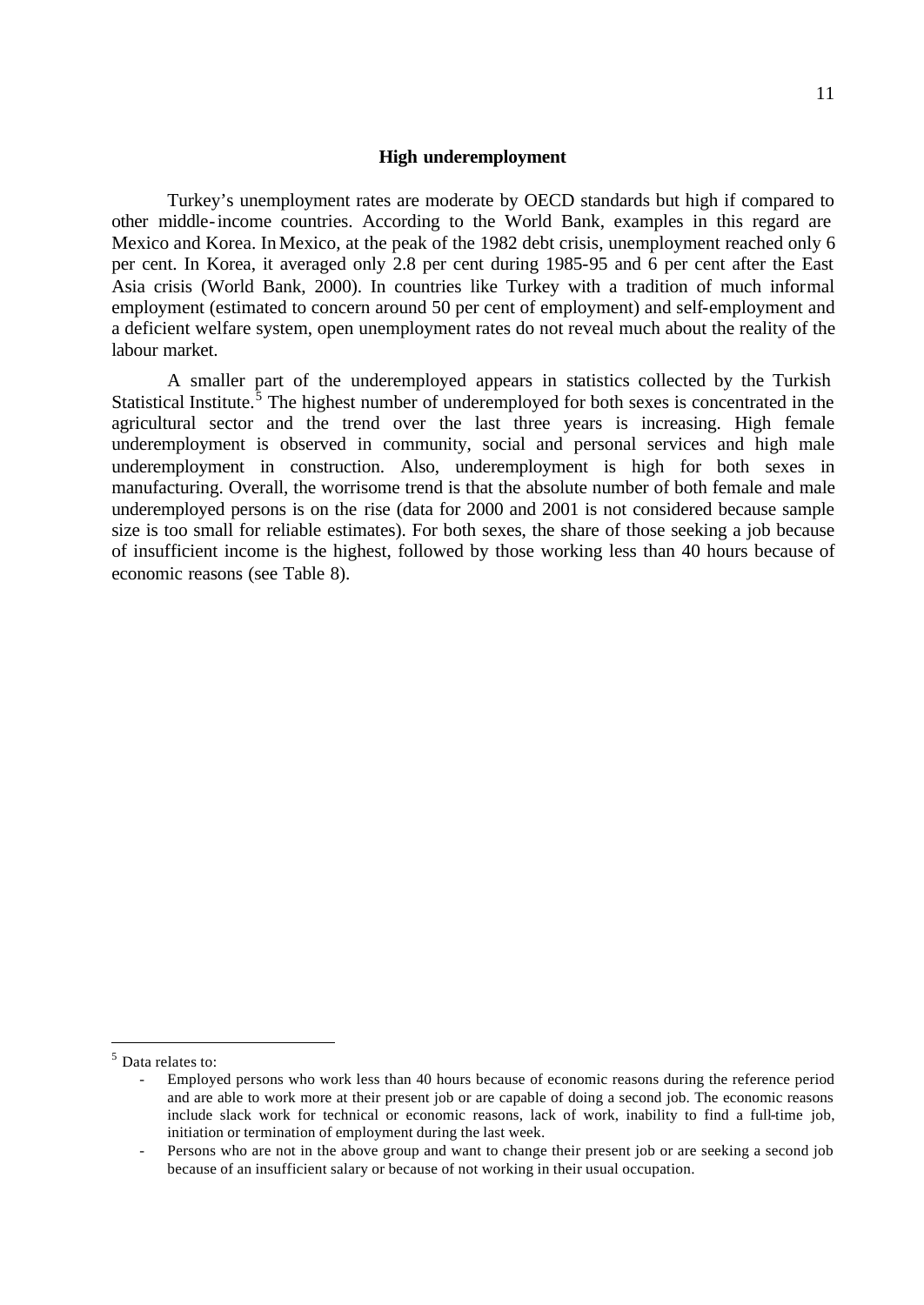|                                                                              | 1990 | 1991 | 992  | 1993 | 1994 | 1995 | 996  | 1997 | 1998 | 1999                                                           | $2000*$ | $2001*$ |
|------------------------------------------------------------------------------|------|------|------|------|------|------|------|------|------|----------------------------------------------------------------|---------|---------|
| <b>MEN</b>                                                                   |      |      |      |      |      |      |      |      |      |                                                                |         |         |
| <b>Total (000)</b>                                                           |      |      |      |      |      |      |      |      |      | $1,195 1,337 1,485 1,358 1,533 1,283 1,256 1,189 1,238 1,842 $ | 1,351   | 1,192   |
| Seeking a job<br>because of<br>insufficient<br>income                        | 71.9 | 78.2 | 81.5 | 83.9 | 80.9 | 81.1 | 82.0 | 80.1 | 86.2 | 84.4                                                           | 81.0    | 80.4    |
| Seeking a job<br>because of not<br>working in<br>his/her usual<br>occupation | 3.1  | 2.9  | 2.2  | 1.7  | 1.8  | 2.8  | 2.5  | 3.0  | 2.3  | 2.1                                                            | 2.6     | 2.2     |
| Working less<br>than 40 hours<br>because of<br>economic<br>reasons           | 25.0 | 18.9 | 16.4 | 14.4 | 17.4 | 16.0 | 15.4 | 16.9 | 11.6 | 13.5                                                           | 16.5    | 17.5    |
| <b>WOMEN</b>                                                                 |      |      |      |      |      |      |      |      |      |                                                                |         |         |
| <b>Total (000)</b>                                                           | 114  | 148  | 216  | 159  | 256  | 223  | 204  | 144  | 139  | 200                                                            | 168     | 145     |
| Seeking a job<br>because of<br>insufficient<br>income                        | 50.0 | 64.9 | 78.2 | 71.1 | 66.8 | 52.9 | 55.4 | 64.6 | 77.0 | 74.5                                                           | 59.5    | 65.5    |
| Seeking a job<br>because of not<br>working in<br>his/her usual<br>occupation | 7.0  | 2.0  | 1.9  | 1.3  | 1.6  | 3.1  | 4.4  | 10.4 | 5.8  | 5.5                                                            | 2.4     | 4.8     |
| Working less<br>than 40 hours<br>because of<br>economic<br>reasons           | 43.9 | 32.4 | 19.9 | 27.7 | 31.6 | 43.5 | 40.2 | 25.0 | 17.3 | 20.5                                                           | 38.1    | 29.7    |

**Table 8. Underemployed persons by type of underemployment, as a percentage of total underemployment, 1990-2001**

*Source: State Institute of Statistics (SIS), Turkey*

*\* Sample size is too small for reliable estimate*

However, it appears from ILO EMP/ANALYSIS work on the working poor (Majid, 2001) that in developing countries with large informal sectors, poverty is usually not linked to unemployment to the same extent as in developed countries, the reason being that those collecting benefits are usually better off than the unprotected working poor of the informal sectors. Only a small portion of the unemployed in Turkey collect any benefits at all and the new benefit system introduced in 2002 foresees benefit payments for a limited period of six months with rather restrictive eligibility criteria. We do not yet have evaluations of the working of this system. Being poor and being barred from regular employment has many unwanted consequences such as child labour and low enrolment rates in schools (which tend to perpetuate the situation) informalization of employment, low productivity, poor public health, high infant mortality and sometimes-illegal activities and crime. (See also Boxes 1 and 2).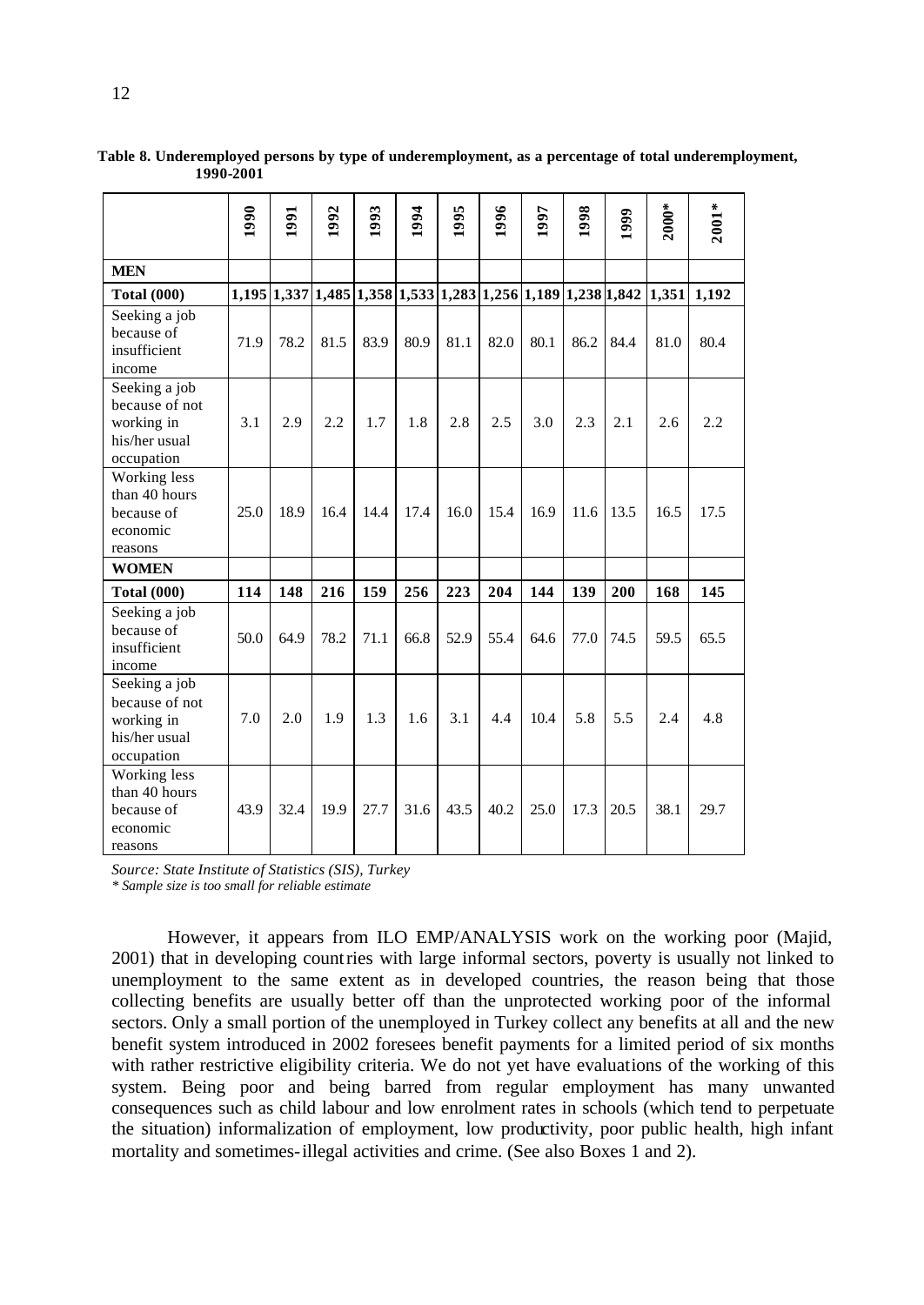#### **Box 1. Poverty in Turkey**

 According to a joint study by the World Bank and the Institute for the Future of Labour (Forschungsinstitut zur Zukunft der Arbeit - IZA) in Bonn, Germany, Turkey does not face a problem of absolute poverty by the standards of a developing country. The study defines absolute poverty as a household, which 'consumes less than the cost of a minimum food basket for its members.' In Turkey in 1994, the cost of a minimum food basket was US\$36 a month for an adult. Further, the paper argues that poverty in Turkey affects specific groups of the population and employment and earnings are among the key determinants of poverty risk; however, economic vulnerability is considered to be the main problem. This means that there are a large number of people living close to the absolute survival minimum and they are the ones most susceptible to falling into absolute poverty as a result of economic downturn.

 The highest poverty rate is observed among households headed by the self-employed in agriculture, followed by casual employment in construction, regular employment in manufacturing and self-employment in trade. Together these four groups represent 55 per cent of those vulnerable to poverty, 56 per cent of the poverty gap for Turkey and 63 per cent of the poor population as a whole.

 It is important to note that households headed by regular employees still have high poverty rates. According to the ILO, the working poor rate (the ratio of the working poor<sup>2</sup> to the employed population) in 1997 for Turkey was 2.6 per cent. The variation in earnings for regular employees is influenced by factors such as education, profession and type of contract. Also, the high level of poverty among them is explained by the high dependency rate (almost two-thirds of household members do not work). This is very typical for new migrants, employed under regular employment contracts in the manufacturing sector. Usually, their families have a very low female participation rate and a large number of dependents.

 The study suggests that inter-family ties constitute the most important safety net in Turkey. Mostly the non-poor benefit from State transfers. The study concludes that the key forces behind changes in poverty and vulnerability in Turkey for the period 1987- 1994 were macroeconomic and demographic factors and they were counterbalancing each other. Rises in inflation and unemployment rates were pushing poverty up and the fall in fertility, rising educational attainment and migration were operating in the opposite direction.

<sup>1</sup>poverty gap – is the mean shortfall from the poverty line (counting the nonpoor as having zero shortfall), expressed as percentage of the poverty line (World Bank: *2001 World Development Indicators*).

 $2$ working poor – are defined as those who work and who belong to poor households. Poor households are those who live below the international poverty line (\$1 a day) (Majid Nomaan, Employment Paper 2001/16: The Size of the Working Poor Population in Developing Countries (Geneva: ILO, 2001), p.2).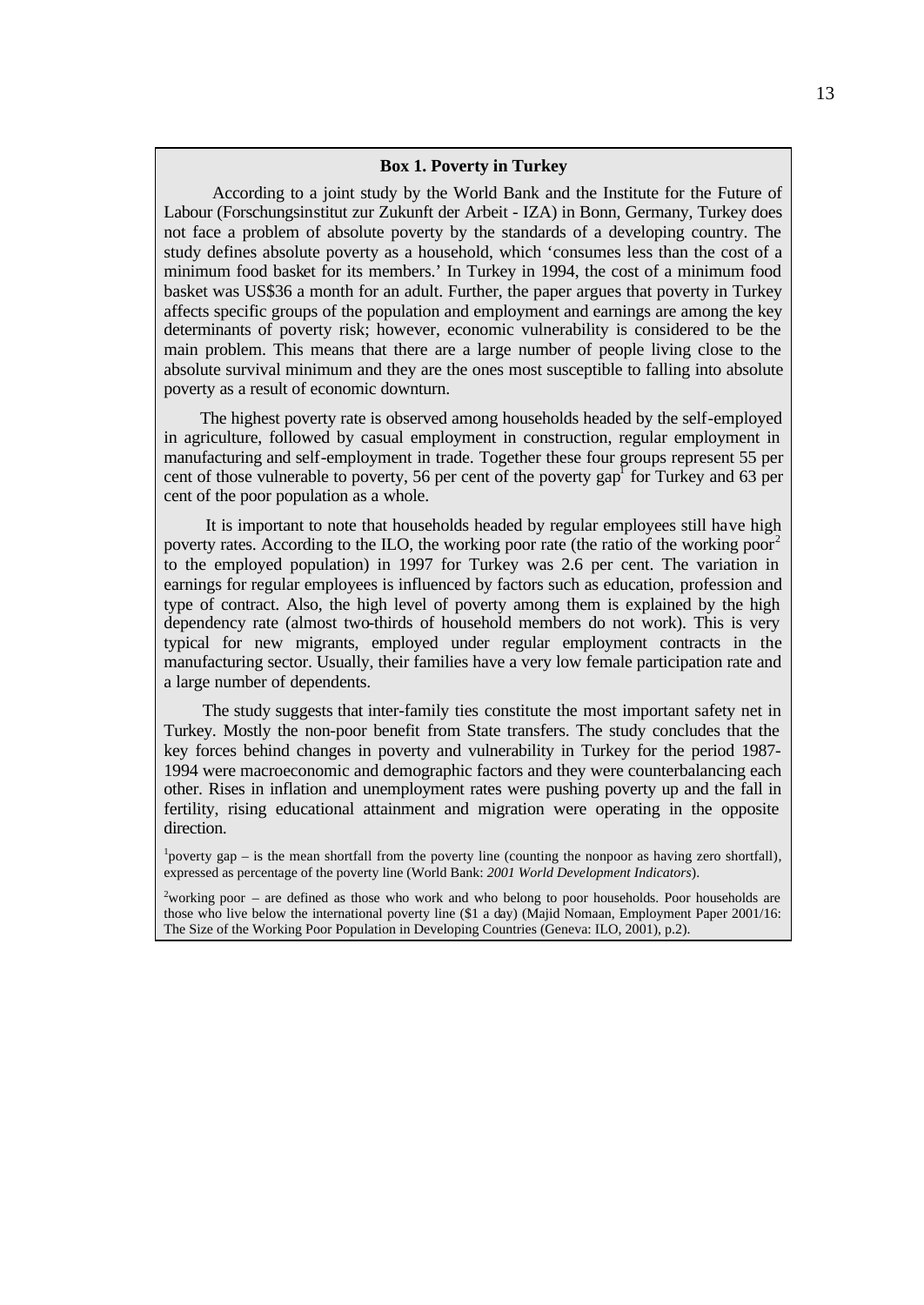#### **Box 2. Working Street Children**

The ILO InFocus Programme on Child Labour: IPEC has been working in Turkey towards the goal of the total elimination of child labour since 1992. In 2001, IPEC conducted a rapid assessment research on one of the worst forms of child labour: children working in the streets.

The children can be divided into two groups. The first works on the street during the day, sometimes during the evening and night, but finally goes home to stay with their families. They are supposed to be under the protection and supervision of their families. The second group work and live on the streets. They have left their homes and/or their families have disintegrated.

The great majority of children working on the streets in Turkey belong to the first group, and are involved in selling napkins, chewing gum, water, sunflower seeds, lottery tickets and other small items appropriate to the season. Children work in congested city streets and at intersections and are exposed to noxious pollutants from motor vehicles, the risk of being run over or hit by cars, abuse from older gangs of drug abusing street hawkers and customers. Scavenging is the worst form of work that these children engage in. This exposes them to infectious diseases including hepatitis A and B, AIDS/HIV, tetanus and coliform.

The children interviewed were between seven and 17 years old, with a median age of 12. The majority were males. They were from very poor, large nuclear families with an average household size of eight. The majority of children had attended or continued to attend school. Only 13 per cent of the sample had never attended school; however, school dropout rates were high: 25 per cent of all children interviewed. The most of the parents seemed to be ignorant about the risks their children were exposed to. Furthermore, child labour is legitimised by its cultural acceptability. Working on the streets was considered to be an 'apprenticeship' for adult life in that it teaches self-discipline and how to overcome hardships in life while contributing to family income.

Not every poor family has the same attitude towards child labour. Families who do not send their children to work on the streets in general have fewer children, they value education for their children and they attribute psychological value to their children rather than only economic value.

The full range of causes that generate child labour requires analysis and a variety of intervention strategies. These strategies should seek to implant broad preventative and rehabilitative approaches. Effective prevention requires family empowerment, basic education, capacity building, awareness raising and social mobilization. Rehabilitation measures should seek to offer different solutions and provide a comprehensive socio-economic package of services encompassing education, health and nutrition, social protection and shelter.

*Source: B. Aksit, N. Karanci and A. Gündüz-Hosgör: Turkey: Working Street Children in Three Metropolitan Cities: A Rapid Assessment (Geneva: ILO, IPEC, 2001)*

#### **Better general education, but more effort needed for extending vocational training**

 Over the 1989-1999 decade, the illiteracy rate decreased by 45 percent for males and 36 per cent for females, and the high school enrolment rates for males and females almost doubled. Primary school enrolment rates for males went up 17 per cent and for females 21 per cent. Overall in all educational categories, except for vocational junior high school, the number of students increased. This success can be attributed to Turkish Government efforts to improve education. In 1997, the Government increased the duration of compulsory education from five to eight years (Basic Education Law No.4306), which is expected to have further positive impact on the educational status of the population.

Further improvements can be made. In this context, it is very important to note that more emphasis should be placed on vocational training in order to facilitate young people's integration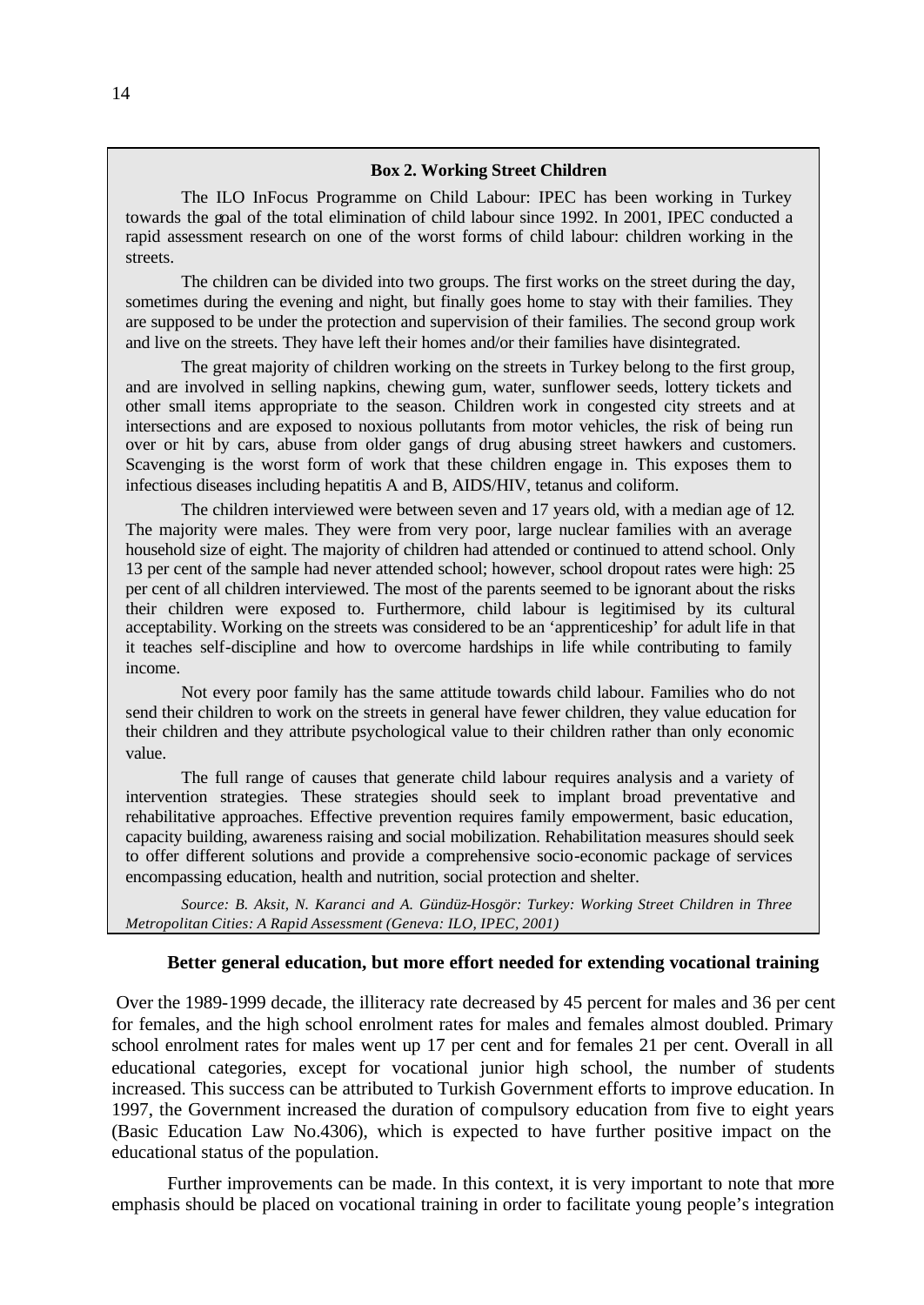into the workforce. The enrolment rates for vocational junior high school for both males and females have decreased and are already very low. There are positive signs -- the number of females enrolled in vocational high school from 1989 to 1999 rose by 79 per cent and for males over the same period by 70 per cent. Also, the 8<sup>th</sup> Turkish Five-year Development Plan foresees an increase in secondary level enrolment to 75 per cent in 2005 and the proportion of vocational and technical training to 35 per cent in 2005 (2000 Turkey Regular Report, EU Commission).

|                                                              | 1989     | 1990     | 1991     | 1992     | 1993     | 1994      | 1995  | 1996     | 1997     | 1998     | 1999      | $2000**$ | $2001**$ |
|--------------------------------------------------------------|----------|----------|----------|----------|----------|-----------|-------|----------|----------|----------|-----------|----------|----------|
| Male Total (000)                                             | 13663    | 13990    | 14504    | 14759    | 14713    | 15135     | 15397 | 15650    | 15893    | 16250    | 16532     | 16253    | 16339    |
| High school                                                  | 6.7      | 7.0      | 7.7      | 8.8      | 9.9      | 10.5      | 11.4  | 11.7     | 11.1     | 12.5     | 11.6      | 11.9     | 11.8     |
| Illiterate                                                   | 9.0      | 8.0      | 7.4      | 6.6      | 5.4      | 5.3       | 4.9   | 4.9      | 4.7      | 4.3      | 4.1       | 4.2      | 3.8      |
| Junior high school                                           | 8.4      | 9.0      | 8.8      | 9.2      | 9.4      | 9.5       | 11.2  | 11.1     | 11.5     | 12.3     | 12.0      | 11.5     | 11.9     |
| Literate without any<br>diploma                              | 8.6      | 7.4      | 6.5      | 5.9      | 5.5      | 5.4       | 4.7   | 4.0      | 3.4      | 3.2      | 3.0       | 3.0      | 3.1      |
| Primary education                                            | $\ldots$ | .        | $\ldots$ | $\ldots$ | $\ldots$ | $\cdots$  | .     | .        | .        | $\cdots$ | $\ddotsc$ | 0.9      | 0.4      |
| Primary school                                               | 57.8     | 58.8     | 60.4     | 59.8     | 60.0     | 59.2      | 56.8  | 56.6     | 56.7     | 55.4     | 55.7      | 53.7     | 52.8     |
| Universities and other<br>higher educational<br>institutions | 5.4      | 5.5      | 5.3      | 5.4      | 5.9      | 6.0       | 6.3   | 6.8      | 7.1      | 7.2      | 7.4       | 8.0      | 8.4      |
| Vocational high school                                       | 3.7      | 3.7      | 3.4      | 3.7      | 3.2      | 3.6       | 4.2   | 4.7      | 5.2      | 4.9      | 5.2       | 6.3      | 7.6      |
| Vocational junior high<br>school                             | 0.6      | 0.6      | 0.5      | 0.5      | 0.5      | 0.5       | 0.5   | 0.3      | 0.3      | 0.3      | 0.4       | 0.4      | 0.2      |
| Female Total (000)                                           | 6,267    | 6,160    | 6,180    | 6,056    | 5,059    | 6,040     | 6,102 | 6,153    | 5,931    | 6,149    | 6,656     | 5,778    | 5,929    |
| High school                                                  | 5.9      | 6.6      | 6.0      | 7.3      | 9.7      | 8.3       | 9.1   | 9.3      | 10.1     | 10.5     | 9.6       | 9.9      | 8.9      |
| Illiterate                                                   | 31.5     | 30.2     | 30.2     | 26.8     | 21.7     | 22.6      | 21.9  | 21.6     | 19.7     | 19.4     | 18.9      | 20.2     | 19.0     |
| Junior high school                                           | 3.5      | 3.4      | 3.3      | 3.5      | 3.7      | 3.9       | 4.1   | 3.7      | 4.4      | 4.7      | 4.7       | 4.3      | 4.2      |
| Literate without any<br>diploma                              | 8.5      | 7.4      | 7.1      | 7.8      | 7.0      | 6.8       | 5.7   | 4.7      | 3.2      | 3.1      | 3.7       | 3.9      | 4.1      |
| Primary education                                            | .        | $\cdots$ | .        | $\cdots$ | $\ldots$ | $\ddotsc$ | .     | $\cdots$ | $\ldots$ | $\ldots$ | .         | 0.6      | 0.4      |
| Primary school                                               | 43.8     | 44.7     | 46.0     | 45.8     | 48.1     | 49.2      | 49.2  | 49.9     | 49.3     | 49.2     | 49.8      | 44.3     | 46.3     |
| Universities and other<br>higher educational<br>institutions | 4.4      | 4.7      | 5.0      | 6.0      | 6.9      | 6.8       | 6.9   | 7.5      | 8.9      | 9.2      | 9.1       | 11.5     | 11.5     |
| Vocational high school                                       | 2.1      | 2.7      | 2.2      | 2.7      | 2.7      | 2.1       | 2.9   | 3.2      | 4.2      | 3.9      | 3.6       | 5.2      | 5.4      |
| Vocational junior high<br>school                             | 0.4      | 0.3      | 0.2      | 0.2      | 0.3      | 0.3       | 0.2   | 0.1      | 0.2      | 0.1      | 0.1       | 0.1      | 0.1      |

**Table 9. Male/Female labour force by educational status as a percentage of total labour force, 1989-2001\*** 

*Source: State Institute of Statistics (SIS), Turkey*

*\* Data between 1989 and 1999 is the average of the fourth week of April and October, starting with Monday and ending with Sunday. Year of 2000 and after is annual data; the seven days, which are before the first application day of the survey was used as the reference period.*

*\*\*Sample size is too small for reliable estimate*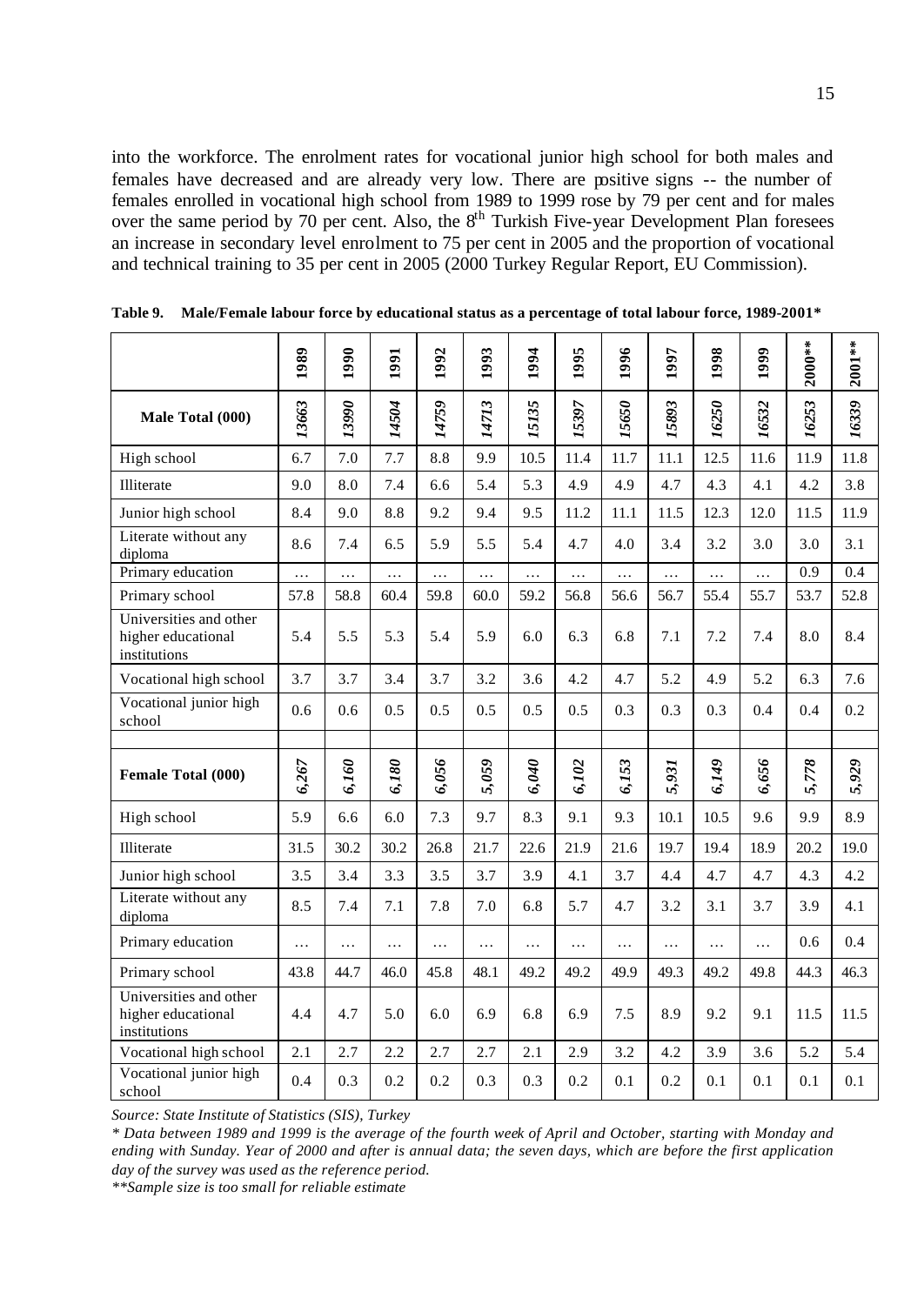While all efforts to improve education and training are welcome, there are also problems with increasing supply. One problem is the lack of educational opportunities: in vocational training supply of training places is clearly inferior to demand, and the same holds true for higher education. However, there is also the challenge of high unemployment for graduates of secondary schools (especially women) and to a lesser extent higher education and the ensuing under utilization of the skills of the labour force. While in general enhancing labour supply through investments in education and training has positive effects on the labour market (e.g. in terms of labour market participation, access to the labour market and structural adjustments requiring labour allocation from shrinking to growing sectors and activities) the demand side – the creation of jobs to absorb the educated labour force must match this effort on the supply side, although there might be some endogenous growth effects from education and training.

#### **Conclusions**

This short overview of the Turkish labour market has shown that Turkey still has a dual economy where fairly developed sectors coexist with underdevelopment, a large informal sector and poverty. Growth is extremely volatile and has resulted in mini bust and boom cycles. Together with an unstable financial system this volatility impacts on expectations in terms of investment and employment, especially since the 2001 crisis. The dominance and relative stability in terms of employment in agriculture shows that the country is still in a transition phase towards an industrial and service economy. Problems of insufficient demand for labour coexist with supply side restrictions, e.g. in terms of skills. Labour market participation is low and not noticeably catching up. On the contrary, participation, even for women, who already have very low employment rates, continues to fall.

Even if the potential of the economy is seen as good and some progress has been made recently towards stabilizing the economy with the help of the Bretton Woods institutions, Turkey is still a long way from economic stability and positive labour market development. On the labour market, the effects of change – if improperly managed - will in the short and medium term lead to more problems. Therefore this transition phase has to be well managed in order to allow smooth adjustment while giving at least a minimum of security to workers affected by these changes. Labour market problems are to be expected by the gradual shift from an agricultural society towards an industrial and service society (reinforced by a change in the subsidy policy) and also in the wake of privatization of SOEs, which will probably accelerate in the course of the implementation of the reforms requested by the Bretton Woods institutions. Moreover, the preparation for EU accession, especially on the macroeconomic side, could lead to labour market problems. In the following we will concentrate on the labour market consequences of privatization, but the measures proposed could also be extended – if financing exists - to other adjustment/redundancy situations.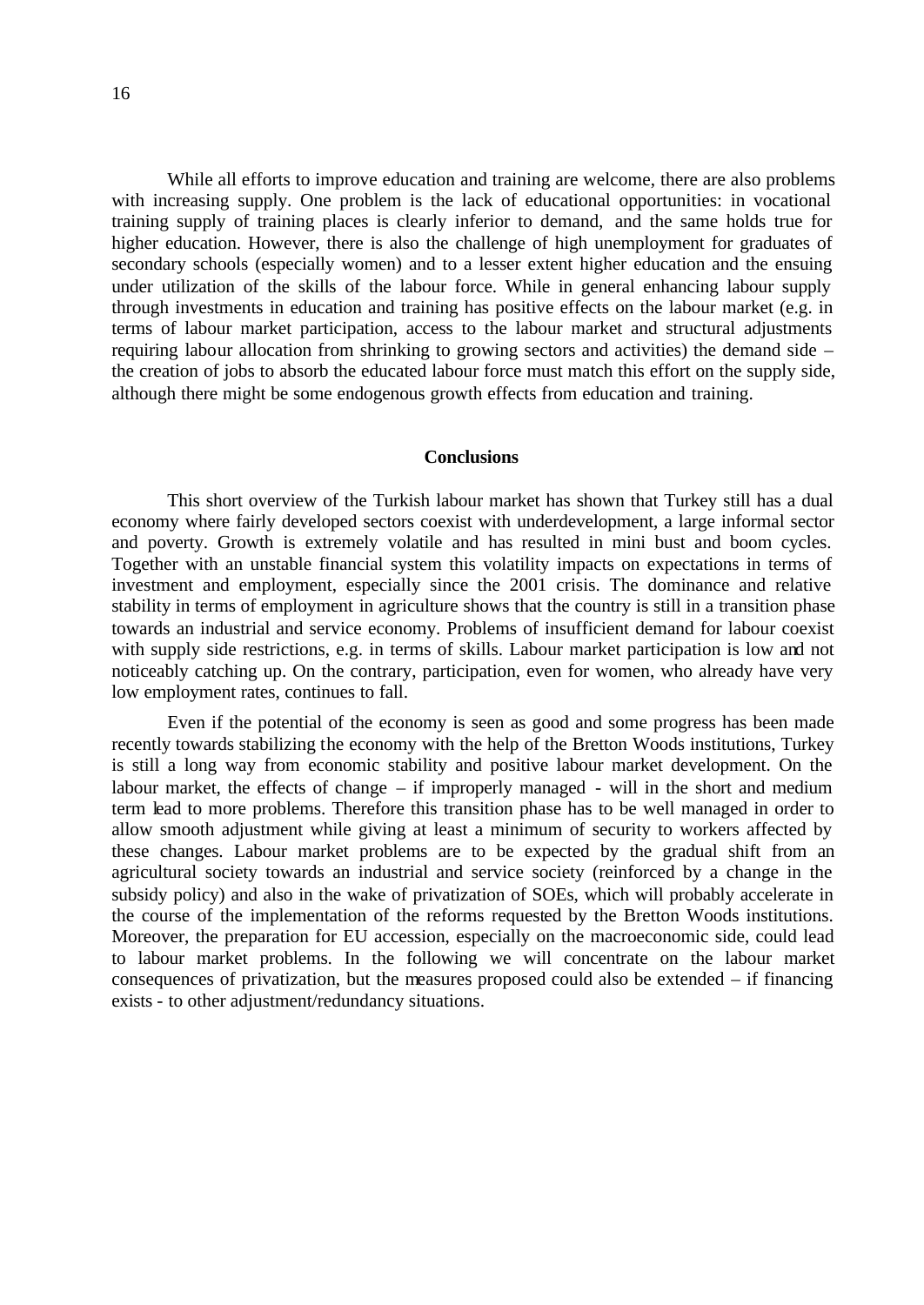## **3. Management of redundancies**

#### **Privatization and economic restructuring**

Even though the purpose of this paper is not to discuss privatization *per se*, some preliminary remarks are required: firstly, it should be noted that acceptance of privatization in Turkey seems low. Trade unions usually oppose it, because they believe that the Government has no clear policy in this regard, that there are only a few examples of successful privatization, that the process is not transparent and that it leads to large-scale redundancies. Consequently, privatization leads immediately and surely to job losses and more hardship for workers, while the benefits – more competitiveness, reduction of public spending and eventually more employment creation - seem more remote and less certain.<sup>6</sup> Tansel (2002) shows that a sample of around 500 retrenched workers from the cement and petrochemical industry had post-dismissal earnings of only around 35 per cent of their former State wages. They also lost social security coverage and other fringe benefits (subsidized meals, heating fuel, child support). Moreover, most of the post-dismissal jobs were created in the informal sector. The welfare losses were clearly enormous and consequently 93 per cent of the cement workers and 85 per cent of petrochemical workers said that they would have preferred to stay in their old jobs (Tansel, 2002). Resistance, the degree of which is different by union,<sup>7</sup> seems to stem from these differences in the timeframe and certainty of hardship and benefits. Another problem is that benefits and losses seem to accrue to different groups in society.

But even the Turkish Confederation of Employers' Association (TISK) has reservations and is opposing the rather haphazard way in which privatization is carried out. Government is sometimes hesitant, but as privatization is a conditionality for loans, it can hardly escape the process. It was also criticised that the social partners are not involved in the discussions, but it seems that unions are opposed to sitting on the tripartite Committee that has been set up for the purpose by the Government. Our interviews clearly showed that the privatization agency, established by the authorities, could not proceed as planned.

The IMF states that the Turkish authorities need to put more effort into privatizing largescale enterprises in order to create an attractive environment for the private sector. Rapid progress in privatization will help the Government to alleviate its borrowing needs and improve economic efficiency. Also, progress in privatization will be a key test of the Government's ability to carry forward the economic reform agenda. In addition, removing administrative barriers to investment will be a key.

Despite resistance, <sup>8</sup> privatizations have been carried out since the late-1980s, although on a reduced scale. According to the World Bank office in Turkey, the lay-offs from privatization

<sup>6</sup> The primary concern of the labour unions is the worker's displacement, which might result from privatization (Karatas (2001) p.111). Karatas cites several studies that confirm this view. For example a study by Tallant (1993) showed that union employment dropped by 35% in 22 cement plants that were divested and labour productivity consequently rose. However, he also notes that there is no comprehensive data set on the employment consequences of privatizations.

<sup>7</sup> The left wing DISK opposes privatization more radically than TISK or HAKIS. The latter has a more pragmatic approach and sometimes favours workers' ownership as in the case of the steel mill in Kardemir.<br><sup>8</sup> Expats (2001) also notes some of the reasons for objection, privatizations soom to

Karatas (2001) also notes some of the reasons for objection: privatizations seem to have been lacking transparency, especially concerning the method of valuations of assets and the actual deals that have been made. He also notes that in many cases "competitive bidding processes have somewhat been ignored". In some cases, parliamentary commissions have been investigating allegations of fraud and the privatization agency has often had recourse to block sales instead of public offers.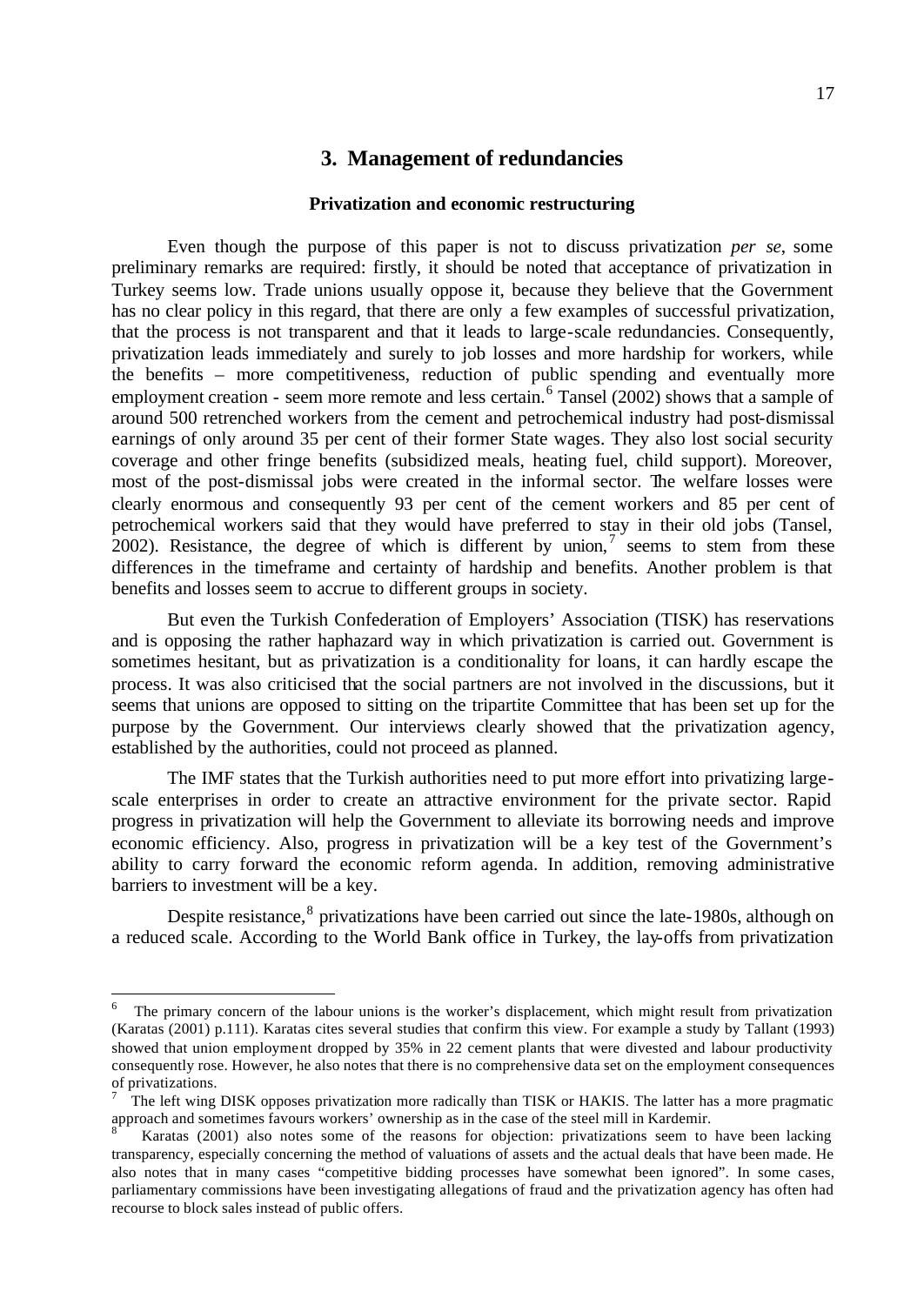were minor because of this resistance and consequently only a fraction of the money set aside for the social adjustment of redundancies was used.

While it is difficult to obtain an overview of the real extent of lay-offs, administrative data provided by the Turkish employment office (ISKUR), shows that since March 1995, 13,532 people were laid off in the wake of privatization.

This number seems to be rather low. According to Table 10, the share of SOEs has been declining both in employment and GDP. In 1995, there were about half a million people working for SOEs, 153,881 workers less than in 1988. According to the IMF's Tenth Review under the Stand-By Arrangement (Nov.21, 2001) in 2002, employment in SOEs is expected to fall by 49,000 due to retrenchment and attrition.

**Table 10. State-owned enterprises' (SOEs) share in employment and GDP, 1988-1997**

|                                       | 1988         | 1989 | 1990 | 1991 | 1992 | 1993               | 1994 | 1995            | 1996     | 1997     |
|---------------------------------------|--------------|------|------|------|------|--------------------|------|-----------------|----------|----------|
| SOEs, employment (% of total)         | 3.5          | 3.4  | 3.2  | 3.2  | 3.1  | $\mathbf{\hat{z}}$ | 2.7  | 2.3             | $\cdots$ | $\cdots$ |
| SOEs, economic activity (% of<br>GDP) | $\mathbf{r}$ | 6.2  | 5.6  | 5.2  | 4.6  | 4.9                | 5.5  | 4.8             | 4.5      | 4.6      |
| SOEs, investment (% of GDI)           | 24           | 21   | 24   | 20   | 15   | 13                 | 11   | $\mathbf{\tau}$ | 10       | 11       |

*Source: World Development Indicators 2000, World Bank*

According to the Turkish Government, the share of SOEs in economic activity will have melted down to 1.1 per cent of GNP in 2002. In addition, the Government plans to rationalize personnel and benefit expenditures, including a hiring freeze for all budget funded SOEs and limiting replacement hiring to 10 per cent for all others; reduce labour costs by 10 per cent; pursue wage savings of TL 300 trillion; eliminate overproduction premiums for workers in idle units of SOEs; strictly limit overtime payments. This will result in TL 0.7 quadrillion (0.2 per cent of GNP) of cost savings. In addition, the Government plans to reduce non-wage operating expenses by instructing the SOEs to lower their planned general administration expenses (including reduced advertising, promotion and association memberships) and reduce their stock of inventories (Tenth Review Under the Stand-By Arrangement, IMF, 2001).

The level of foreign direct investment (FDI) in Turkey has been low (see Table 11), which is surprising since it represents a domestic market of 65 million (even though the average per capita income is only US\$3,000) and has a unique geographical location. Also, Turkey has had a free trade agreement with the EU since 1996 and a centuries-long trade history with the Middle East (World Market Country Analysis, 2002). The current privatization is unlikely to dramatically increase the FDI inflow (see H. Loewendahl and E. Ertugal- Loewendahl, 2001). In terms of independent FDI, Turkey still needs to catch up if compared to countries like Hungary and the Czech Republic.

According to the World Bank, corrupt practices in the bureaucracy are one of the major obstacles to FDI. It might be that with the speeding-up of the privatization process and a successful implementation of the IMF structural adjustment programme, FDI will increase. Further, in 2002, the Turkish Government plans to submit a new draft Law on Foreign Investment in line with the findings of the World Bank's Foreign Investment Advisory Service (FIAS) study.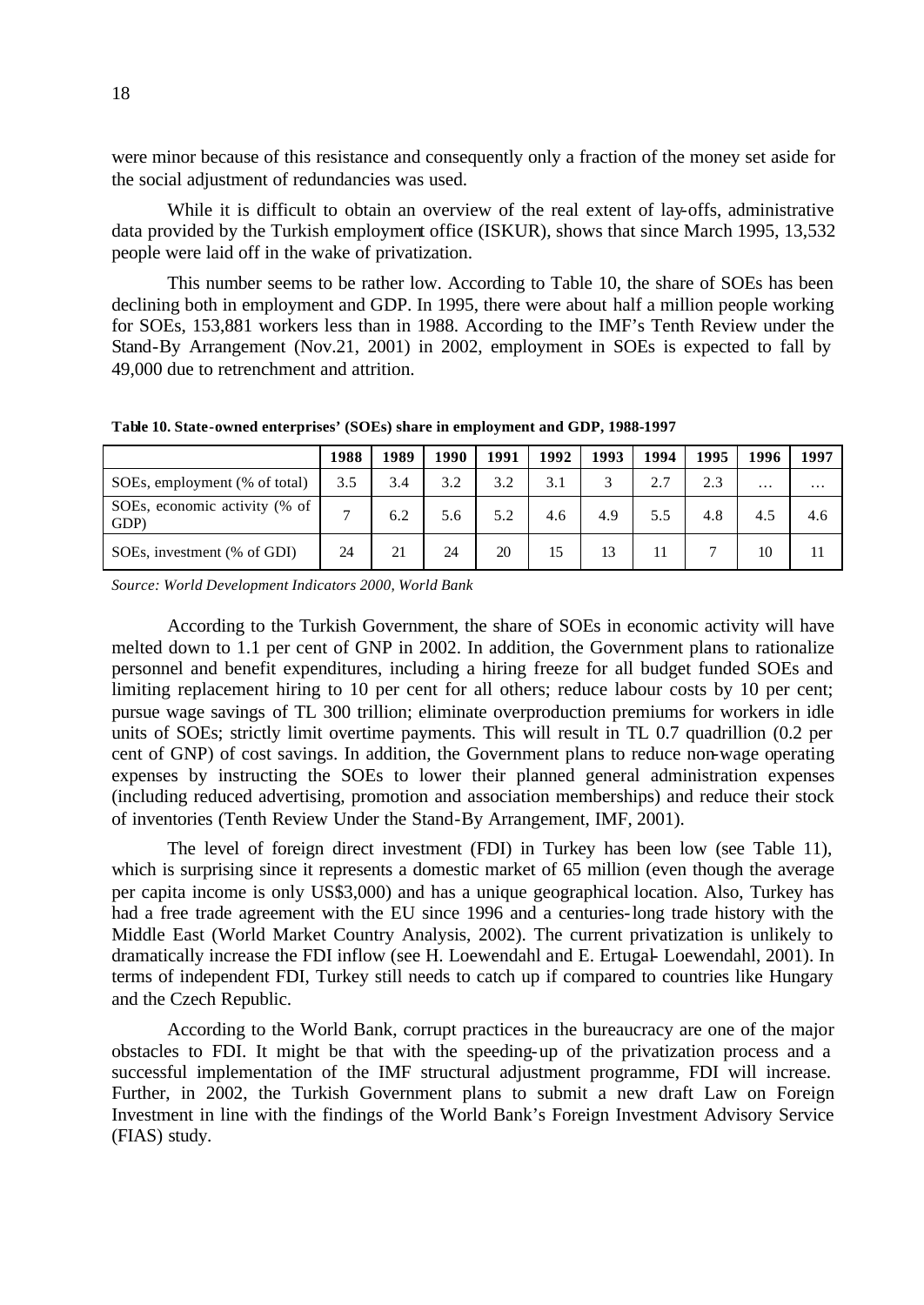|                 | 1994    | 1995 | 1996 | 1997 | 1998 | 1999 | 2000    |
|-----------------|---------|------|------|------|------|------|---------|
| Bulgaria        | 1.1     | 0.7  | 1.1  | 5.0  | 4.4  | 6.5  | 8.3     |
| Czech Republic  | 2.1     | 4.9  | 2.5  | 2.4  | 6.5  | 11.6 | 9.0     |
| Egypt           | 2.4     | 1.0  | 0.9  | 1.2  | 1.3  | 1.2  | 1.3     |
| Greece          | 1.0     | 0.9  | 0.9  | 0.8  | na   | 0.5  | $1.0\,$ |
| Hungary         | 2.8     | 10.1 | 5.0  | 4.7  | 4.3  | 4.1  | 3.7     |
| Israel          | 0.6     | 1.5  | 1.4  | 1.6  | 1.7  | 2.9  | 4.0     |
| Poland          | 1.9     | 2.9  | 3.1  | 3.4  | 4.0  | 4.7  | 5.9     |
| Romania         | $1.1\,$ | 1.2  | 0.7  | 3.4  | 4.9  | 3.0  | 2.8     |
| Russia          | 0.2     | 0.6  | 0.6  | 1.5  | 1.0  | 1.7  | 1.1     |
| Slovak Republic | 1.9     | 1.3  | 1.8  | 0.9  | 2.6  | 1.8  | 10.7    |
| <b>Turkey</b>   | 0.5     | 0.5  | 0.4  | 0.4  | 0.5  | 0.4  | 0.5     |

**Table 11. Foreign direct investment in Turkey, net inflows (% of GDP), and nine competitor locations\*** 

*Source: World Development Indicators 2002 CD-Rom (World Bank)*

*\** The nine competitor locations are identified by H. Loewendahl and E. Ertugal- Loewendahl in their paper 'Turkey's Performance in Attracting Foreign Direct Investment - Implications of EU Enlargement' (European Network of Economic Policy Research Institutes Working Paper No.8, Nov. 2001)

While, therefore, there are also internal changes in SOEs to make them more productive, a new wave and a general increase in privatization is expected in the coming years as a consequence both of the 2001 crisis and the subsequently negotiated loans from the Bretton Woods institutions. This means that lay-offs could be quite extensive in the future and come in addition to existing labour market problems, so that the need for adequate social accompaniment will be even greater.

#### **Worker displacement**

All countries have continuously to deal with restructuring of major industries: worker displacement is therefore a constant theme in the European Union and its member States; it is a big issue in the USA; and the former planned economies have been involved in massive restructuring of their economies with dramatic consequences for employment. It is difficult to estimate the job losses involved, but they amount to several million worldwide, due to a multitude of causes (for some anecdotal evidence see Hansen, 2002).

Structural change, especially in developing countries, still implies the shift of employment from agriculture to industry and services. In more developed economies the shift from industrial employment to service sector employment is still moving ahead. There are also intra-sectoral shifts in addition to these larger inter-sectoral shifts. As an emerging country, Turkey has to pass through a phase of structural adjustment in agriculture, which still employs half of the active population. But the present restructuring of the SOEs is more comparable to the restructuring of some of the major industries and conglomerates in transition countries or (the formerly nationalized) industries such as coal and steel in the developed countries, which has usually been accompanied by labour market policies. It is true that SOEs are found in many sectors in Turkey: their original function was socially important as they commanded not only the strategic sectors of energy and natural resources plus heavy industries, but also played a role as price regulator for other crucial sectors such as meat and fish. Their importance has already declined but restructuring is still going on and will probably accelerate. In the case of restructuring there are of course conditions that Turkey cannot (or not yet) replicate, such as being massively helped in adjustment by the creation of a supranational space such as the European Union, which developed from the European Steel and Coal Community, set up as its forerunner in 1951. The Steel and Coal Community backed social measures for economic adjustment substantially and early on. The EU has continued to finance this and all countries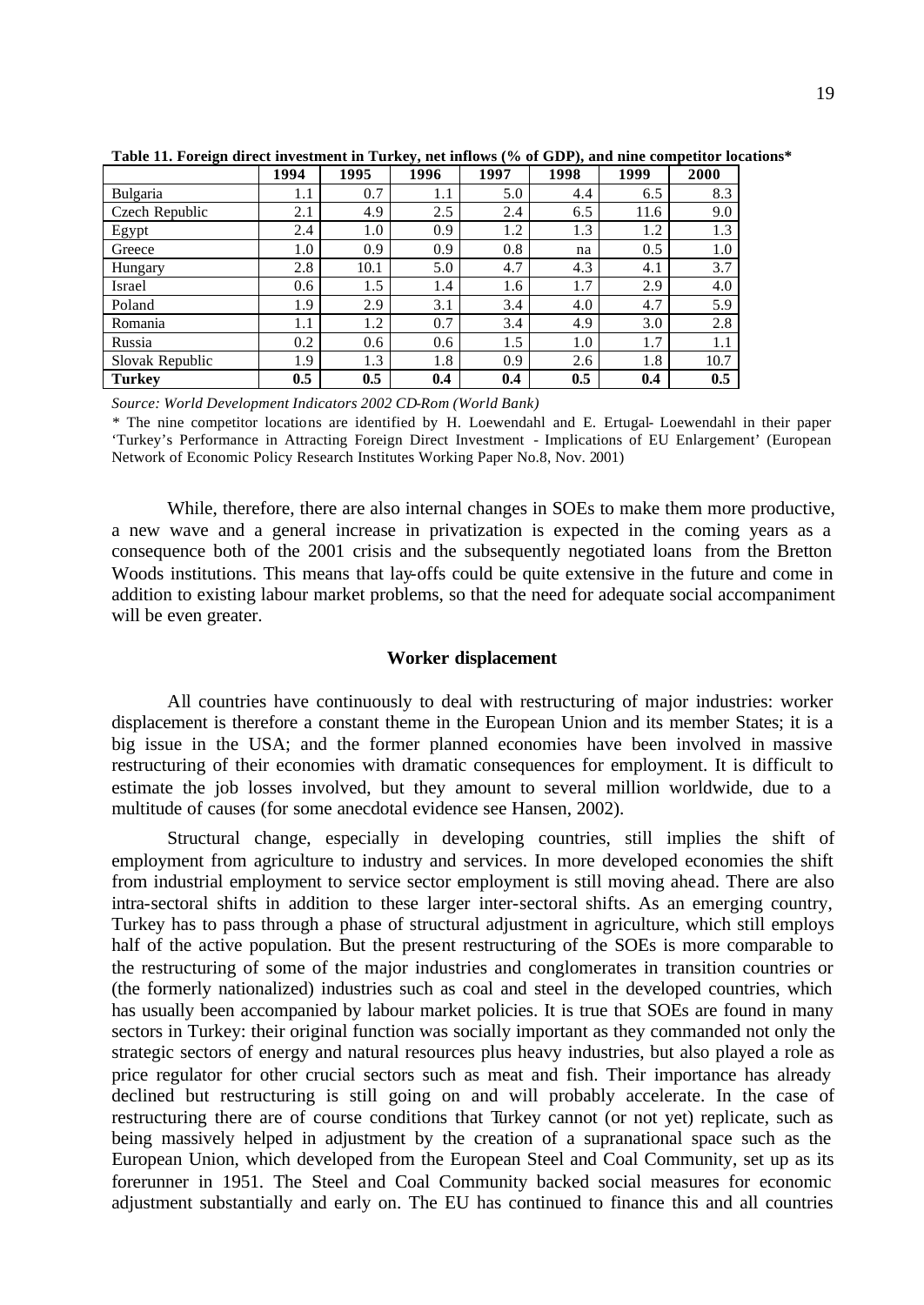have had their specific packages of social measures that allowed a smooth adjustment of these industries (see Auer, 1990). But the US has also run and is still running major employment adjustment, especially in the wake of trade developments. On a smaller scale than in Europe, worker displacement in the US has seen the use of regulation and of labour market policies.<sup>9</sup>

The social consequences of restructuring, including privatization, and especially the challenge of re-employment, are a worldwide problem, and it is a constant theme in all European countries and high on the agenda of the OECD (see ELSAC, 2002). As recently as May 2001, the EU Commission for Employment and Social Affairs announced a comprehensive package, which puts forward a proposal for effective legal guarantees for workers affected by corporate restructuring. The proposal focuses on advance information and consultation, incentives to businesses to plan company restructuring early and effectively. The proposal tackles other Community policies, such as Community competition law on mergers and acquisitions and the social consequences of such operations. The Commission plans to discuss with the social partners how to further elaborate the notion of corporate responsibility for facilitating change, including social accompanying measures in the case of corporate restructuring. Also, a review of the European Works Councils Directive is to be launched in the near future. According to Anna Diamantopoulou, the EU Commissioner for Employment and Social Affairs: 'Business now operates in a global environment, which demands dynamic and adaptable companies. If adaptation to change is part of a company's mental make-up and involves the workforce throughout, the company will reap the economic benefits of loyalty from workforce and customers. Smart businesses know this and are already doing it right. Failure to get it right can be costly.' The ILO strongly supports such efforts and has set forth a number of concepts and measures to prevent, limit and leave enough time for planned action in regard to workers displacement in ILO Conventions No.158 and Recommendation No.166, both relating to termination of employment, in 1982.

Further, the ILO Global Employment Agenda stresses that: 'The operation of [labour] markets, based on rules, institutions and bargaining power, has to make change acceptable while underpinning a process of rising productivity and prosperity. Intervention in these markets, 'active labour market' policies, influence both the supply of and demand for labour and can help strike a balance between flexibility for enterprises and security for workers and (adapting efficiently to change).' In the ILO employment sector, conceptual and practical work has also been done on the issue of "socially responsible company restructuring" (Hansen, 2002).

Because of the importance of employment losses for workers, their families and communities, international experience has produced much information on how to counteract the adverse effects of worker displacement on workers and communities and what kind of legislative and policy steps can be taken in order to establish formal mechanisms to deal with worker displacement.

#### **Processes and policies: What has been done and what can be done for displaced workers?**

One must first distinguish between the organization of the process of adjustment and the measures applied during the process. The process refers to the steps that have to be taken either as a consequence of legislation or collective bargaining and/or company action in the case of socalled socially responsible companies. In most developed and transition countries such legislation exists (G. Bertola, T. Boeri and S. Cazes, 'Employment protection in industrialized

<sup>&</sup>lt;sup>9</sup> For example, the WARN (worker adjustment and retraining notification) and TAA (Trade assistance) acts which foresee special notice, passive and active policies for workers displaced by trade.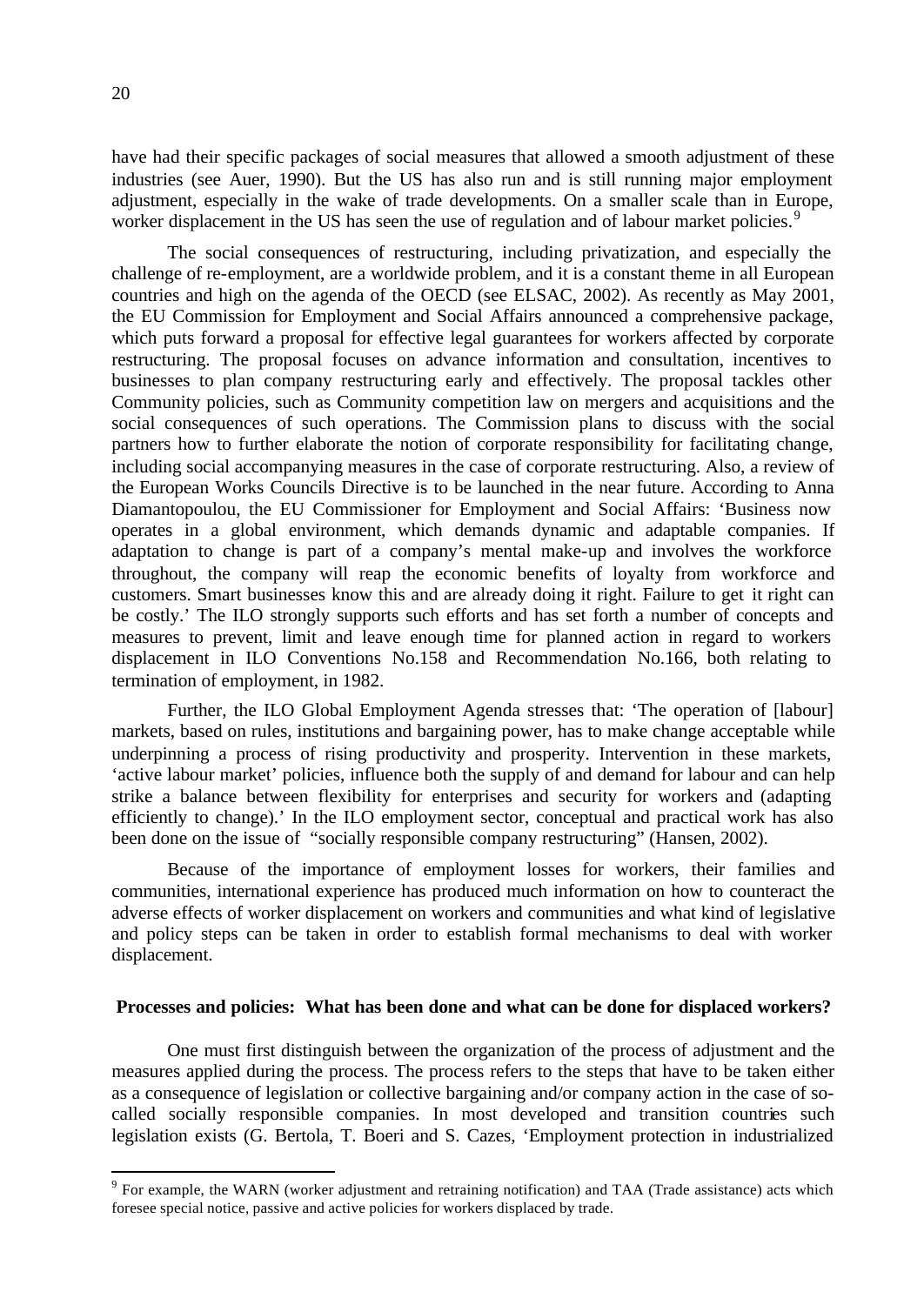21

countries: The case for new indicators', *International Labour Review*, vol.139, no.1, 2000) and it provides for notice periods, information and consultation with workers and their unions. These regulations usually prescribe dismissal only as a last step and measures to be taken to avoid it. They foresee an order of preference for dismissals. In this regard, employment protection legislation usually includes some form of seniority regulation, which protects the workers with longer tenure (first in, last out). It might be a paradox of workforce adjustment that those best protected by **employment protection** are actually those who go first because they enjoy the best **social protection** (e.g. early retirement). In many European countries (e.g. Germany, France), social plans have to be negotiated between employers, unions and workers in order to smooth the social impact of redundancies and to allow for reallocation of labour. These social plans usually foresee an array of measures to be taken both for preventing dismissals and managing exits.

There is abundant literature on the effects of employment protection legislation on the labour market and the current general wisdom would be that it might have some adverse effects on hiring, as the economic environment is increasingly uncertain; employers do not want to establish strong ties with their workers. Neoclassical economists also see employment protection legislation as responsible for high levels of unemployment. However, in a seminal study, the OECD found that while it might have some impact on the structure of employment (e.g. the share of long-term unemployment), it has an insignificant impact on the level of unemployment in the OECD countries screened (OECD, Employment outlook 1999). Our own studies have shown that the percentage share of those with long employment tenure (that relates quite well to employment protection) increased in most European countries over the 1990a and that a typical European country seems to have a large core of stable workers together with a smaller segment of temporary workers. Both parts, the stable and the flexible, are crucial to productivity. We have also found that there are trade-offs and complementarities between employment protection and social protection that have to be taken into account to allow an assessment of the impact on both workforce adjustment and the security of workers. (Auer, Cazes, 2000)

Employment protection at the company level can have a stabilizing effect for workers and firms (as employers who have to maintain their workers must also be effective in maintaining or expanding their markets in order to keep their employment promises) but it can also impinge on the needs for adjustment. Therefore, for the increasing adjustment needs of firms because of their volatile economic environment, employment protection can become a burden that eventually cannot be maintained. The way out of this particular trade-off between economic adjustment and the loss of employment protection and workers' security has usually been the provision of enough social protection to allow adjustment in security. This is in essence the objective of social protection measures used for cushioning the impact of restructuring: allow economic adjustment while protecting workers.

Therefore, employment protection, paralleled by collectively provided social protection, can be an effective tool of workers' protection that does not hinder necessary employment adjustment. And, if seen in such a broader frame (that includes social protection and active labour market policies), it should have the beneficial effect to induce employers to resort to prevention and internal adjustment, rather than to external adjustments.

But as employment protection legislation generally also provides a framework for workers and union involvement it has the beneficial effect of stimulating the dialogue in search of better solutions than dismissals and passive measures. In Turkey such employment protection legislation is embryonic. Under employment regulations and collective agreements, dismissals give entitlement to a fixed payment proportional to the time spent in a job.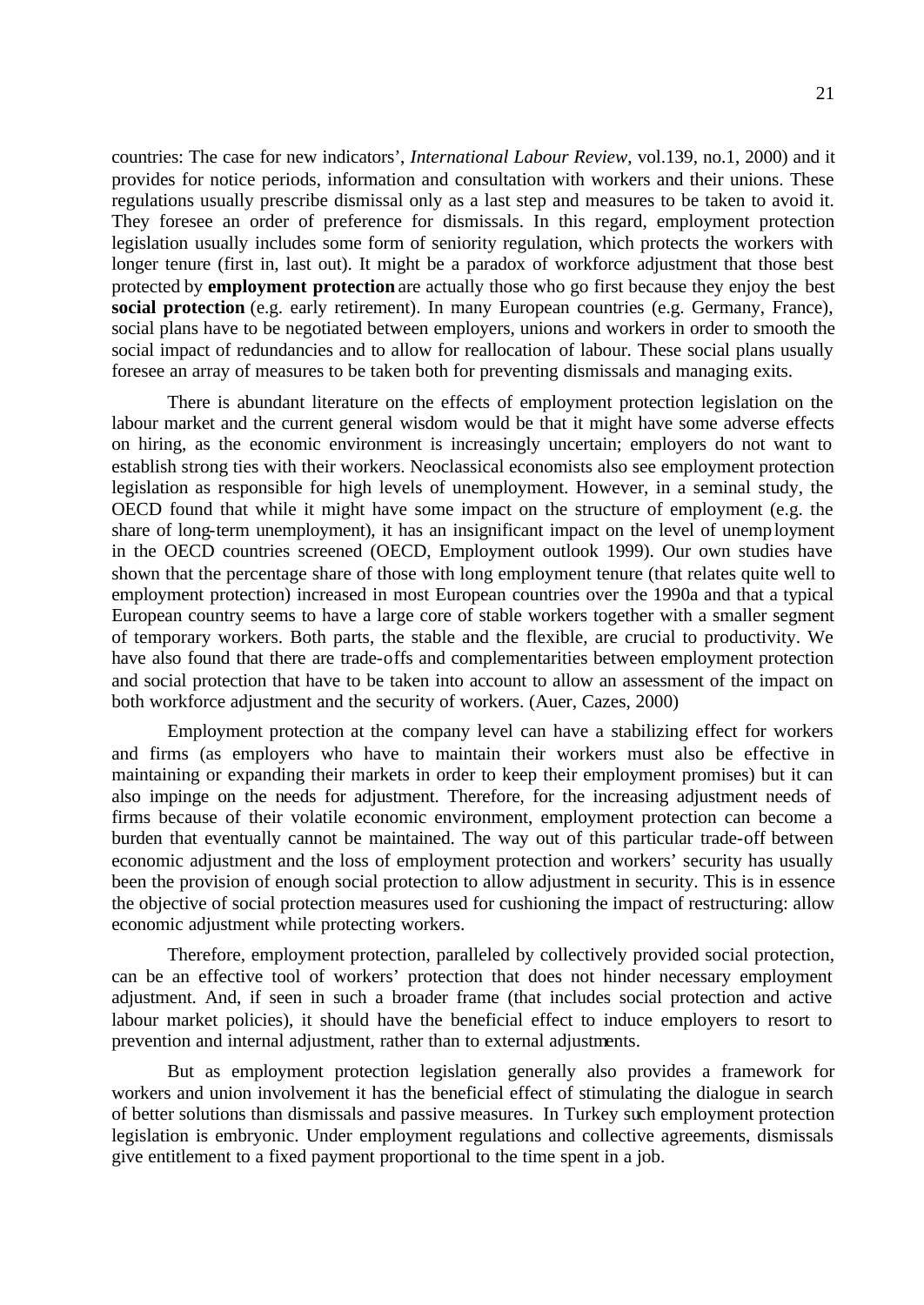While employment protection in the SOEs is *de facto* very strong and severance pay is awarded for regular employees in case of dismissal $1^{10}$  there was to date no employment protection act for the whole economy. After much controversy and outright employer opposition, an amended job security law is at the time of writing under discussion in parliament. If the law is voted it will oblige employers to give a valid reason for dismissal. They would not be able to dismiss an employee for union activities. The law also foresees a series of anti-discrimination clauses. It provides for advance notice to both the unions and the public employment services in the case of lay-offs of more than 10 people. The law has also to be seen in the light of the ratification by Turkey of Convention No.158 on the termination of employment and in the context of EU accession. However, 50 per cent of employment is not declared and collective agreements cover only 35 per cent of those in officially declared jobs. There is no provision in employment legislation against sex discrimination and, according to the 1998 UNDP report on human development, discrimination is institutionalized and a structural feature of the labour market. *(*European Commission: *Regional Policy, cohesion report, fact sheet,* February 2002*)*.

Although the effects of the law will only be seen in some years' time, together with the unemployment insurance system, it forms the first institutional elements of modern labour market management with the involvement of the social partners. In a way therefore, employment protection legislation, together with social protection, can support workforce adjustment. There should of course be enough alternatives to dismissals and passive income protection measures on the bargaining table. Coping with redundancies requires the availability of alternatives to dismissal such as labour market policy measures and imagination, for example in the way to combine measures in order to meet a particular redundancy situation. In addition, efficient institutions for implementing change are required.

#### **Passive or active labour market policies?**

The basic choice that employers (here the government, but in other circumstances also private employers) and unions face when coping with redundancies – under the assumption that policies exist - is between active and "passive" labour market policies. A very practical definition of passive policies is that they usually do not impose training or work conditionality for benefit receivers. Active policies, on the other hand, would impose such conditionalities: benefits are only paid if recipients participate in training or employment. The border between both is blurred, however, because all unemployment insurance systems (which are, together with early retirement and social assistance the main passive income replacement schemes) usually impose an active job search conditionality. It should also be mentioned that recent policies in the US and Europe are tending to shift from "welfare to work", i.e. they try to shift from income replacement payments without work or employment conditiona lity, to active policies.

#### **What has been done in Turkey to address employment issues?**

The "waves" of privatization that have occurred since 1986 have already seen the design and implementation of accompanying measures, financially supported by the World Bank. For example, the Privatization Implementation Assistance and Social Safety Net Project (PIAL) was run between 1994 and 1995 and since 2000 a new project, the Privatization Social Support Project (PSSP) is being implemented. PSSP builds on some of the experiences of the former PIAL project.

 $10$  Severance payments are covered by article 13 of the Labour Law. After one year of employment a worker is entitled to 30 days of pay for each year of service (Tansel, 2002).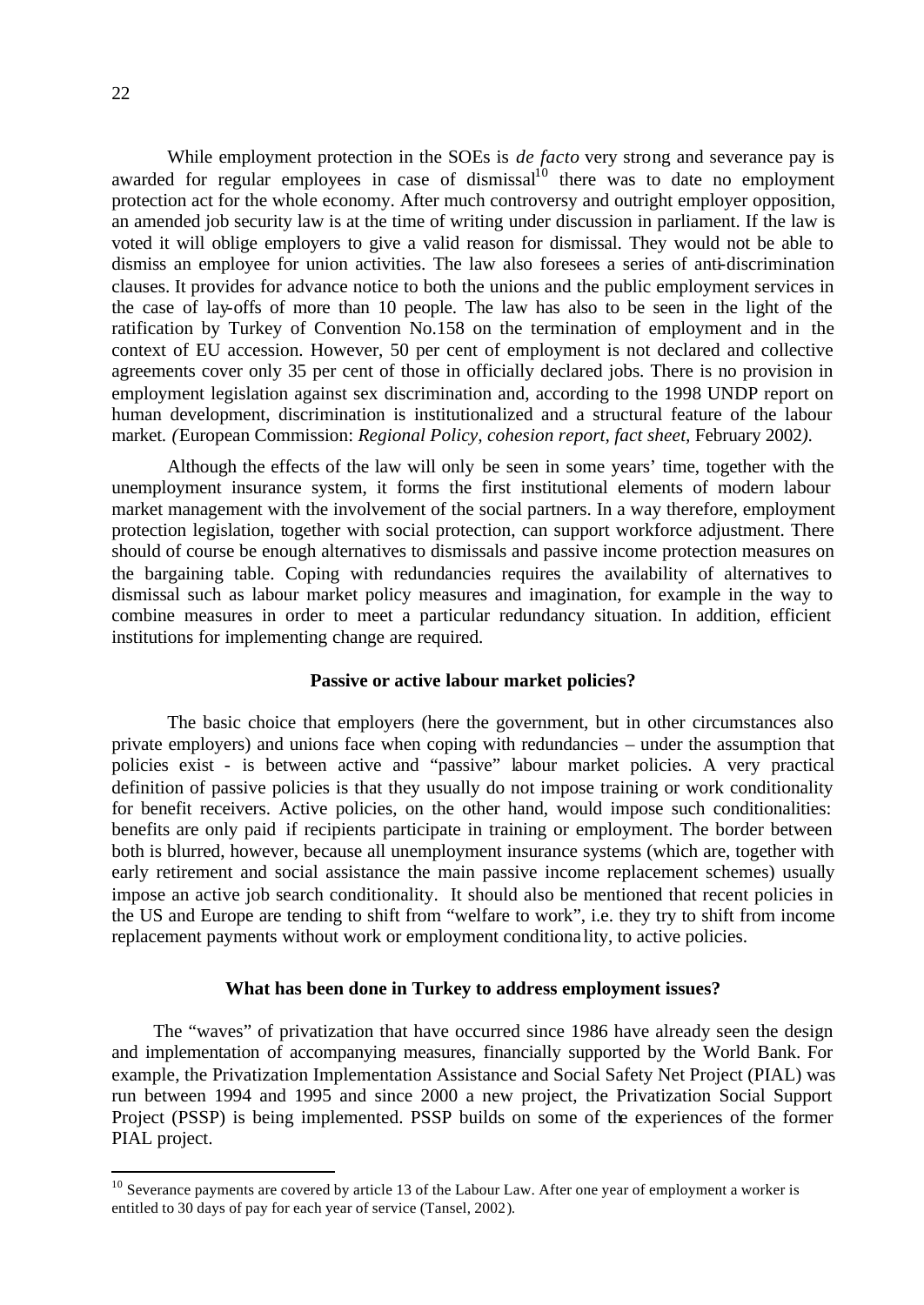Under PIAL, a labour adjustment (LAP) project was run. It was financed by a US\$18.3 million World Bank loan. The project was run by ISKUR, the Turkish employment service in collaboration with KOSGEB (public small and medium sized industry development organization) and TOBB (chambers of commerce).

ISKUR delivered job and career counselling, social counselling, labour market information, job placement, and assessment of training needs and referral to appropriate training. It also referred people to temporary work programmes. Providers for training programmes were either private enterprises or public/private training institutions. Government or non-profit NGOs organized temporary community employment programmes.

KOSGEB delivered small business consulting assistance and small business incubator services. TOBB was responsible for the local economic development programme and its role consisted in exploring local potential through studies and promotional activities.

The results of the implementation of these programmes were:

- Privatization did not proceed as planned and hence fewer SOEs were privatized and consequently fewer workers were laid off. Only a fraction of funds were spent. All in all 3,937 workers were retrenched from 11 SOEs during the programme period and around 80 per cent of them were informed about LAP services. Thirty-seven per cent of the workers retrenched (around 1,450 workers) benefited from LAP services at an average cost of US\$1,160. A total of 1,299 received some form of employment counselling through the regular programmes of the employment services.
- Only a fraction of the workers laid-off participated in training and retraining (around 100 workers or 2.4 per cent of all those made redundant)
- The programme used most frequently was temporary work in which 440 workers (or 30 per cent) participated, but only 21 found work after participation
- Small business consultancy was used by a further 5.5 per cent of workers and this has led allegedly to the creation of 26 businesses with 91 employees
- Of the expected five business incubators only one was established (in the zone of Zonguldak). However, 25 new ventures with 150 direct jobs were created at a cost of US\$450 000.
- Local economic development studies concerned 30 sites. While there is no information on the results in terms of jobs created, evaluation underlined the importance of these programmes as they bring local organizations together and permit exchange and sharing of resources that should lead to concrete actions at a later date.

Other data provided by ISKUR (see above) showed a total of more than 13000 workers laid off in the wake of privatization since March 1995. Of these, only 312 found jobs through the public employment office, 210 found jobs on their own, 640 were eligible for (early) retirement, 2,000 found jobs in some other ways or were retired but 10,000 remained unemployed (after having probably received severance pay and income compensation for eight months). These examples show the limits of labour adjustment in the wake of privatizations, especially the poor take-up and breadth of active labour market policies.

The evaluation report, produced by ISKUR as a follow up to the LAP, cites some of the problems of the programme: measures were sometimes poorly designed, and local employment offices sometimes could not handle the programme adequately because of a lack of experience,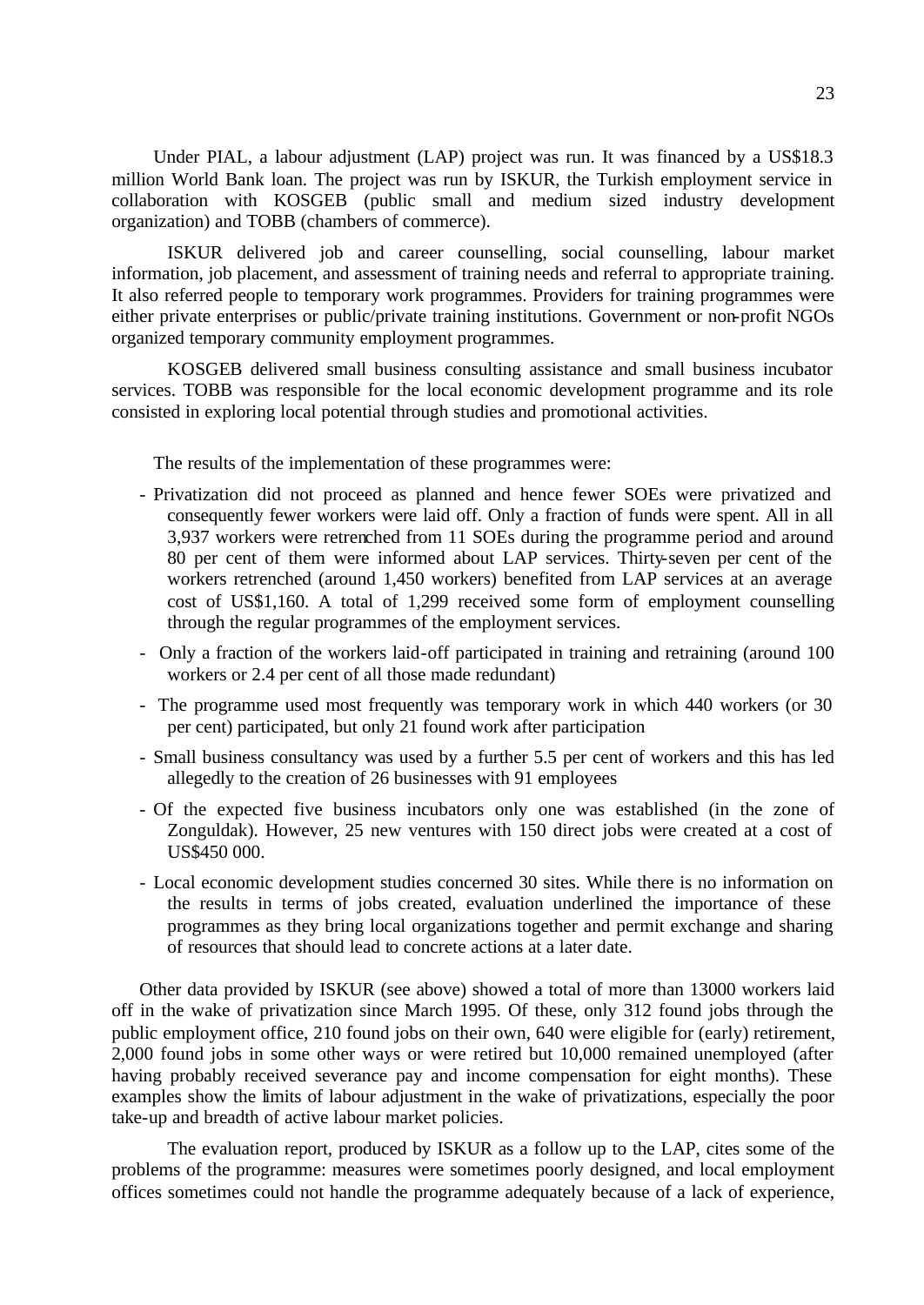staff and heavy workload. There was also a lack of resources available for local offices and those redundant had no access to benefits through the local employment offices. In fact these problems could stem from an insufficient room for manoeuvre for the local offices because of a top-down approach by headquarters.

However, other problems were the lack of demand for services, especially for the active components, because of the slow proceedings of privatization, the structure of the redundant workforce and the lack of adequate service providers.

#### *Passive rather than active policies*

One of the obstacles that active labour adjustment programmes encounter, not only in Turkey but everywhere, is the parallel existence of passive (income replacement) and active measures and unclear coordination between both. It appears from all our information that passive policies are clearly preferred to active policies.

Sometimes, active measures only come at the end of several months of income replacement as job loss compensation that is part of the adjustment package. This for example prevents early intervention. In most cases, however, income replacement is used for early exit from the labour market thus contributing to social protection but enhancing the problem of low employment rates.

The preference for early exit stems also from the workers selected for retrenchment. Most of them are unskilled and older. Therefore the acceptance of training measures is low, while passive components such as job loss compensation (paid for eight months) are often used as a tide-over to early retirement if those retrenched to not benefit from retirement or early retirement immediately.

Despite claims to the contrary, early retirement seems to be still the most popular option. <sup>11</sup> This is not only true for Turkey, but for most other countries in Europe as well. It is the preferred way out in the case of redundancies and apparently very difficult to change.

The change of the income compensation package as part of the new PSSP, which is financed through World Bank loans (extending for example the job loss compensation from eight to 16 months at half the replacement rate for allowing tide-over to early retirement, and including early retirement in addition to the regular severance pay) is a strong indication that this preference will continue.

However, the PSSP also contains as in the past the possibility of implementing more active measures in order to improve labour mobility: training and retraining, labour demand extension through micro and small businesses, and temporary community employment schemes.

Is there any chance of the adjustment policy becoming more active? Observers remain rather sceptical and the massive use of early retirement shows rather clearly that passive policies for early exit will again be overwhelmingly used. This is not particularly surprising as European countries have also used and continue to use the early exit channel when dealing with redundancy. This seems to be one feature of the welfare state and a compromise between the

 $^{11}$  STATE MINISTER ONAL: "30,000 PUBLIC WORKERS WILL RECEIVE EARLY RETIREMENT"

 <sup>&</sup>quot;Speaking on the government's plans to reduce over-employment at state-owned enterprises through restructuring and privatization this year, State Minister Recep Onal announced yesterday that 30,000 public workers would receive early retirement this year. He recalled that the Government had issued a circular on this issue last December. Since the IMF is seeking the downsizing of the Turkish State to improve the efficient use of public resources, a reduction of over-staffing at state institutions was one of the most sensitive issues set out in Turkey's recent Letter of Intent." /Cumhuriyet/ (Turkish Press review 7.02.02)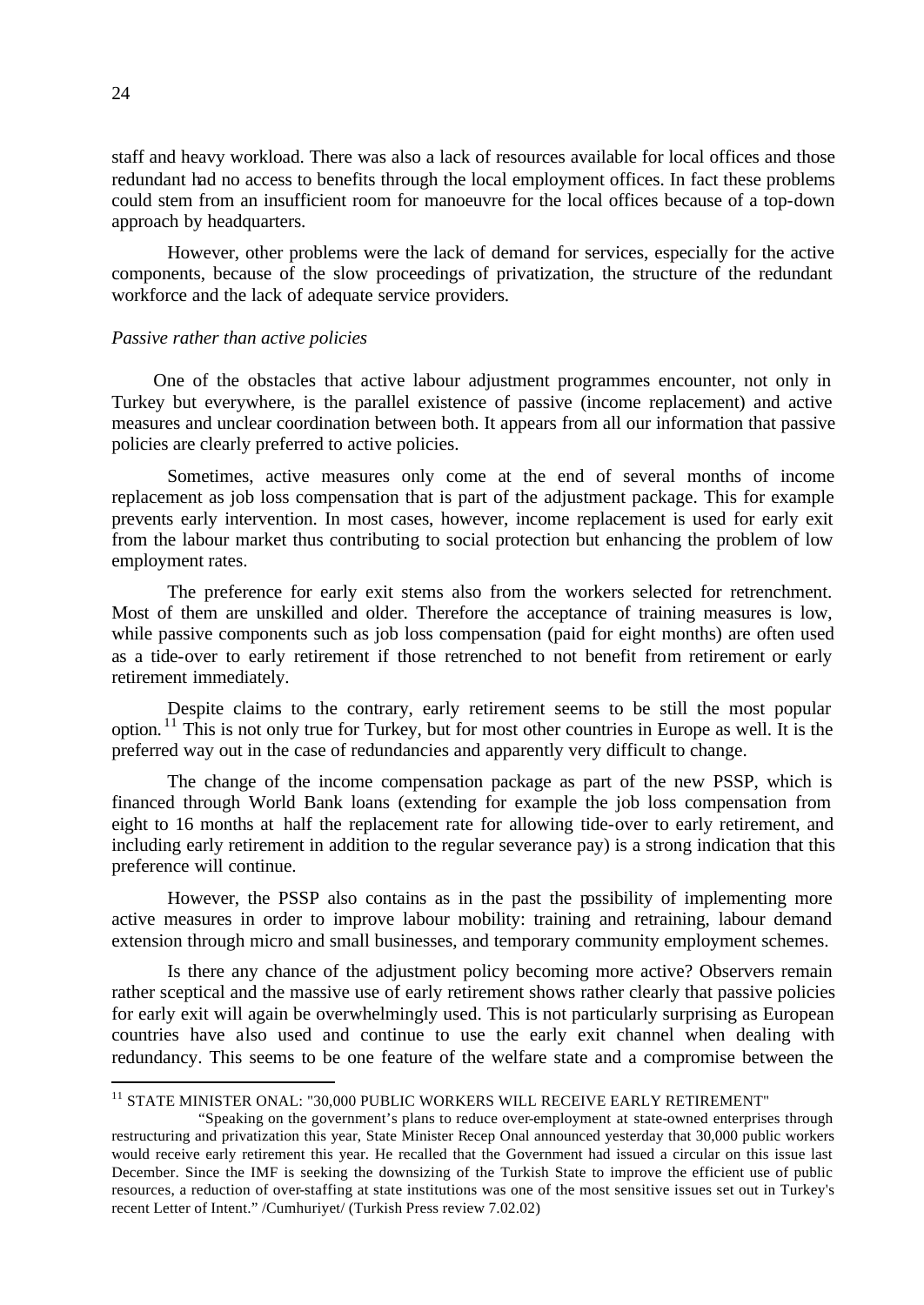social partners that is accepted by workers. While the discourse on the feasibility of these policies is changing, as demographic change will lead to unsustainable dependency ratios between the active and the inactive population, easy exit policies continue to be implemented unabated.

#### **How to achieve a more active policy for redundancies**

One can discuss whether or not early exit policies are in fact appropriate: they ensure an income at old age and give a better status than unemployment benefits. It is an honourable way out of the employment system and has become in many countries a social right. It seems to be a win-win situation: unions accept it as an instrument that workers accept, employers can numerically adjust their workforce and shift a large part of the adjustment costs to the collectivity, and governments avoid conflict around the issue of restructuring in general and privatization in particular. In some European countries there are even strikes for early retirement (France) in others it is always on the bargaining table when mass lay-offs loom. So why change something that works and has shown such longevity?

Reasons for change are: as fertility rates decline and life expectancy grows, retirement and especially early retirement will face increasingly financial problems and especially pay-asyou-go systems (where the active generation pays retirement for the inactive) will become increasingly unsustainable. In addition, the whole financing of the social protection system through contributions levied on employment will run into problems when falling activity rates lead to a reduction in the tax base. In demographic terms Turkey faces as yet less problems than Western, Central and Eastern European countries. In Turkey the old age dependency ratio (the ratio between active  $(25 \text{ to } 59)$  and older inactive  $(+60)$  people) will also shrink but still be around four (active) to one (inactive) in 2040. It will fall below 2:1 in most EU countries. Turkey has therefore more demographical leeway for passive policies such as early retirement than EU countries and demographic problems will set in later. At the same time, however, it has also less means (in terms of GDP and taxes) for these costly policies and also faces the problem of low employment to population rates, which might make it necessary to search for active, employment-centred alternatives to these policies. But there is also a more immediate concern according to Tansel (2002) around a third of the retired rejoin the labour market but at much worse conditions.

#### **Some proposals on a more active labour market policy**

The following proposals aim to enhance existing active policies by increasing the number of options of active labour market measures, by using new combinations of measures and new implementation agents. We will also make proposals for better matching process between candidates and measures, and for more involvement of the social partners in this process.

On the process side, social partners could bargain, for example, in the framework of amended job security legislation on social plans in the case of mass lay-offs. Such clauses put usually an obligation on employers to search for solutions other than dismissals, prevent stress but usually foresee the use of publicly provided measures (such as early retirement, conversion training, etc.) for numerical adjustment of the workforce. It therefore puts more responsibility on employers and uses their organizational capacities but does not necessarily place an additional financial burden on them. It usually foresees information and consultation with union representatives. This of course would apply to all restructuring situations with mass lay-offs and not be specific for the redundancy situation in the wake of privatization.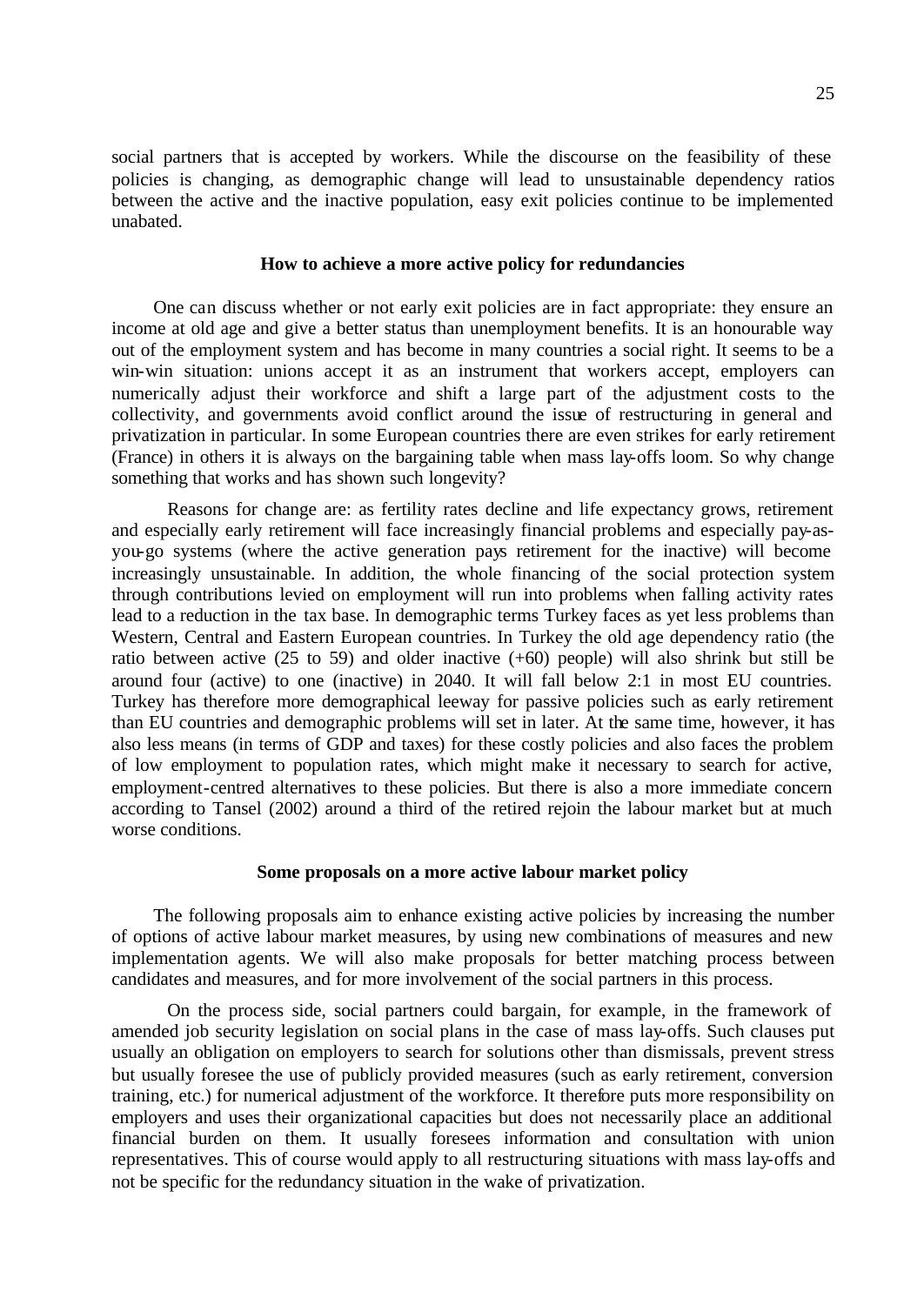In addition (or if the conditions to include these provisions into an enhanced law of job security are not available), for all questions relating to worker displacement as a consequence of privatization one could also use and expand the existing tripartite advisory committee. The committee could create a technical secretariat that discusses the measures, have experts calculating their costs and propose ways of financing. It has been proven that social partnership works best if there is a common acceptance of hard data (Auer, 2000). This acceptance could then lead on to pragmatic management of lay-offs. One condition is of course that both unions and employers' organizations turn their opposition into a more collaborative attitude, and that the committee becomes a forum that guarantees transparency on privatization.

Does the acceptance of a coherent set of labour market policies that deal with redundancy situations equal the acceptance of privatization? This position, voiced by some Turkish constituents, has already been a barrier for advance planning and effective management of social adjustment in the wake of privatizations. While it seems understandable because of the lack of transparency that usually accompanies privatization, it might put people made redundant in a trap. Privatization happens, despite the resistance of certain actors, and people remain unprotected or protected only with quick fix solutions if there is no advance planning of redundancy measures. The question therefore is not one of principles but pragmatic: what to do with workers displaced by privatization? We argue that it is better to have ready-made plans in the drawer when things that one might oppose happen after all, than to oppose policies and be basically unprepared when they happen.

#### **Matching retrenched workers and labour market measures**

While candidates are also interviewed by the employment services today, a more thorough "profiling" should be undertaken based on employability criteria. Workers could be classified in different categories from the least to most employable and be referred to measures accordingly. This requires skill and capacity assessment as well as initial information on the policy options available. It could be helped by the increase in policy options.

Such advanced profiling implies the matching of two rankings: one of persons according to their employability, the other of measures according to their capacity to integrate retrenched workers in regard to their employability deficit. For example, adaptability training would then preferably be used for younger workers with a higher degree of employability, while public works could be used for older workers with low employability. <sup>12</sup>

#### **Increasing training take-up**

It has been shown that training suffers from low take-up and uncertain reintegration results. The World Bank expected 15 per cent of retrenched workers to participate in training but only 2.4 per cent actually did. In other cases cited, such as the privatization of the paper industry, no laid-off worker is reported to have started a training course.

The reasons for the low take-up for training are the low skills and the remoteness from any training other than on-the-job. In addition, old age plays a role. High unemployment among the better educated and those who participated in courses further discourages low-skilled workers from pursuing training. Cultural factors play a role as well, for example, the relationship between the older and the younger generations. Many older workers feel that it might be more fruitful to offer education and training to their children not to them.

 $12$  For more information see: Eberts, R.W., O'Leary, Ch: "Profiling and referral to services of the long-term unemployed: Experiences and lessons from several countries" in *InforMisep Policies, No.60, Winter 1997*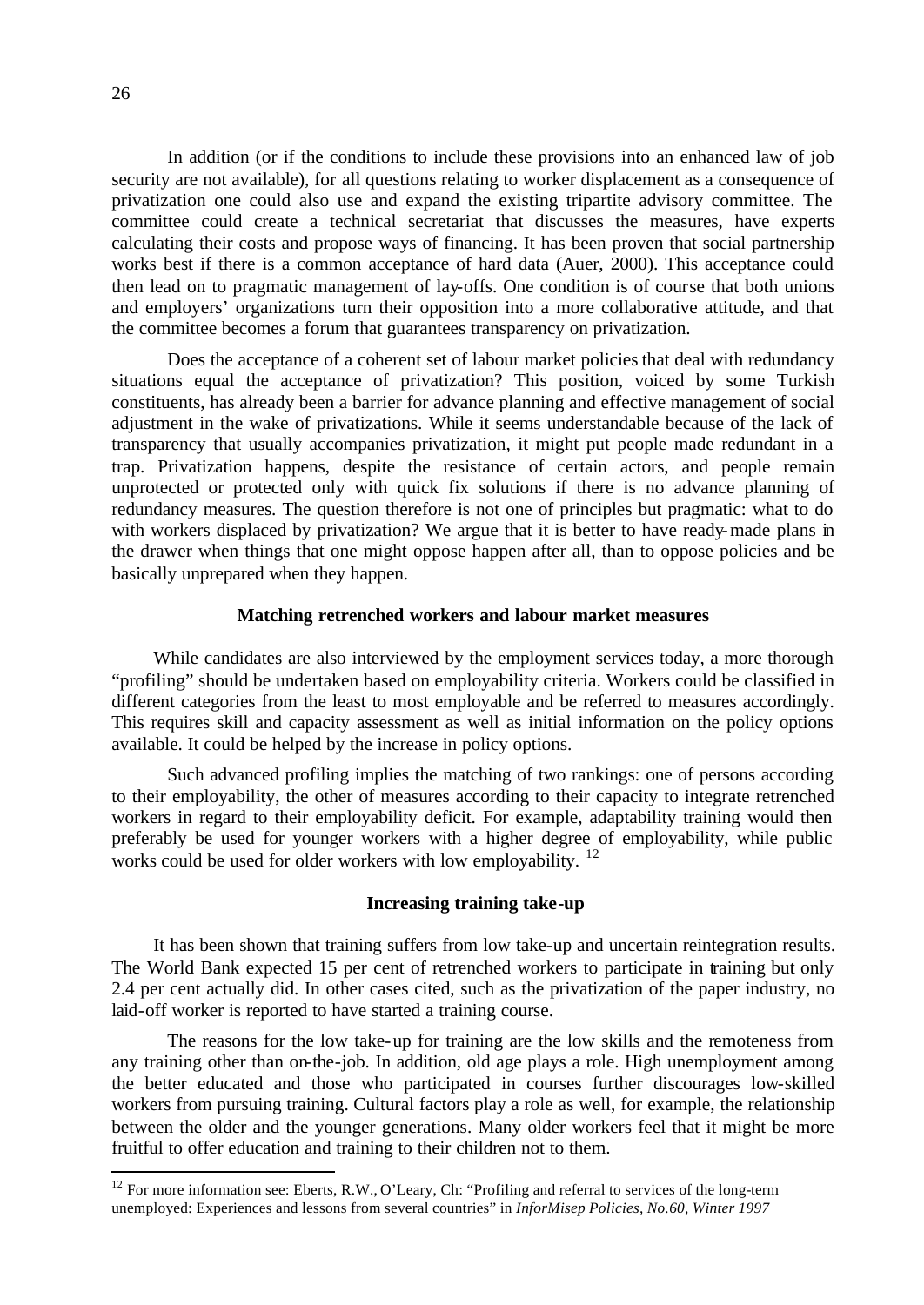Besides these supply side factors, there is also a lack of information on training programmes available and programme delivery is sometimes very poor.

The Public Employment Service usually outsources training services to private and public entities through competitive bidding, based on the quality of services provided.<sup>13</sup> Under the biggest programme, the Employment Guarantee Training Programme, participants are usually placed in jobs after training. However, it seems that this condition is not always fulfilled. While enforcement of the guarantee might be one way to enhance training participation, goal attainment premiums could be an incentive for training providers to place their candidates in jobs or self-employment after participation. Under such a scheme, for each successful placement a premium is paid to the training provider. Another incentive could be to allocate special investment grants to successful training institutions, so that a virtuous cycle of efficient delivery is maintained and reinforced.

Better targeting of training could also reinforce its attractiveness for retrenched workers. This relates to profiling: a good match between worker characteristics and training measures should help render them more efficient. It seems that training for artisan employment, especially in Southern Turkey, now meets with more acceptance. There has also been some success with training for self-employment. Cultural factors – the desire of many Turks to be on their own account, exemplified by the fact that they often own small businesses when abroad - have played a positive reinforcing role. Redirecting training towards self-employment might be one option (See also Tansel, 2002).

If potential participants have been in training-intensive environments before, the probability of participating in further training increases. This is a powerful argument for lifelong training, which obviously has to have started long before retrenchment. There should also be better information available on existing training programmes and on the chances to find occupation-specific jobs. This holds true for participant information as well as for information to the parties involved (unions, employers). It has also been proven that incentives (such as a topup on income compensation schemes or a prolongation of benefit periods) increases take up in training.

While these are 'soft' ways to enhance participation, lately some European countries have introduced "learnfare". "Learnfare" just as "Workfare" balances rights and duties of the unemployed: the right to benefits matches the duties for participating in training. If adequate training programmes with a proven record of good delivery exist, this is an option to increase take-up. However, if this is seen by the retrenched as coercion without any results on their employability, motivation in programmes will be low. Usually this is only implemented after some months of "passive" benefit receipt (usually six months, sometimes 12).

Clear certification that is accepted as a training signal by employers is a further means of enhancing training participation. While this certification could be based on qualifications

<sup>&</sup>lt;sup>13</sup> "Despite the fact that there are many adult education providers in Turkey such as volunteer bodies, local governments, and other official bodies, the Ministry of National Education is considered the main adult education provider. The General Directorate of Apprenticeship and Non-formal Education is the responsible unit for all sorts of adult educational practices through the country. There are 912 Adult Education Centres which are established in each sub-province (district). In addition to the Adult Education Centres, Practical Craft Schools for Girls, Advanced Handicraft Institutes, Technical Education Centres for Adults, Apprenticeship Training Centres, Turkish-German Vocational Training Centres and Evening Schools are the considerable adult education foundations of the Ministry of National Education." (A. Duran: An overview of adult education in Turkey, paper presented at the ESREA conference, Geneva, March 7-10, 2002)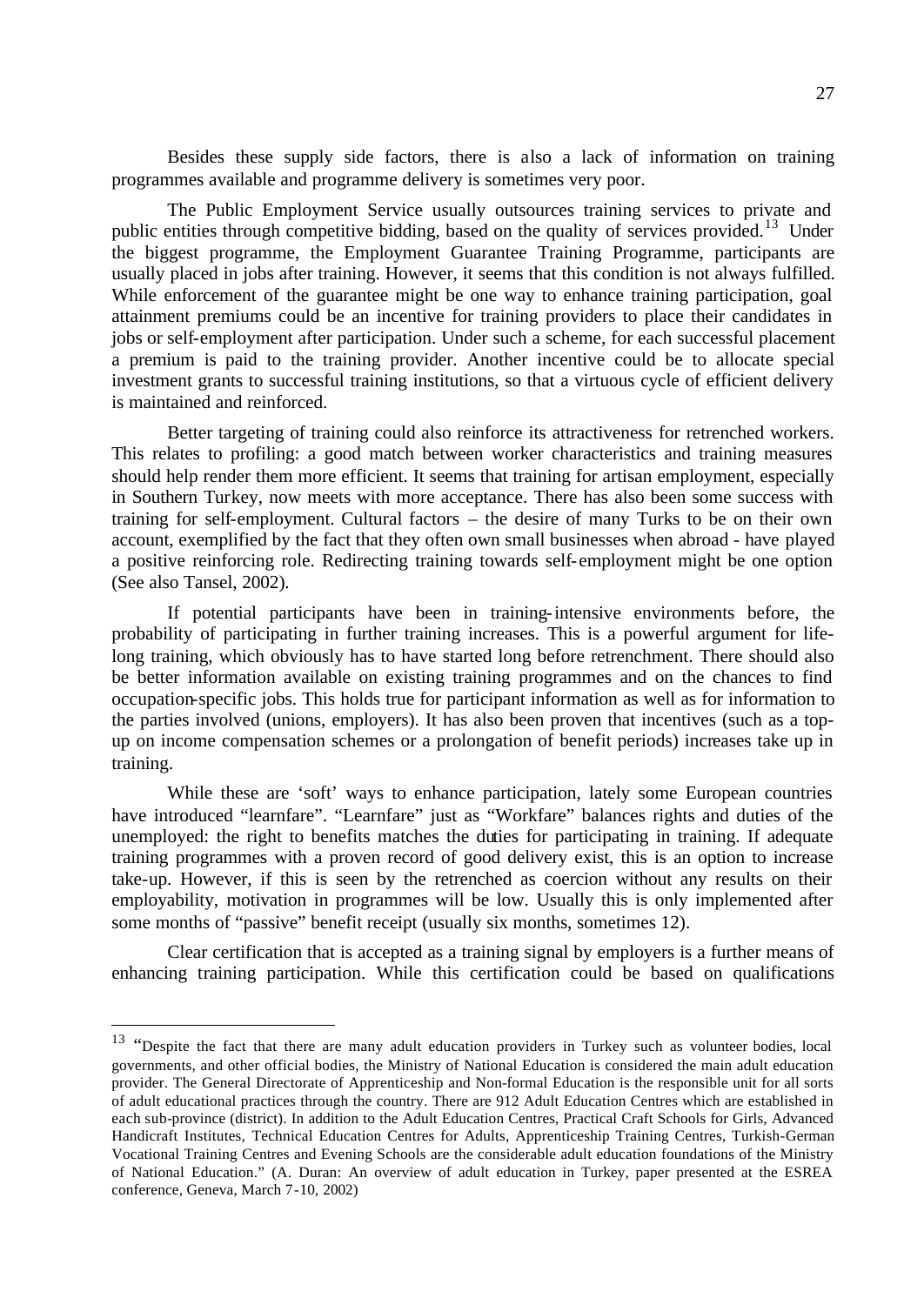acquired in (vocational) schools it can also be based on the skills learned "on-the-job." Such certifications have to be approved by the social partners and government.

Further thought is required on how to combine training with other policy instruments (see below).

#### **Public temporary jobs and transitions to regular jobs**

Contrary to estimates of the World Bank, which expected 5 per cent of participants to take part in public works schemes during the LAP period, the take-up for public temporary jobs was quite high and about 30 per cent of the retrenched workers have taken part in such schemes. The reasons are that they seem to signal continuity in a public job and thus prolongation of former job security arrangements, $^{14}$  despite the fact that they are time-limited.

It shows also that most retrenched workers seem to spontaneously prefer jobs to training. Therefore, action would be required if one wants to shift preferences towards training. But, should one shift from demand side measures (like public temporary jobs) to supply side measures like training? Part of the World Bank's reticence to give a more prominent role to public temporary works stems from their bad evaluation records. This is clearly shown from the partial figures above (only a tiny fraction - 21 of the 1,200 participants - found regular work after having participated in the scheme) but is also clearly shown in other labour market policy evaluations (see: Meager, Evans, 1998, O'Leary, Nesporova, Samodorov, 2001). Notably the latter study found that for example in Hungary, participants in public works schemes actually did worse in terms of reintegration than a control group of similar, unassisted unemployed workers. However, such evaluations miss at least partially the point as they look for reemployment and wage raises in relation to pre-participation wages. While those criteria are valid for pure reintegration measures<sup>15</sup> like training, public temporary employment has also to be judged by other criteria. For example, by the product/service that is produced (e.g. social care, environmental clean up, infrastructure). Studies taking into account producer of programmes and multipliers have been published in the 70s and 80s but not recently (Spitznagel, 1979). However, taking into account such criteria shows that while the reemployment effect of public temporary jobs is smaller than for other labour market measures, their net costs are low compared to gross costs because of the products and multiplier effects.<sup>16</sup>

They have other beneficial side effects as well: they constitute a good organizational frame in opposition to the isolating effects of "passive" benefit receipt (may be more of a problem in Western societies than in Turkey where large families still exist); they finance work and not welfare and might contribute to social cohesion and the maintenance of self-esteem of displaced workers. The big problem of these schemes is their time limit. This leads to the question of the follow-up after participation. In the absence of jobs, in many countries they

<sup>&</sup>lt;sup>14</sup> Public works was particularly appreciated after the earthquake when private companies hired temporarily unemployed people for public work projects: in nine provinces over 1,000 people participated and had employment for six months. While public works usually has a bad evaluation record, this partially misses the point because the target might not be reemployment, nor wage hikes after participation but income provision while being actively tied over to retirement. (See also below)

<sup>15</sup> (Wage appraisal should be dropped altogether as it seems very difficult to attain higher wages after being made redundant from a well paid job in an SOE.)

<sup>&</sup>lt;sup>16</sup> Possible multiplier effects might be: purchase of material by the projects and income spent by participants (this of course is also true for pure income replacement schemes). The value of the service rendered or the infrastructure repaired/created has to be added to this.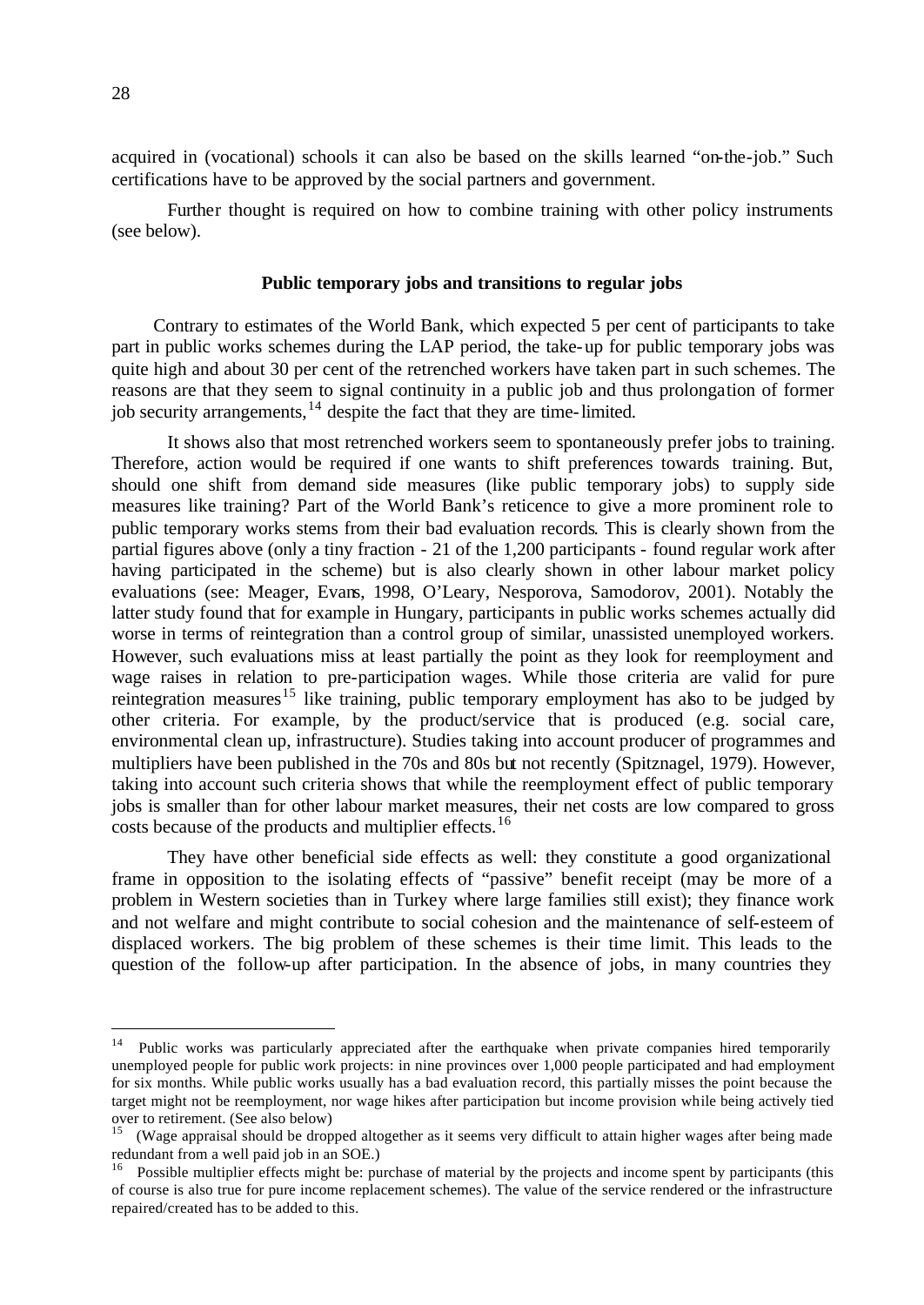opened up eligibility for unemployment benefits and sometimes led to revolving door effects and so-called secondary labour markets.

Transition economies (e.g. Hungary, Bulgaria, Russia, Ukraine and Estonia) with high long-term unemployment also have experience with public works programmes. Evaluation has shown that public works often provide dead-end temporary low-skilled jobs and that they might not always involve labour market reintegration. In general, public works have a low direct effect on new regular employment (less than 10 per cent are able to find jobs later on).

That is why some countries, like Slovenia, try to organize these programmes for the highly skilled unemployed with a possibility of converting them into permanent jobs. In Hungary, such programmes are linked to post-programme regular employment and training.

Newer studies advocate the reinforcement of the transitional aspects of such measures: all efforts should be devoted to finding regular employment for those participating in these programmes.<sup>17</sup> The reinforcement of the bridging function of labour market policies, and thus the transition of individuals through the programmes towards the regular labour market, also calls for a stabilization of programme institution. The stress here lies on the supporting environment, servicing individual job seekers throughout the transition period till the first moments of the regular job. This supporting environment needs time to build up and requires a stable organizational framework, for example, efficient and reliable providers.

#### **Enlarging the options**

At present, besides counselling and the small business creation programmes, the two active labour market policy measures discussed above are available for retrenchment: training and retraining, and public temporary employment.

In many developed countries as well as in some transition countries, more options do exist, including:

#### *Temporary wage cost subsidies*

l

These compensate, for a limited period, income losses of displaced workers who are willing to take up lower paid jobs or are given at regular wage rates to employers that are willing to take them on. They have been used in France, but are also available in some other countries, including transition countries. Their take-up has remained limited and evaluation research has found high deadweight (jobs would also have been created without subsidies). However, they could shift the preference in hiring towards retrenched workers. If well designed and combined with other measures (e.g. implemented at the end of public works), they still could be an element in a larger package of redundancy measures.<sup>18</sup>

<sup>&</sup>lt;sup>17</sup> The newer "school" of labour market specialists in Europe has developed the concept of transitional labour markets, which more generally predicts a labour market in which people transit through different phases in their work life, including transitions in active labour market measures (Schmid, Gazier, 2002). Of more immediate use here are the transitional jobs programmes that among others exist in the US and in Sweden. "Transitional jobs programs offer temporary, subsidized employment and direct services in a supportive environment…the guiding philosophy of these programmes is that work is beneficial and that the best way to learn how to work is through paid work. (Hill, Kirby, Pavetti, 2002). While these programmes are mostly for the long term unemployed welfare recipients, the principles apply also to those who have been retrenched from a job.

 $18$  In the case of Turkey, the top-up must be considerable. As "market wages" and wages in SOEs stand at a ratio of 1:3, it would need high subsidies to compensate for the loss of SOE employment. So only partial compensation seems possible.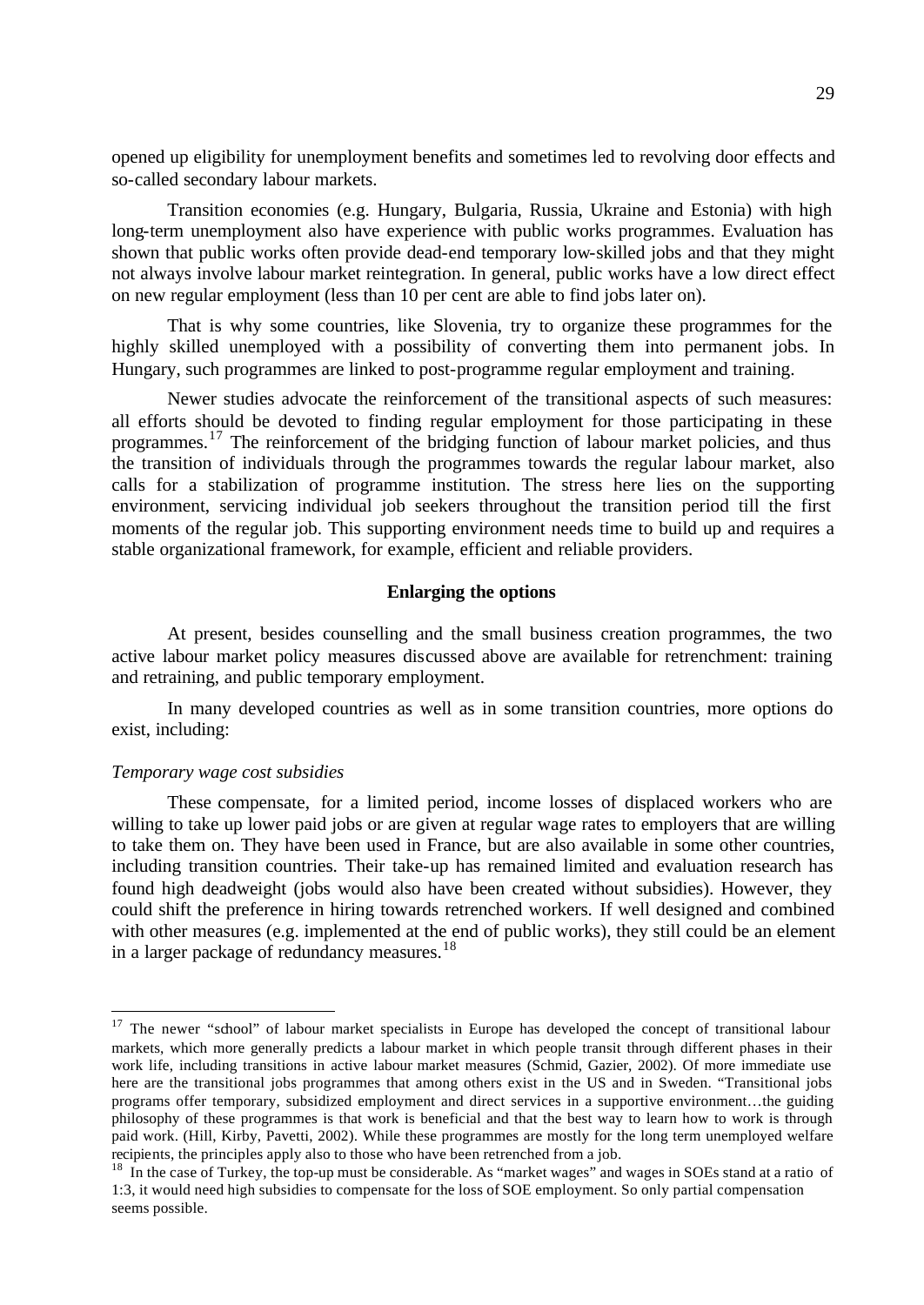#### *Mobility grants*

For a while mobility grants have been used quite substantially for allowing reallocation of displaced workers. They have been part of the traditional Swedish labour market policy, which in general was designed for accompanying structural change. The rationale for mobility grants is to allow workers to move geographically from areas of redundancy to areas with labour demand. They compensate for higher costs due to relocation. They are also part and parcel of an enlarged redundancy-accompanying package and might be combined with housing allocations.

#### *Enterprise creation*

These measures have already been part of the social and economic adjustment programmes of privatization in Turkey. They have been administered by KOSGEB and in part by TOBB. They have been one of the more promising areas of redundancy measures in other countries as well in some companies (e.g. British Steel, but the French Usinor-Sacilor steel mills also, have in the past been quite successful in stimulating enterprise creation in areas hit by structural change or severe business downturns (see Evans-Klock, 1999, Auer 1990)). The rationale is here to stimulate workers made redundant to set up on their own. Means for stimulating (small) businesses are the provision of venture capital (or information on its sources) and advice as well as the provision of business premises, often the refurbished sites of closed plants and offices. Subsidies have also been provided.

Among the most successful ALMPs in transition economies are those encouraging business start-up for jobless people. Yet, these programmes have been rather modest since there are few people willing to run a business on their own. The improved profiling of potential entrepreneurs since 1990 has resulted in better results. Surveys show that business start-up programmes are suitable for better skilled people who are more employable than other groups from the outset. Also, it should be noted that the success of such programmes depends on the overall economic situation in the country as well as on the availability of commercial loans, access to cheap premises, inputs and equipment, assistance in finding business contacts, and in marketing and sales.

Therefore, business start-up programmes are an indispensable part of the redundancy package. Of course, relying only on start-ups is no panacea for creating enough labour demand to compensate for job losses. It must go together with a regional industrial policy that also tries to attract foreign and domestic investment in the areas hit by restructuring. It has been proved that rather than create many isolated small businesses, the latter find good growth conditions in networks of small firms and especially in networks of supplier relations that link them to larger firms in the region.

#### **A new combination of policies**

The effectiveness of labour market policies might be dramatically enhanced if new combinations of policies were made possible, for example, when the acceptance for public works is high but low for training, training can be integrated into public works programmes. They might be organized like work-training schemes (in such a case workers participate one or twice a week in vocational training courses) or the training is done on-the-job. These apply both to low and high-skilled workers. The link between work and training could raise the acceptance of training in redundancy situations.

One could also establish close links between business start-up programmes and temporary public works: for example, the temporary work projects could establish or repair the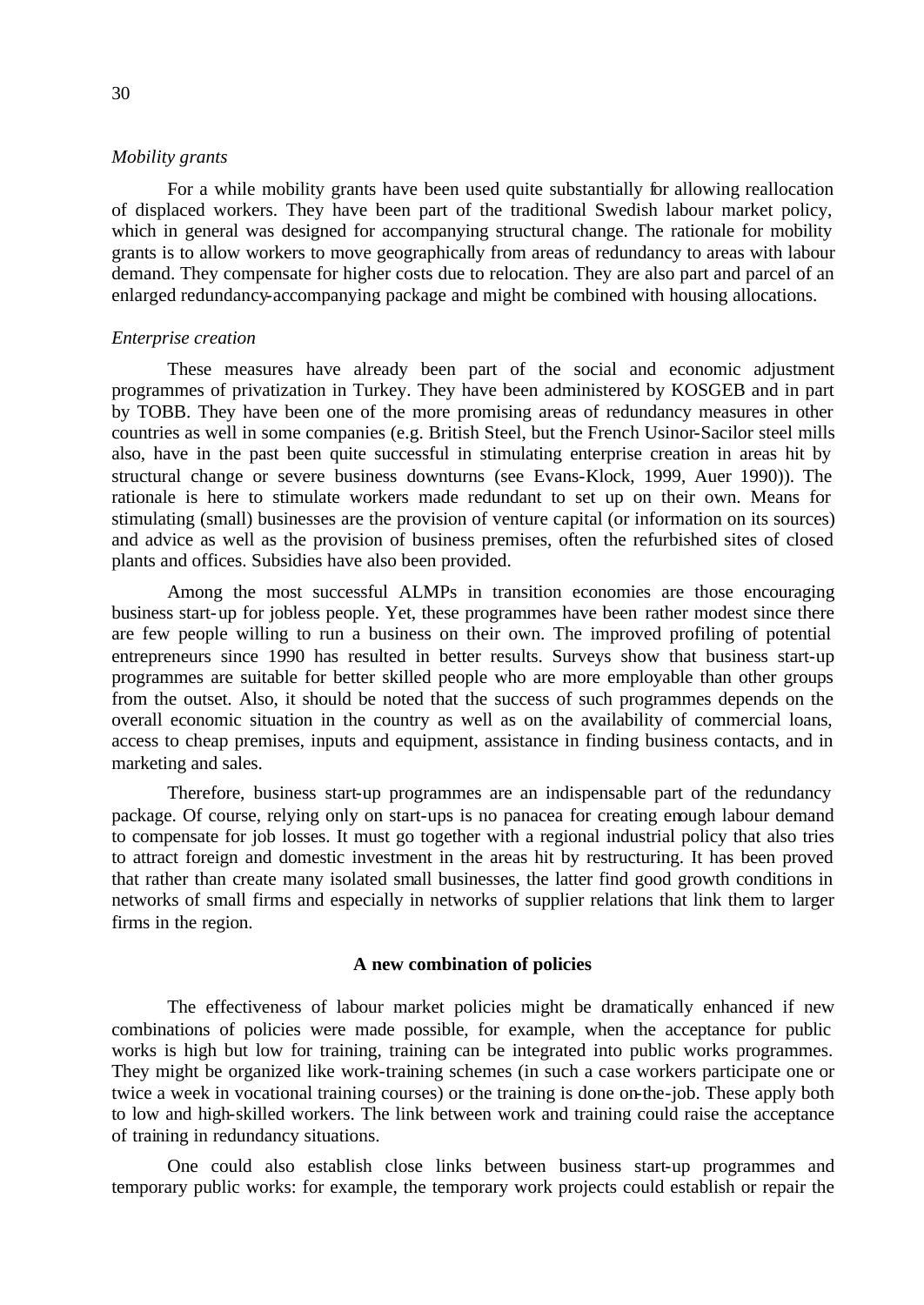infrastructure necessary for the setting up of small firms. However, there might be the problem of displacement: public works might hinder the establishment of private firms or take business from private firms (e.g. for the setting up of infrastructure). However, as public work schemes are temporary, at the end of the subsidized period, workers employed in the projects could be taken on by private firms. Eventually a wage subsidy could be paid for a temporary period to those firms willing to take on retrenched workers from public temporary jobs. If the public works programmes had a training component, such temporary jobs could prepare workers more directly for the regular labour market: it seems that schemes that are the nearest to "real" economic activities, are usually those with the best reintegration results (Meager, Evans, 1998).

But, one could even imagine that public works act as an incubator for businesses and prepare participants for setting up on their own account. For example, if temporary public jobs act as a substitute for the public sector (in the environmental field, care activities, etc.), these activities could be organized privately after a while. Thus, public temporary programmes could be transformed into private enterprises, depending initially on public money, but subsequently becoming an economically attractive alternative.

Such combinations of policies might also involve funds from different sources: for example, World Bank loans could be combined with privatization proceeds<sup>19</sup> and domestic public funds. Workers might also have to contribute to their employability in allocating parts of their redundancy money to active policies. The willingness to do so will increase with the placement rates in regular jobs that follow policy action.

There are of course institutional and legal limits to combinations of policies and funds, but a severe redundancy situation should induce policy makers to think in these terms and to find solutions.

A new combination of all of these measures, resulting in an efficient policy mix, will increase the active components of redundancy policies. But it might also be worthwhile considering the establishment of organizations that offer a "one-stop shop" for the delivery of these services. While the natural locus would be the local office of the Employment service, the workload of these offices often hinders efficient management of programmes. Therefore it could be preferable to outsource these services to special labour market intermediaries. They have been tested in many countries and should be part and parcel of the labour market policies accompanying privatizations. These labour market intermediaries usually act as interfaces between the different administrations and offer the services "bundled" to their clients.

#### **Intermediary organizations**

As separate entities, such intermediary organizations have taken over the task of placing redundant workers in new jobs. Different organizational forms exist for these intermediary firms: they can be specific units of (large) companies, specific smaller private companies, public/private companies, associations, etc. The staffing industry (temporary work agencies) is taking a growing share of this business. Of course, the public employment service is a major player in this field.

<sup>19</sup> According to the Turkish Government, it raised US\$2.8 billion in privatization receipts in 2001 and it expected to raise about US\$1.5 billion in 2002.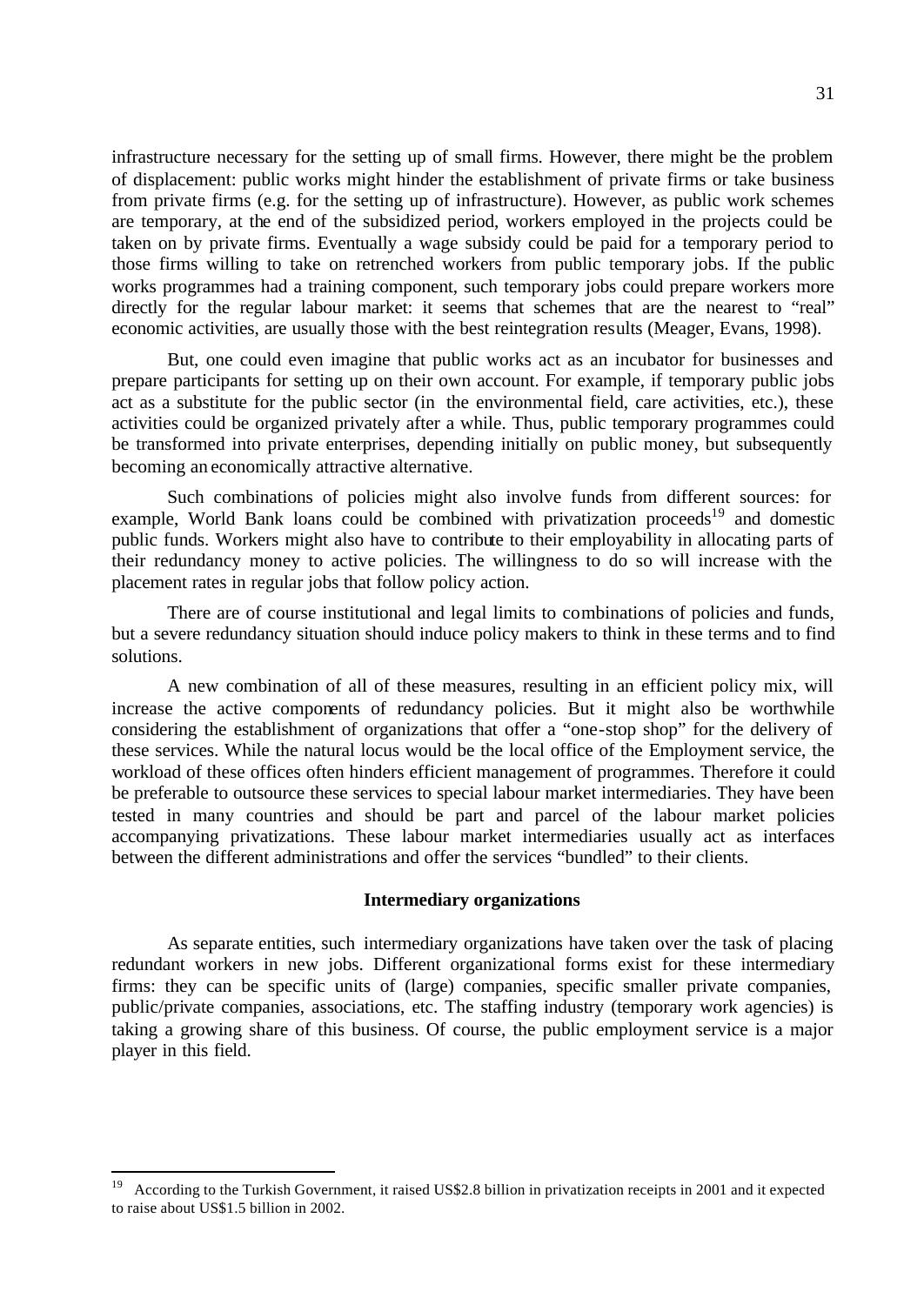#### **Employment companies**

Austria set up employment foundations (Arbeits-oder Stahlstiftungen) as a comprehensive approach to large-scale reductions in the steel industry. The foundations act within the framework of enterprise social plans in agreement with works councils and provide services packaged to individuals' needs, including vocational guidance, job search assistance, and support for establishing small enterprises. The steel companies provide services (in-kind contributions such as training premises and training personnel). Solidarity contributions are made by workers still employed (0.25 per cent of workers' gross wages), participants pay a modest subscription fee, and the Employment Service pays unemployment benefit to the participants. Like other active policy measures, the employment foundations are designed to cushion the negative aspects of structural reform and improve workers' chances of participating in economic improvements. A particular feature of the employment foundation approach is that the members are no longer isolated, dislocated workers, but are rather part of a new group whose "work" is to resolve their employment problem. An evaluation found that some 90 per cent of former members found a new job or were undergoing training. A success rate helped, no doubt, by the high level of commitment: Displaced workers can receive training for up to four years. (Information provided by Arbeitsmarktservice, Austria)

*Source:* Evans-Kloc, C. Kell, P., Richards P. and Vargha, C.*: Workers displacement: Public policy and labourmanagement.*

The task of these intermediaries is usually to bundle all services, which exist for redundant workers (advice and information, job placement, training and other labour market policy measures), and propose them to their clients. These clients might sometimes even have contractual relationships with the intermediary organization. Such intermediaries have the advantage that the company that made workers redundant does not have to deal with "outplacement" and the clear function of the intermediaries and their capacity of bundling measures can make them effective in dealing with displaced workers. Some of these have indeed been effective (e.g. British Steel, the Stahl- or Arbeitsstiftungen in Austria and some of the Beschäftigungsgesellschaften in Germany) (Evans-Klock, 1999, Bosch 1990, Auer, 1991). However, the danger is that firms are not active in redundancy prevention, nor in redundancy management, once such intermediaries do exist. And indeed, there are companies, such as for example Telia in Sweden, which have succeeded by the creation of their own "redundancy unit" to avoid redundancies or to successfully outplace a large number of redundant staff.

#### **Community led approaches**

Local development approaches towards downsizing of local industries is another way of dealing with the issues. They have been tried in Turkey with some success. The principle is that all important local actors such as unions, employers, trade and commerce associations, education and training institutions, local politicians and parties and the employment services work together towards a common framework. Of course, the local level should be coordinated with the national/regional level and the existence of a coherent framework (or tool box) for redundancy management and local job creation and reallocation would facilitate their efforts. The fine-tuning (or profiling) in order to establish the most efficient mix of measures should indeed occur at that level. Box 4 shows some of the steps that are necessary for such a local, community based redundancy management policy.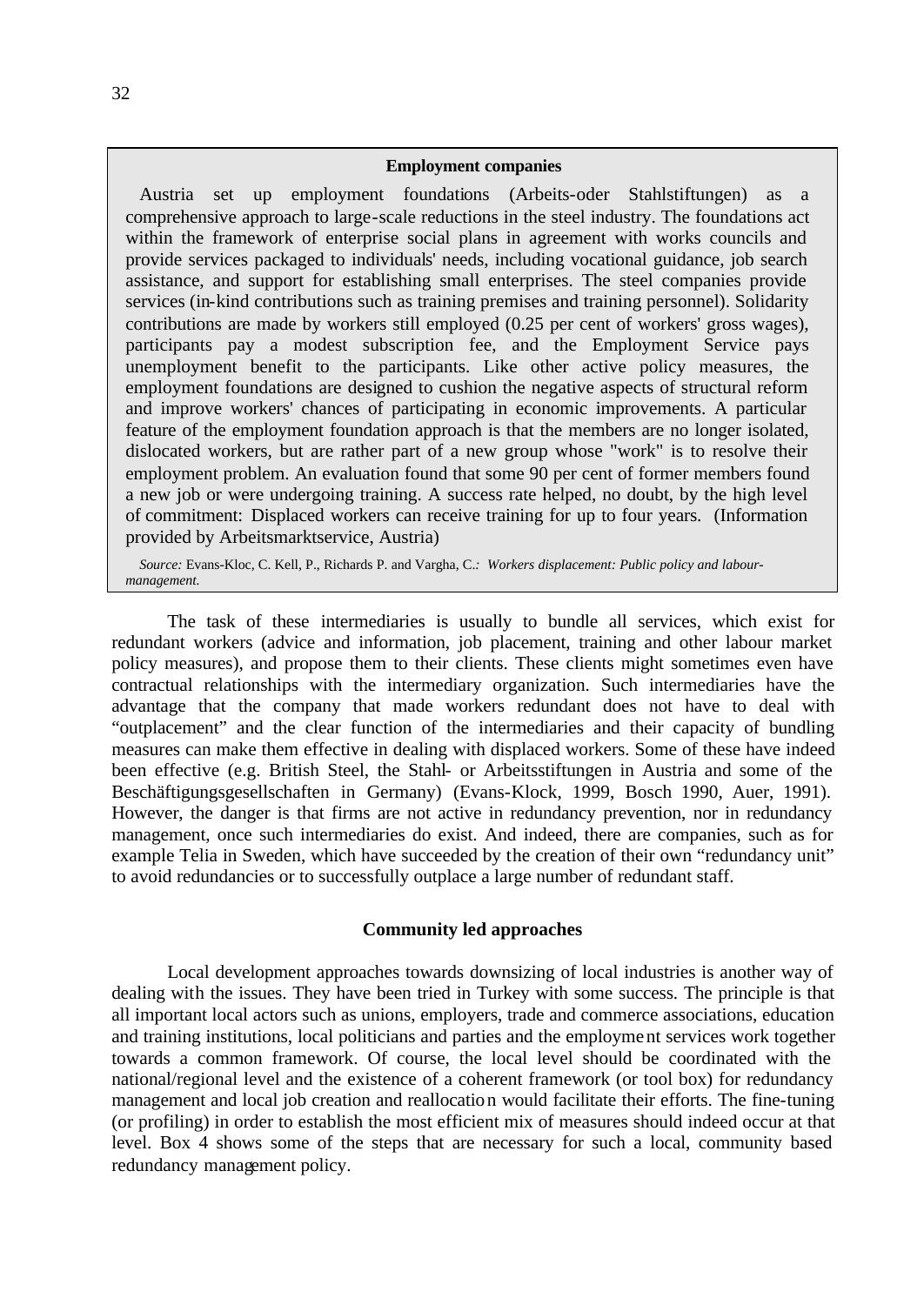#### **Five practical steps communities can take to prevent or minimize worker displacements**

- 1. Educate and encourage employers in the community to adopt innovative employment security strategies and use socially responsible restructuring to help them remain competitive in order to preserve and create jobs
- 2. Develop an early warning network and implement a proactive business retention/layoff aversion strategy in the community to identify and assist troubled enterprises and avert layoffs and lessen the impact of displacement on the workers and the community
- 3. Create a rapid response dislocated worker adjustment capacity at the community level to provide leadership and support if workers are displaced
- 4. Use the rapid response capacity to help employers and worker representatives implement comprehensive worker assistance programmes at the plant and community level to alleviate or minimize the negative consequences of displacement on workers and their families
- 5. Initiate community economic assessment and planning efforts to help strengthen and expand the economic base and provide jobs for the dislocated workers

*Source: Gary H. Hansen: A guide to worker displacement: Some tools for reducing the impact on workers, communities and enterprises (Geneva: ILO, April 2001)*

## **Expected effects**

While nobody can yet predict the exact outcome of the application of more active measures, expected effects will be:

- Better management of retrenched workers during a transitory phase
- Higher income replacement than for "passive" policies (make work pay)
- Quicker and more effective reallocation of labour
- More security for retrenched workers
- Better acceptance of privatization as part of economic restructuring

Table 12 is based on a scheme originally developed in a study of the European Commission on 're-adaptation aids in the coal and steel industries' (Rees/Thomas, 1988). It evaluates the impact (1=strong impact; 4= weak or no impact) of different measures on the different functions that they fulfil: the Table shows that tide-over to early pensions or pensions, as well as early retirement pensions (the instrument used most frequently) was highly effective in terms of acceptance of restructuring, social security and withdrawal from the labour market. This differs considerably from another income-only instrument, severance pay, which was effective in acceptance for restructuring but had very negative ratings on reallocation, withdrawal from the labour market and social protection. It is true that many studies found that those who have accepted the "golden handshake" often ended up in long-term unemployment (White, 1983). Of course combined with early retirement, severance pay increases both the acceptance and the social protection aspect.

 Among the active instruments used, mobility grants were rather ineffective for acceptance but good for reallocation and attained only a medium score in terms of social protection. Training got medium scores in all areas. Short-term work, a scheme used to avoid lay-offs,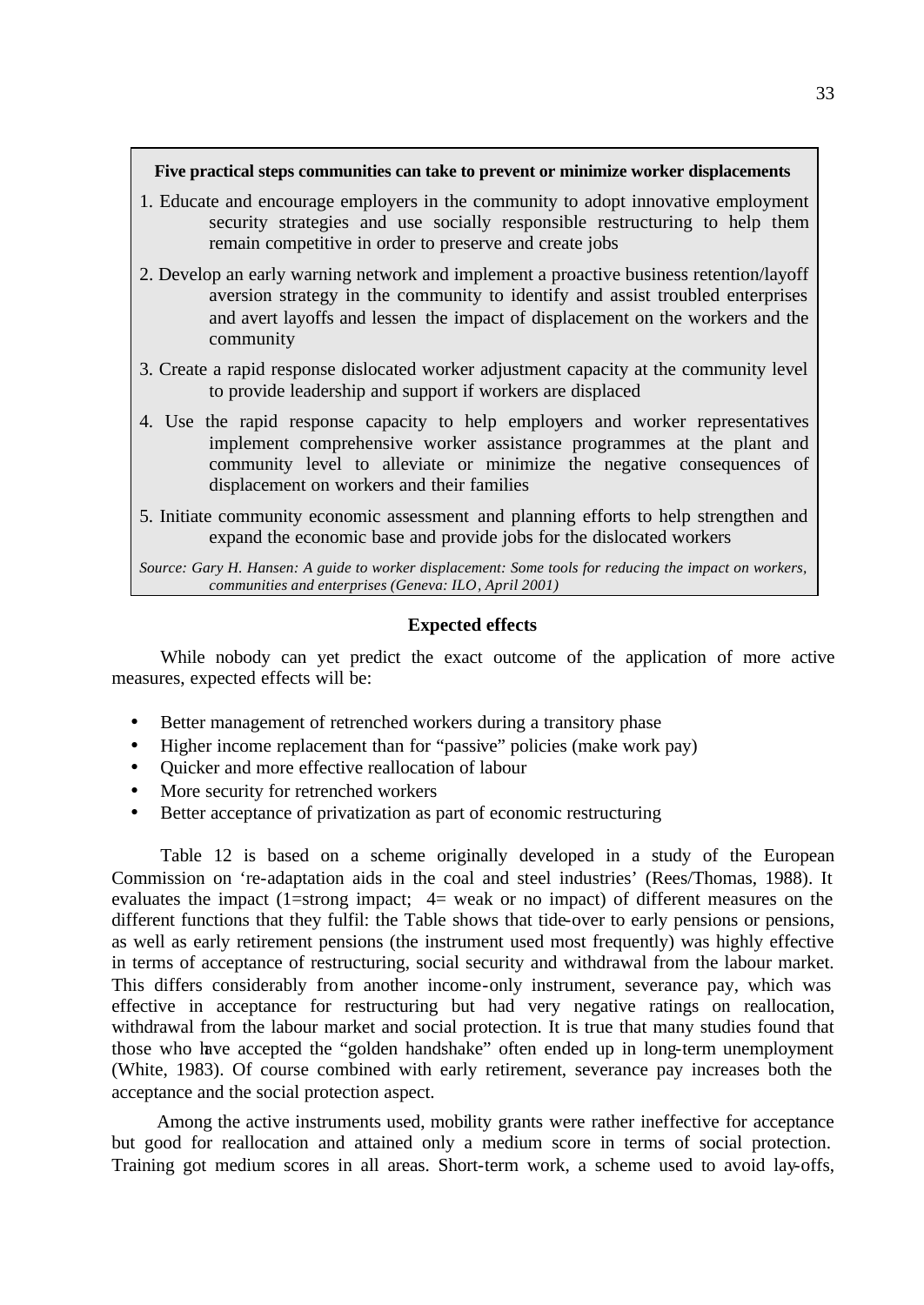showed a good record in terms of social protection, but did not do much for the acceptance of restructuring.

 However, the Table does not indicate the scores for programme combination and does not discriminate by age or skills of those made redundant. Gender is a less important characteristic, as most of the retrenched workers in the steel and coal industries were men.

 The Table also shows, that if reallocation is not an objective, early retirement is in fact the instrument giving the best protection to workers and contributes most to the acceptance of restructuring. Therefore, Turkish policies are quite well in line with those that have been enacted by the European countries that faced restructuring and privatization.<sup>20</sup>

|                       | <b>Acceptance of</b><br>restructuring | Optimal<br>reallocation | <b>Withdrawal from</b><br>the labour force | <b>Social protection</b> |
|-----------------------|---------------------------------------|-------------------------|--------------------------------------------|--------------------------|
| Tideovers             |                                       |                         |                                            |                          |
| -for unemployment     |                                       |                         |                                            |                          |
| -for early retirement |                                       |                         |                                            |                          |
| Earning supplements   |                                       |                         |                                            |                          |
| Early pension         |                                       |                         |                                            |                          |
| Training allowances   |                                       |                         |                                            |                          |
| Mobility allowances   |                                       |                         |                                            |                          |
| Severance payments    |                                       |                         | 3                                          |                          |
| Short-time working    |                                       |                         |                                            |                          |

**Table 12. Instruments and objectives of labour adjustment programmes**

Source: Peter Auer (ed.): *Workforce Adjustment Patterns in Four Countries: Experience in the Steel and Automobile Industry in France, Germany, Sweden and the United Kingdom* (Research Area: Labour Market and Employment, August 1991)

The different policies proposed above are curative in the sense that they apply once retrenchment has been made. However, retrenchment should only be a matter of last resort, when all efforts to maintain workers in productive employment have failed. As prevention is usually better than cure, before retrenchments are made, preventive action should therefore have been taken. These actions could consist in changing of working time and work organization or other internal adjustment measures.<sup>21</sup>

 $^{20}$  However, acceptance also depends on wage replacement levels.

<sup>21</sup> Possible preventive actions are:

**Install advance warning systems** (e.g. prospect markets regularly, observe competitors, anticipate impact of regulations on employment, etc.). These are not legally enforced or collectively bargained advance notification procedures, although their existence is an incentive for company action. The methods proposed go beyond what is legally required. They constitute the first preventive action of companies and should be an ongoing exercise in preventive internal labour market management (see below). If major changes are to be expected, such advance warning systems should also be able to analyse possible impact and design response options.

**Anticipate changes in technology and work organization and inve st in human resources and training**: while this is not a 100 per cent guarantee against redundancies, it helps to create a more functionally flexible workforce. A multi-skilled workforce responds better to changes in production, is easier to transfer internally, while a provision of flexible skills introduces more employment stability than a narrow focus on very specialized skills. The latter might disappear with the production/service it was able to produce and provide, once a change in product and services in required. The same holds true with work organization: work organization based on flexible teams might more easily be changed, if required, than a traditional, hierarchical organized workforce.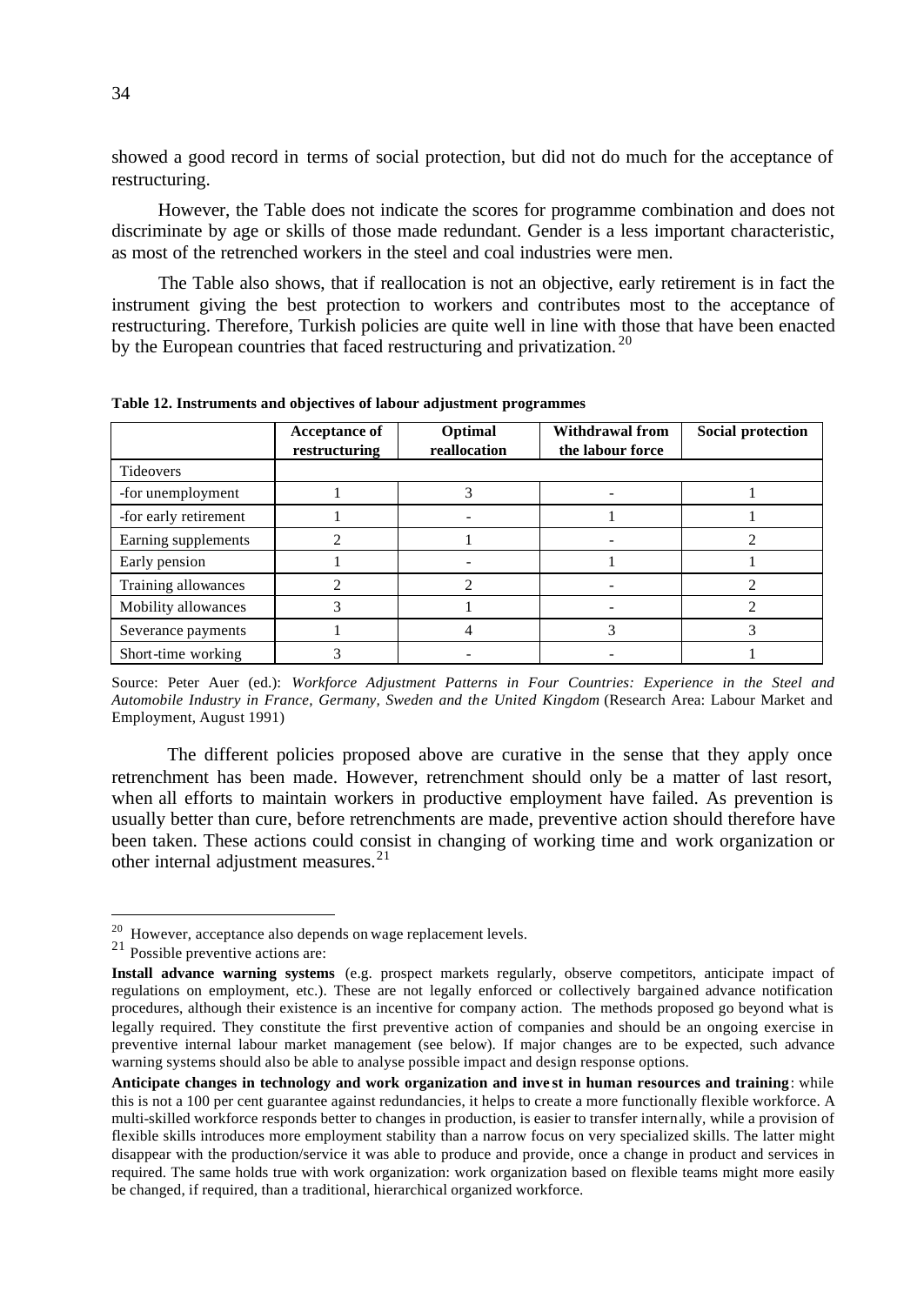## **4. Conclusions**

The present report has given a short overview of the challenges that Turkey is facing: many of these are in realm of macroeconomic policies. However, as there is a link and a spillover between these policies and the labour market, getting the macroeconomic fundamentals (e.g. sustained and low inflationary growth, reliability of the financial sector and reform of State revenue and spending) right, will also have positive ramifications for the labour market. But the labour market is itself subject to reforms and the present introduction of some fundamental protection (for employment and unemployment) will – if social partners work together to enhance it - contribute to bring Turkey nearer to an employment system that provides flexibility and security for its workers. Such a system, as exists in many developed countries, contributes to macroeconomic stability by providing floors of income in business cycle troughs and in waves of structural changes.

Some of the specific findings and conclusions of this paper include:

l

- While privatization is still very controversial, it has been proceeding, sometimes at a slow pace. There have also been accompanying measures to "cushion" its social consequences, but these have overwhelmingly relied on passive, income replacement measures and not on active measures linking income replacement with active reintegration and reallocation policies.
- The paper puts forward a set of proposals for making this policy more active. Proposals include enhancement of programme design, the better allocation of people in programmes through "profiling", an increase of policy options, a new combination of policies and additional implementation structures. The concrete composition of the policy package would be an ideal bargaining issue for the social partners.
- Making policies more active does however not mean that so-called "passive" policies should be abandoned. Income replacement is a necessary first step and for some might even be the last as for older unskilled workers, early inactivity might be the only solution. All other solutions would increase personal hardship without having positive economic consequences: retraining will be rather ineffective, and temporary public works might lead nowhere. However, for other categories of worker, active components have to be reinforced.

Although preventive workforce management will not in itself prevent the occurrence of redundancies, it can introduce more certainty in internal labour markets and cushion the impact for companies and their workforce.

Employability is a prominent topic today. While it is als o a rather vague and undefined notion, it has entered the realm of policy, for example through the Guidelines of the European Employment Strategy. The basic idea is that individuals should enjoy employability throughout their whole working life. Taken to the letter, employability might also be seen as a sort of general prevention tool: by investing in employability the workforce will be able to carry out jobs in an effective way while at the same time acquiring skills which empower it to be mobile. But why should firms invest in general training which permits individuals to move on in the labour market or allow them to be poached by other firms not investing in training? A first reason is that well trained individuals are a general asset for firms and that general skills are said to be important for a firm's productivity, for example, in knowledge intensive sectors. In the case of adverse shocks, which require redundancies, the fact that workers might find other jobs quickly could alleviate the tasks of all those who are involved in managing adjustment.

This all adds up to what some big French companies have called "Gestion Prévisionnelle de l'Emploi" (Anticipatory employment management). These companies have designed packages which include the anticipation of training needs, the setting up of training courses matching these needs and also include possibilities for "outplacement" for redundant labour. Most of these firms have also established cooperation with the employment services in an effort to establish public/private cooperation.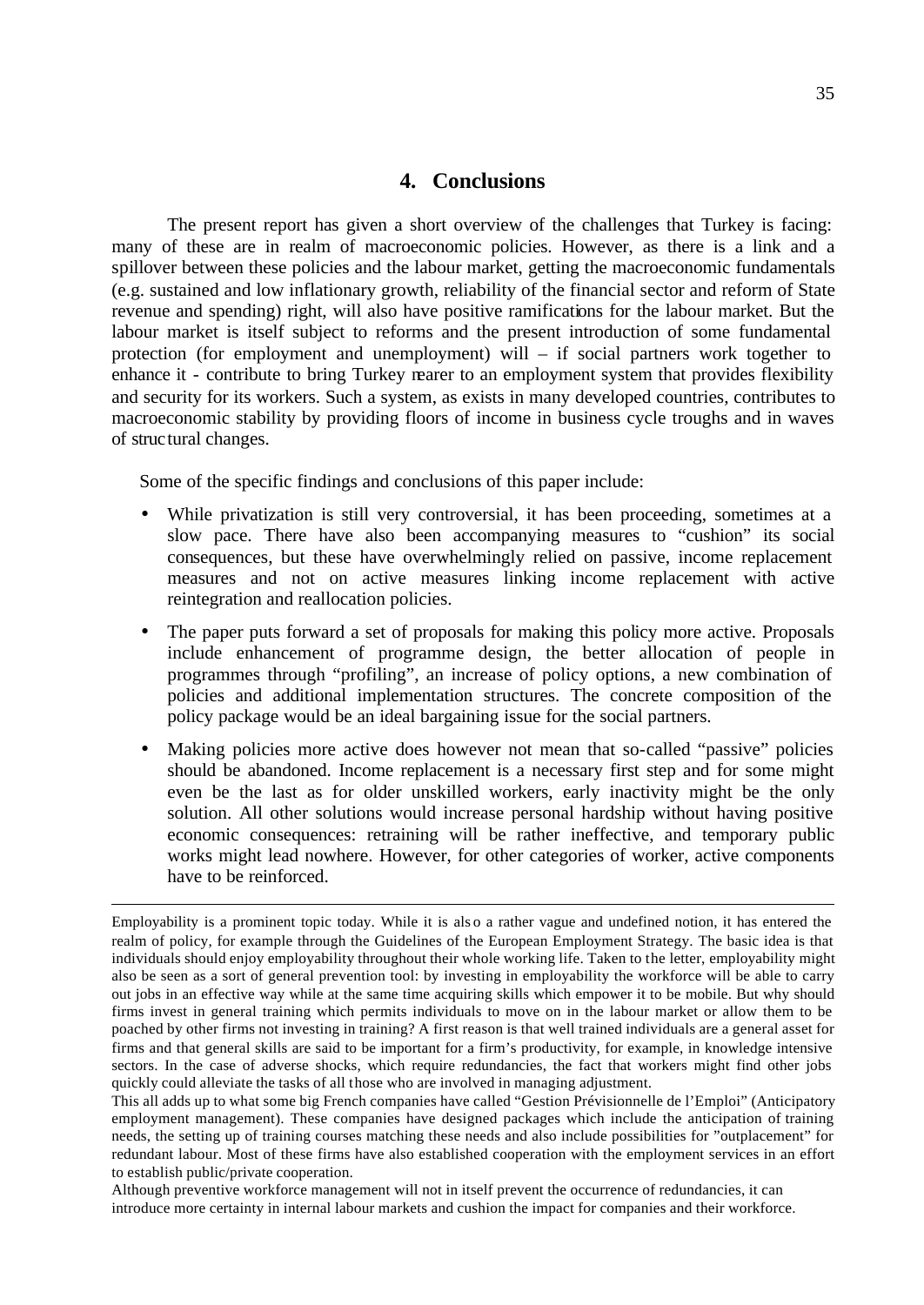- A well-structured policy would start with special screening of retrenched workers in order to determine their employability level. This finding should be matched with a ranking of active labour market programmes: those least employable should then participate in longer-term measures with a high probability of compensating for some of their employability problems. Those most employable might need only occasional intervention. This procedure requires both a method of screening retrenched workers and the existence of various options between measures, as well as the possibility to combine these measures.
- Special employment-training companies that have specialized in the field could –in close collaboration with the public employment services - present a perfect interface between the various government agencies concerned and the clients.
- The whole redundancy package applied must be geared towards the specific needs of the clients and of the regions concerned by lay-offs. Solutions must involve the local actors and be in line with Turkish regulations and labour market institutions and see the involvement of the social partners. And, very importantly, all these policies will only be required, if preventative action and internal adjustment through reduction in working time and changes in work organization has failed.

On a more general note:

- The Employment office should promote training more aggressively and prepare people to accept and learn new occupations and skills. One way to do this is to link training to employment benefits. More efforts should be concentrated on vocational training in order to smooth the transition from agriculture to industry.
- Regional and local government authorities should accept greater responsibility for labour market outcomes. They should be actively engaged in fostering job creation and small enterprise development.
- Managers of SOEs should devote more resources to help redundant workers. They should upgrade and improve the already existing assistance for identifying employment opportunities, starting small businesses, learning new skills.
- More efforts should be made to attract FDI, which brings new jobs, new skills and new technologies.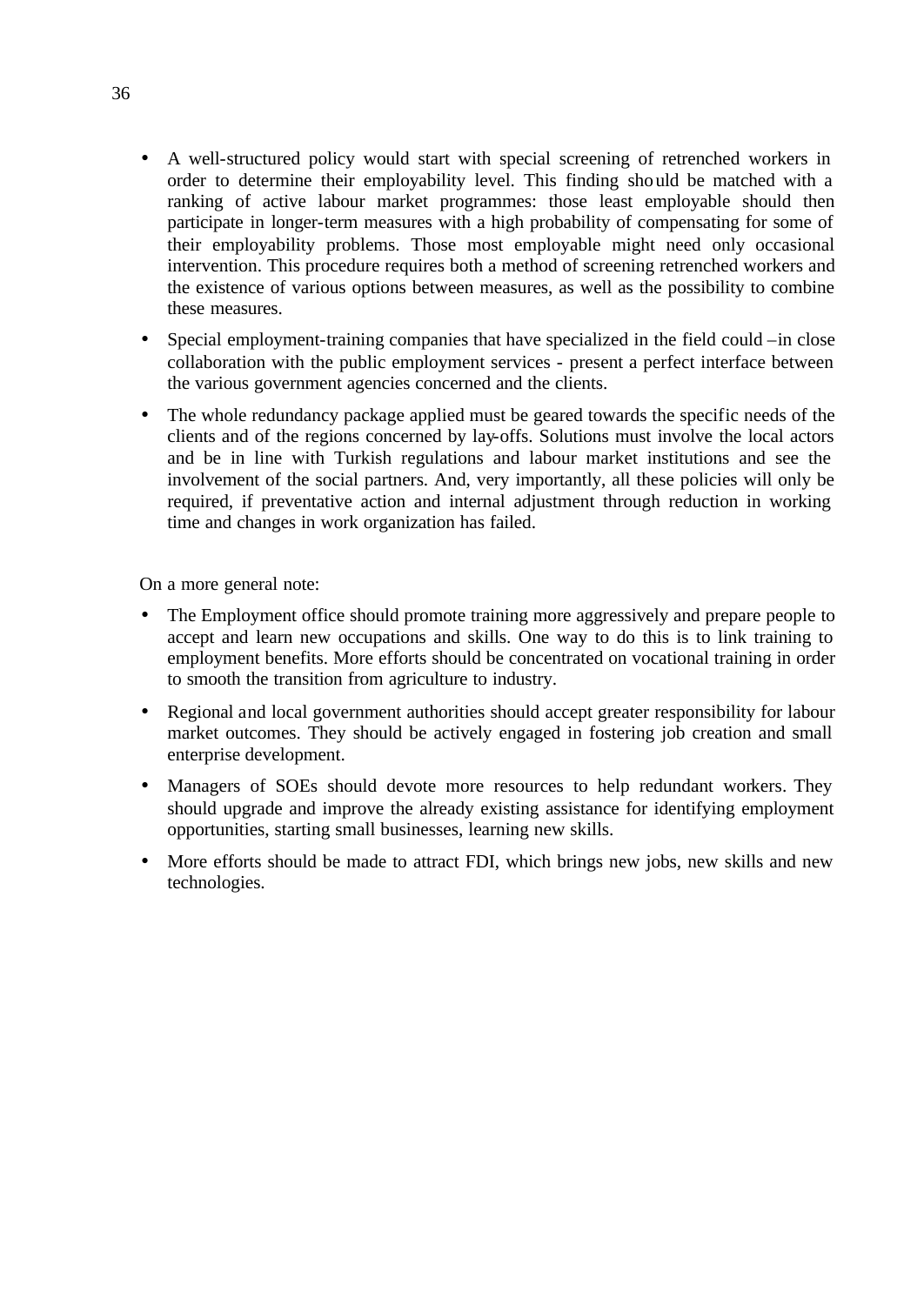## **Appendix 1: Danish labour market institutions**

The working of such a fully-fledged flexibility/security system can be seen in Denmark. The country has a highly mobile labour force, as high as in the US, and employment protection legislation is generally considered very weak. Flows in and out of employment and unemployment are among the highest in the OECD and length of employment tenure is among the lowest: only the UK and US have shorter tenure. This system produces frequent spells of unemployment. Around 20 to 25 per cent of the Danish labour force on average enters the unemployment benefit system every year (some, however, have more than one unemployment spell per year) but remains there only briefly before shifting back to work (either to the same employer -- around 35 per cent of the unemployed -- or to another employer) or to one of the labour market measures (training, leave, etc.). This system produces frequent spells of unemployment. Around 20 to 25 per cent of the Danish labour force on average enters the unemployment benefit system every year (some, however, have more than one unemployment spell per year) but remains there only briefly before shifting back to work (either to the same employer -- around 35 per cent of the unemployed -- or to another employer) or to one of the labour market measures (training, leave, etc.). This system produces frequent spells of unemployment. Around 20 to 25 per cent of the Danish labour force on average enters the unemployment benefit system every year (some , however, have more than one unemployment spell per year) but remains there only briefly before shifting back to work (either to the same employer -- around 35 per cent of the unemployed -- or to another employer) or to one of the labour market measures *training*, leave, etc.). The system provides adjustment flexibility to firms (also allowing early retirement), while protecting the incomes and employability of workers. The Danish example shows that it is not always necessary to have strict employment protection at the firm level, as there are trade-offs among employment security, social protection and labour market policies. Firms can also shift part of their labour costs (for employment adjustment in troughs or for training) to the State. But expenditure in labour market policy is high and the golden triangle needs high taxes to be maintained. Nonetheless both firms and their workers benefit and seem to tolerate the necessary taxation. While the system as a whole is specific to Denmark and thus not transferable, the principles might be a source of inspiration for rethinking the functioning of labour markets for other countries. *Source: Global Employment Agenda (Geneva: ILO, March 2002)*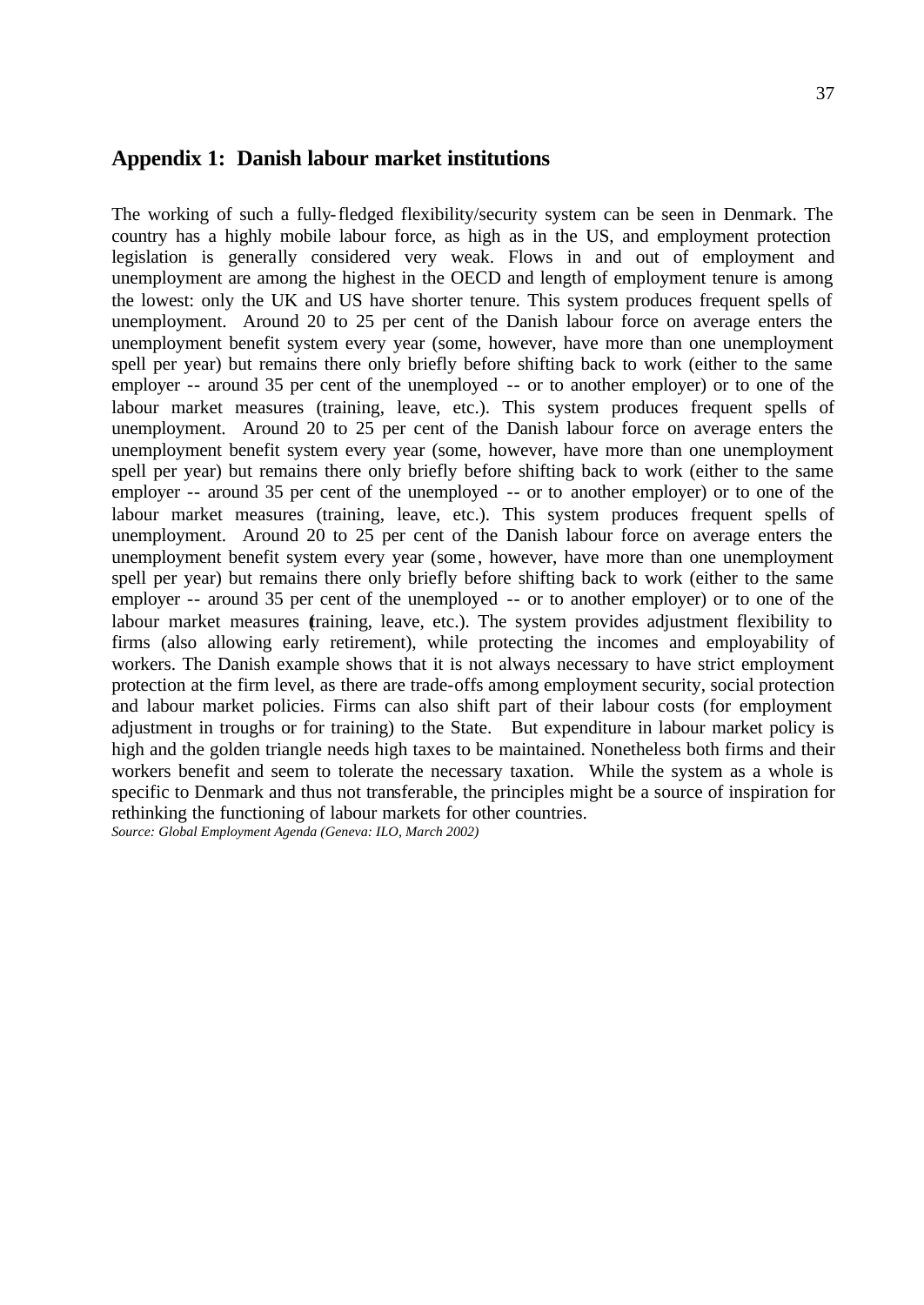## **Appendix 2: An example of restructuring in transition countries**

## **Project for Restructuring in Regions with Mining and Steel Processing Industries**

The Steel and Mining Areas Employment project has been undertaken by the Bulgarian Ministry of Labour and Social Policy to help regions affected by economic restructuring in the mine and steel processing industries. The project is funded under the EU's Phare programme and the total cost is 65,000 Euros. The programme is being implemented in four regions: Sofia, Pernik, Bourgas and Rhodopi. The project below refers to Sredets district, which is part of Bourgas region, and includes 33 populated areas. Sredets' territory is  $1,146 \text{ km}^2$  and the population is 17,940 people. The officially registered unemployed are about 2,000 people (mid-2001), which accounts for 30 per cent of the active population in the area (7,335 people).

Direct beneficiaries of the project will be:

- 74 registered unemployed workers and their families from the local steel-producing firm Promet
- Redundant workers from the steel producing companies Bourgas Copper Mines Inc., Black Sea Mines Inc., Autotraffic Ltd. and the National Forest Service.

Indirect beneficiaries will be:

- the rest of the unemployed on the territory of Sredets region
- the agricultural producers on the territory of Sredets
- the association of the milk producers
- honey producers on the territory of Sredets
- Sredets territorial district as a whole

The experience from previously funded Phare programmes and the analysis of the economic situation in Sredets region determined agriculture to be the most important sector, which should be further developed and in which the unemployed population should acquire skills. Cattle breeding for milk production, honey production and commercial floriculture were selected as activities with the highest potential for income generation. That is why it was decided to organize a training centre, which will provide courses in these activities. The project will run for 10 months.

*Source: Ministry of Labour and Social Policy, Sofia, Bulgaria*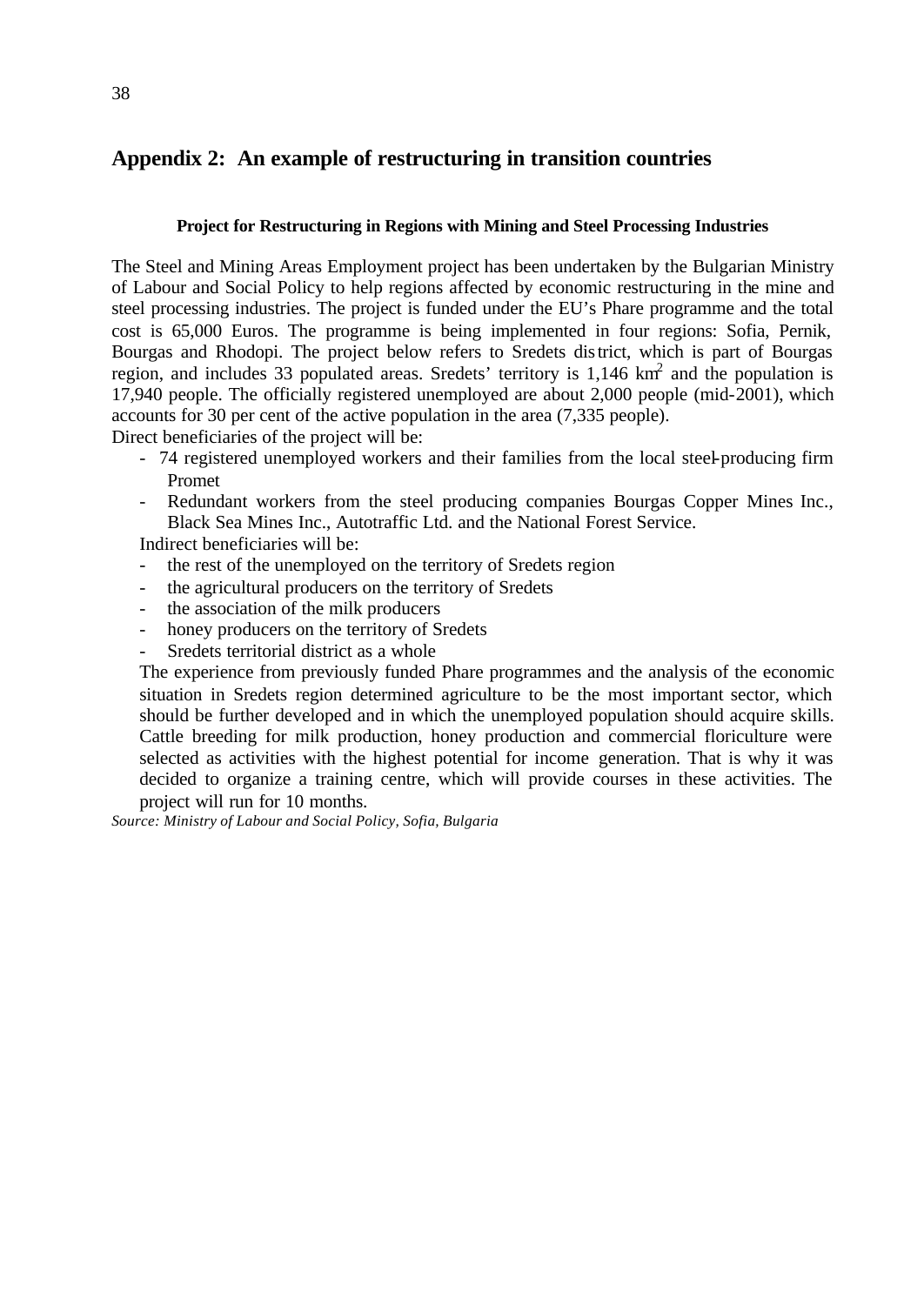## **Appendix 3: ILO publications on Turkey**

- Aksit, B. Karanci N. and Gündüz-Hosgör A.: Turkey: *Working Street Children in Three Metropolitan Cities: A Rapid Assessment* (Geneva: ILO, IPEC, 2001).
- Ansal H.: *Turkish textile and clothing industry: technological change, international competitiveness and employment* (Technology and employment programme working paper, ILO, 1991)
- *Child labour in Turkey* (ILO: Geneva, 1997)
- Development of guidelines for policy makers: country report on sustainable action against child labour/ project team Yusuf Ziya Özcan [et al.]. (Geneva: IPEC, 1997).
- Erturk Y.: *Patterns of child labour in rural Turkey* (ILO Office in Ankara& IPEC, Ankara, 1994).
- Erzan R.: *External account, growth and employment in Egypt and Turkey: historical review and prospects* (ILO-WEP 2-46/WP.5, Geneva, 1986).
- Hiemenz U., Schatz: *Transfer of employment opportunities as an alternative to the international migration of workers; the case of Spain and Turkey vis-à-vis the Federal Republic of Germany* (ILO-WEP 2-26/WP.9, Geneva 1977).
- *Income distribution and employment in Turkey: policies, practices and prospects* (ILO-WEP 2- 23/WP 32, Geneva, 1975).
- Keyder C.: *Social structure and the labour market in Turkish agriculture in International Labour Review* (Geneva 126, (6), 1989, ILO).
- Miller, D.R.: *Dynamics of human resources development in Turkey and their implications for employment and income distribution* (ILO-WEP 2-23/WP.35, Geneva 1975).
- Schiller, G.: *Reducing emigration pressure in Turkey: analysis and suggestions for external aid* (International migration for employment working paper, no.62, 1992, ILO, Geneva).
- Scott, W.: *Ethnic Turks from Bulgaria: an assessment of their employment and living conditions in Turkey* (International migration for employment working paper, no 52, ILO, 1991).
- Tancer Bulutay: *Employment, unemployment and wages in Turkey* (Devlet Istatistik Enstitüsü (Turkey) & ILO: Ankara, 1995).
- Uygur E.: *Policy, productivity, growth and employment in Turkey 1960-1989 and prospects for the 1990s* (International migration for employment, special topic study, ILO, Geneva, 1991).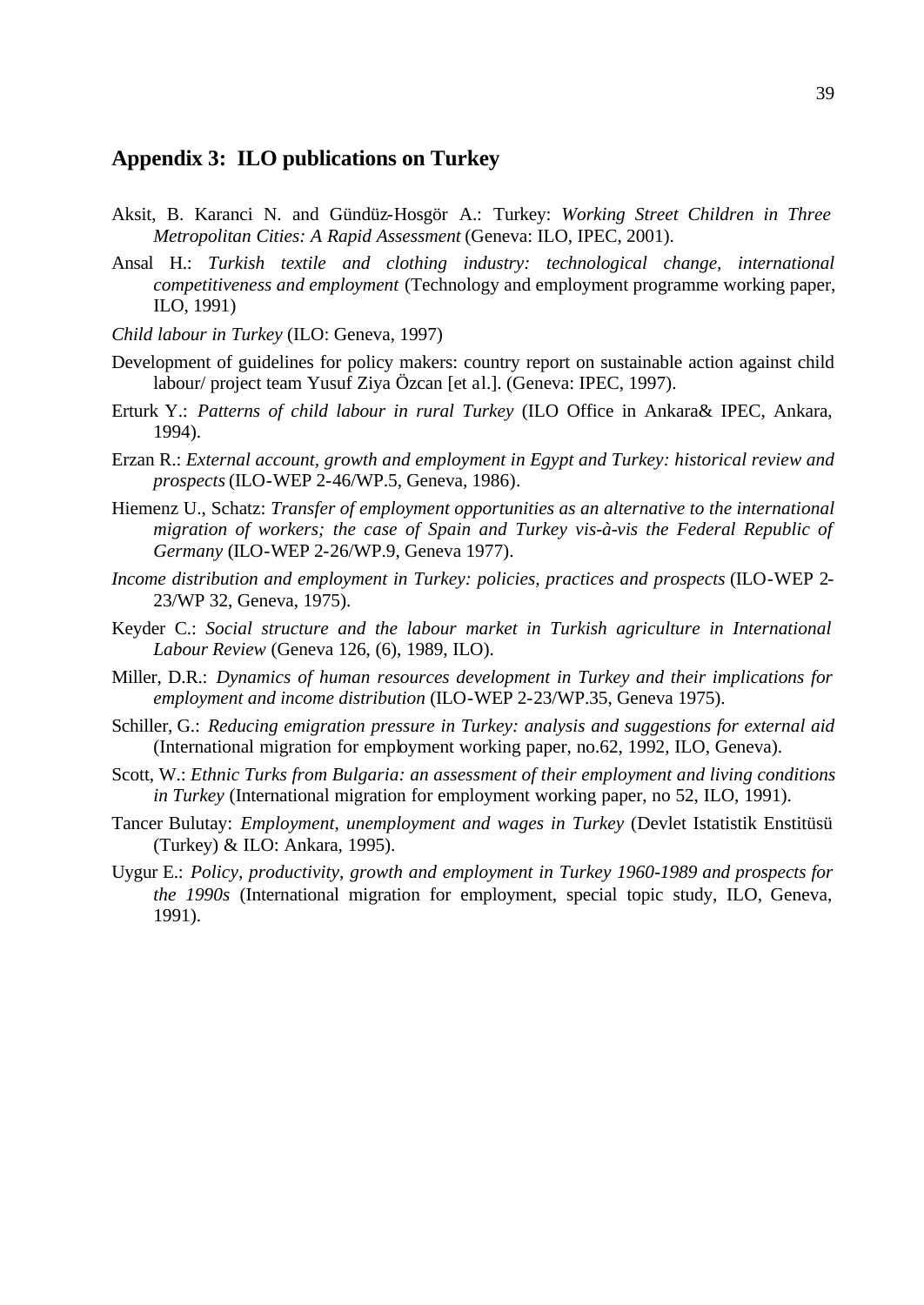## **Bibliography**

- Aksit B., Karanci N. and Gündüz-Hosgör A.: Turkey: *Working Street Children in Three Metropolitan Cities: A Rapid Assessment* (Geneva: ILO, IPEC, 2001).
- Auer (ed.) P.: *Workforce adjustment patterns in four countries: Experiences in the steel and automobile industry in France, Germany, Sweden and the United Kingdom* (Berlin, Research Area: Labour Market and Employment, discussion paper, August 1991).
- Ibid: *Employment revival in Europe: Labour market success in Austria, Denmark, Ireland and the Netherlands* (Geneva, ILO, 2000).
- Ibid: *Labour market policy for socially responsible workforce adjustment* (Geneva, ILO, Employment Paper 2001/14).
- Bertola G., Boeri T. and Cazes S.: 'Employment protection in industrialized countries: The case for new indicators', *International Labour Review*, vol.139, no.1 (2000).
- *Country Report: Turkey*, The Economic Intelligence Unit, July 2001.
- Dar A. and Tzannatos Z.: *Active labour market programs: A review of the evidence from evaluations* (Washington, World Bank, January 1999).
- Evans-Klock C., Kelly P., Richards P., Vargha C.: *Worker displacement: Public policy and labour-management initiatives in selected OECD countries* (Geneva, ILO, Employment and Training Paper 24, 1998).
- Fretwell D.H., Benus J. and O'Leary C. J.: *Evaluating the impact of active labour programs: Results of cross country studies in Europe and Central Asia* (Washington, World Bank, Social Protection Discussion Paper No.9915, June 1999).
- Haltiwanger J. and Singh M.: 'Cross-country evidence on public sector retrenchment' in *The World Bank economic review*, vol.13, no.1, pp.23-66.
- Hensen G. B.: *A guide to worker displacement: Some tools for reducing the impact of workers, communities and enterprises* (Geneva, ILO, IFP/SKILLS, April 2001).
- *IMF Staff Country Report* No.00/14, Feb.2000.
- *IMF Turkey Tenth Review Under the Stand-By Arrangement*, November 21, 2001.
- Jeon D. and Laffont J.: 'The efficient mechanism for downsizing the public sector' in *The World Bank Economic Review*, vol.13, no.1, pp.67-88.
- Karatas C.: 'Privatization in Turkey: Implementation, politics of privatization and performance results' in *Journal of International Development* 12, 93-121 (2001).
- Loewendahl H. and Ertugal- Loewendahl E.: *Turkey's performance in attracting foreign direct investment: Implications of EU enlargement* (European Network of Economic Policy Research Institutes Working Paper No.8, November 2001).
- Nesporova A.: *Employment and labour market policies in transition economies* (Geneva, ILO, Employment and Labour Market Policy Branch, 1999).
- *OECD Economic Survey: Turkey*, Feb. 2001.
- Ibid*: Turkey*, Feb. 2001.
- O'Leary C., Nesporova A. and Samorodov A.: *Manual on evaluation of labour market policies in transition economies* (Geneva, ILO, 2001).
- *Project Appraisal: Privatization Social Support Project*, World Bank, November 27, 2000 Ibid: *Turkey-Basic Education II (Phase II APL)*, World Bank, June 5, 2001